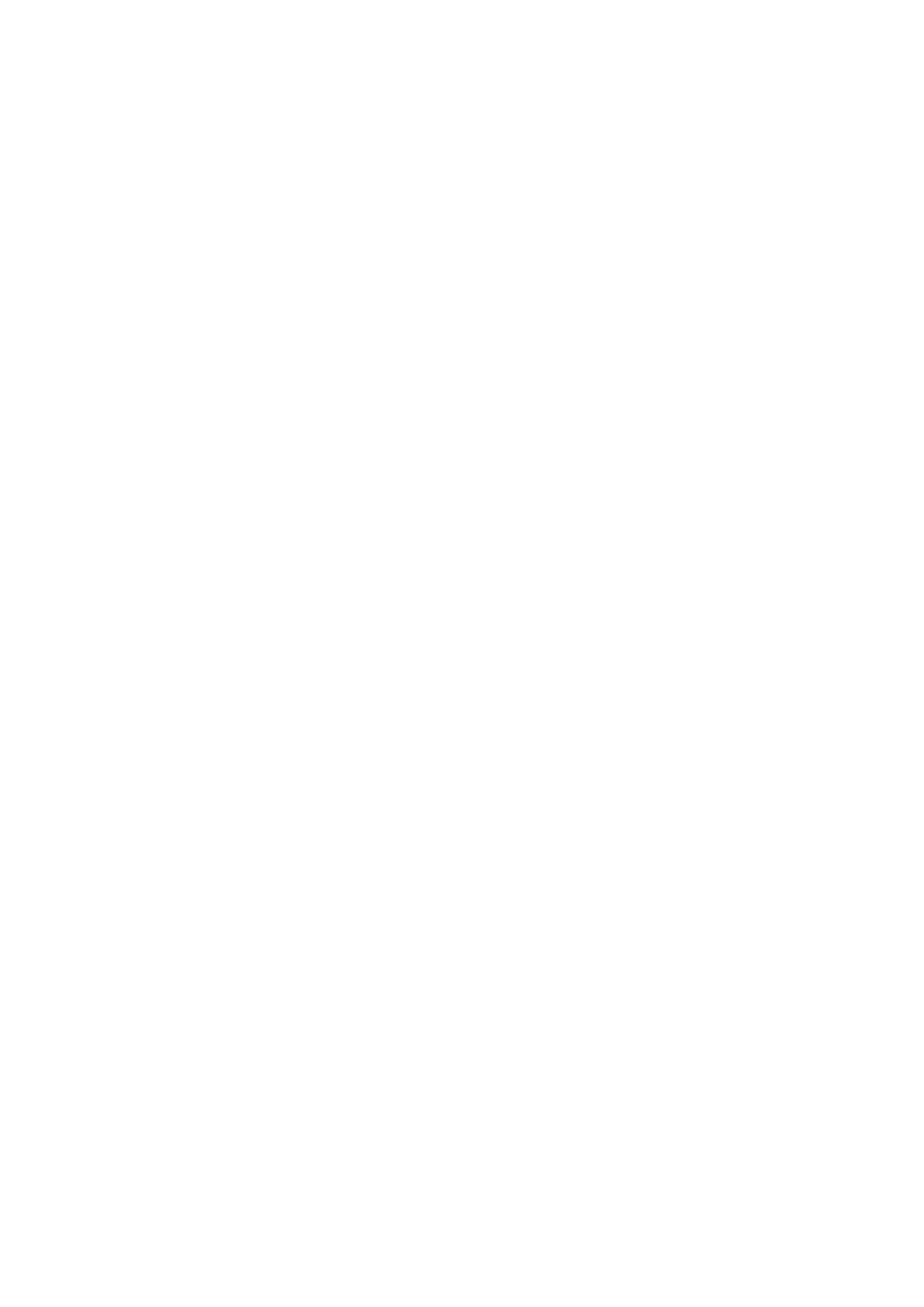# Development of a drink driving program for regional and remote Aboriginal and Torres Strait Islander communities

Final Report

Ms Michelle S Fitts Dr Gavan R Palk

Funded by the National Drug Law Enforcement Research Fund, an initiative of the National Drug Strategy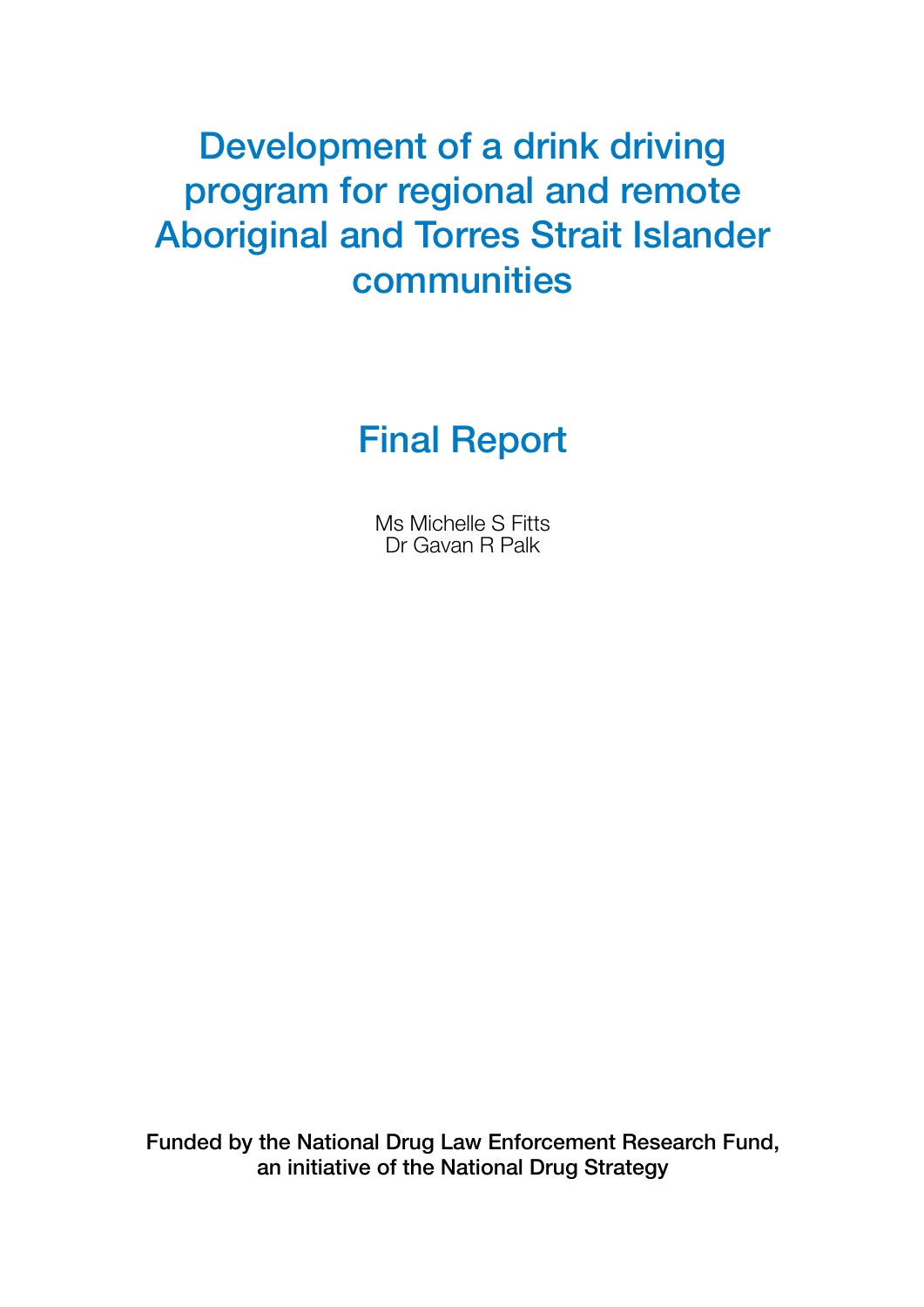Produced by the National Drug Law Enforcement Research Fund (NDLERF) GPO Box 2944, Canberra, Australian Capital Territory 2601

© Commonwealth of Australia 2014

ISBN: 978-1-922009-81-4

ISSN: 1449-7476

This work is copyright. Apart from any use as permitted under the *Copyright Act 1968*, no part may be reproduced by any process without prior written permission from the Commonwealth available from the National Drug Law Enforcement Research Fund. Requests and enquiries concerning reproduction and rights should be addressed to the National Drug Law Enforcement Research Fund, GPO Box 2944, Canberra, Australian Capital Territory 2601.

Opinions expressed in this publication are those of the authors and do not necessarily represent those of the National Drug Law Enforcement Research Fund (NDLERF) Board of Management or the Australian Government Department of Health and Ageing.

The research on which this report is based was funded by the National Drug Law Enforcement Research Fund, an initiative of the National Drug Strategy.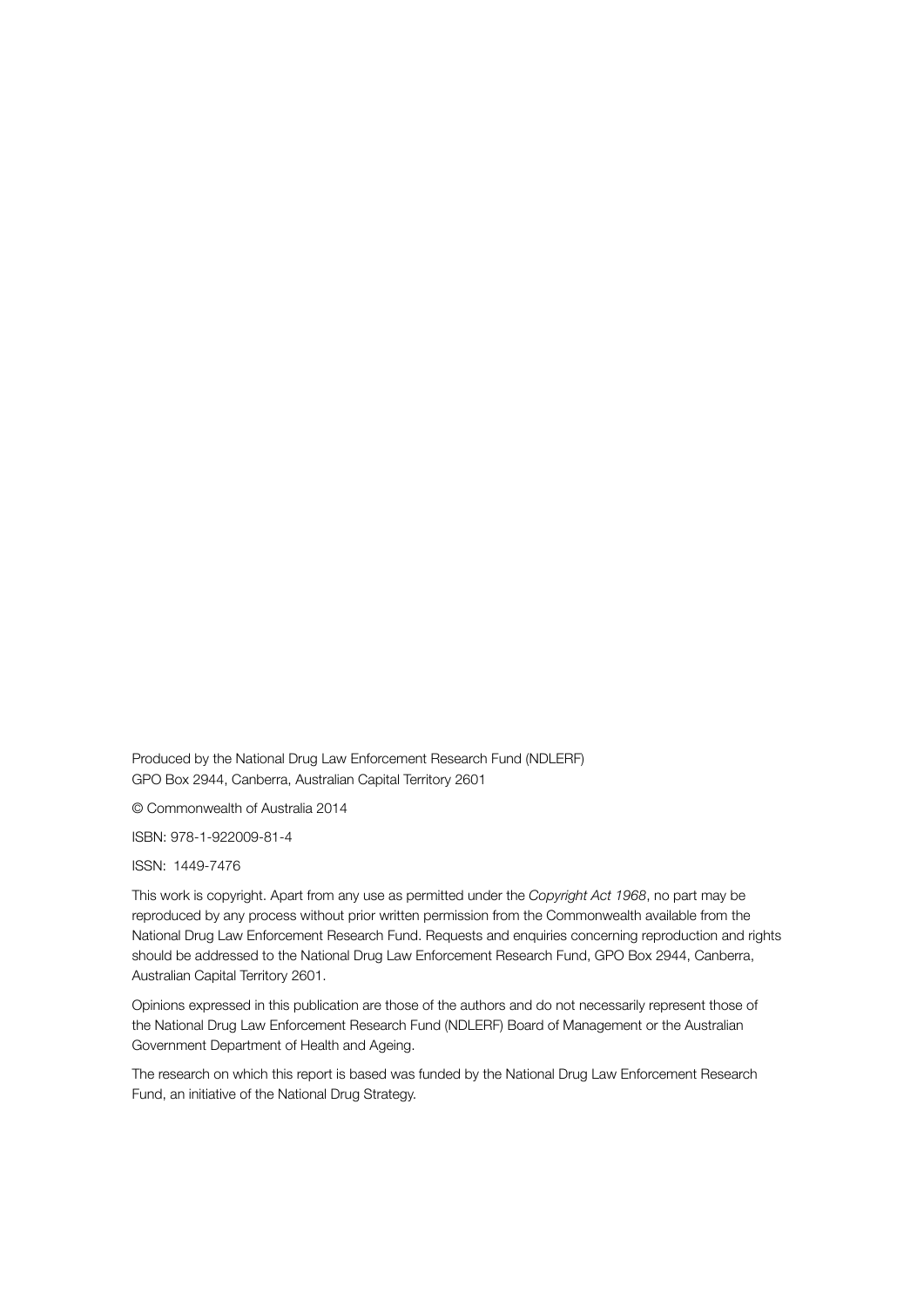# **Contents**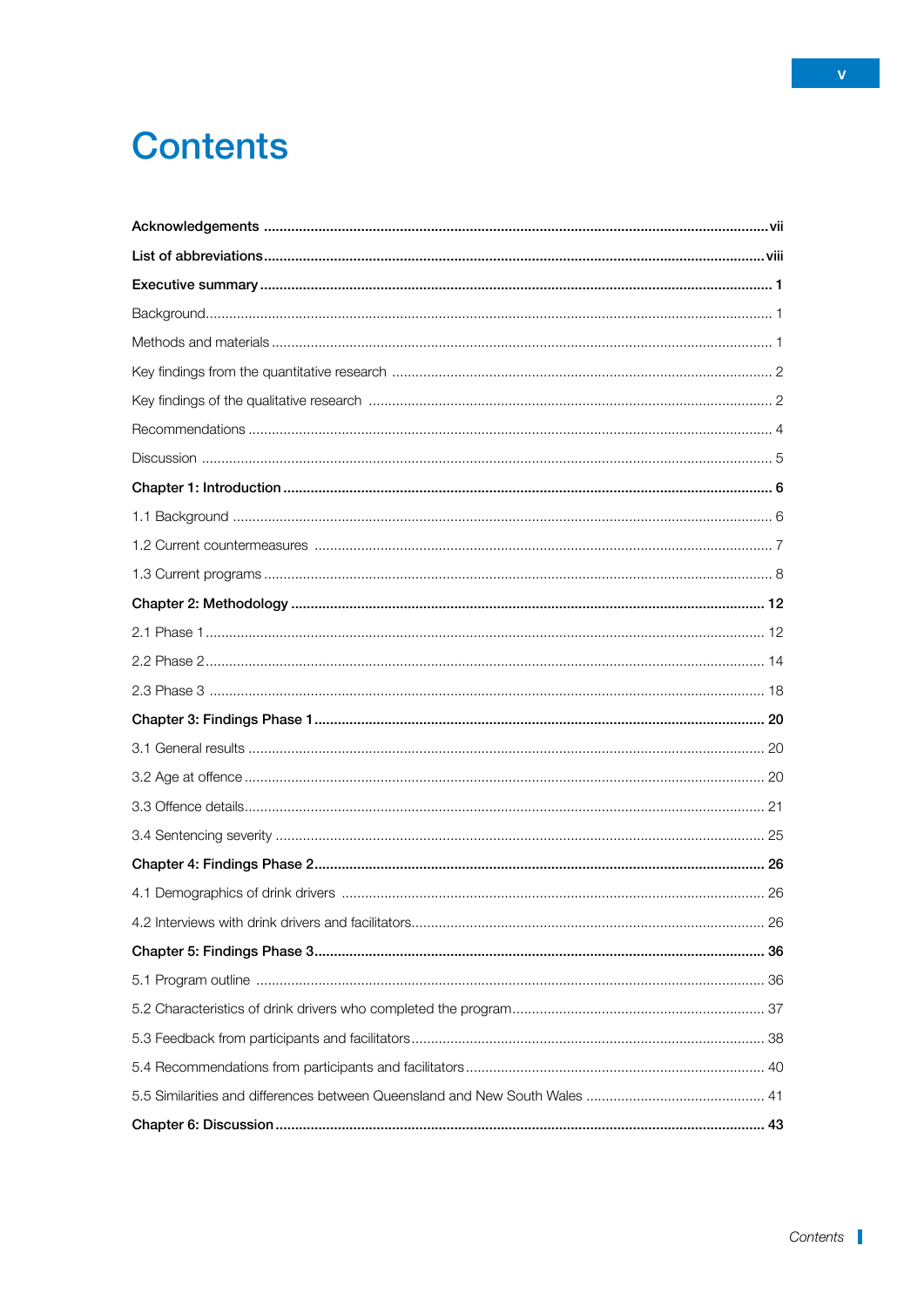| 6.4 Recommendations for a drink driving program in Indigenous regional and remote communities  45      |
|--------------------------------------------------------------------------------------------------------|
|                                                                                                        |
| 6.2 Psycho-social, cultural and contextual factors for drink driving in Indigenous regional and remote |
|                                                                                                        |

# **Tables**

| Table 1: Fatal and serious land transport injury cases by sex, remoteness area of usual residence and |  |
|-------------------------------------------------------------------------------------------------------|--|
|                                                                                                       |  |
|                                                                                                       |  |
| Table 4: Low versus high blood alcohol concentration by level of remoteness, age and gender  23       |  |
|                                                                                                       |  |
|                                                                                                       |  |
|                                                                                                       |  |
|                                                                                                       |  |

# **Figures**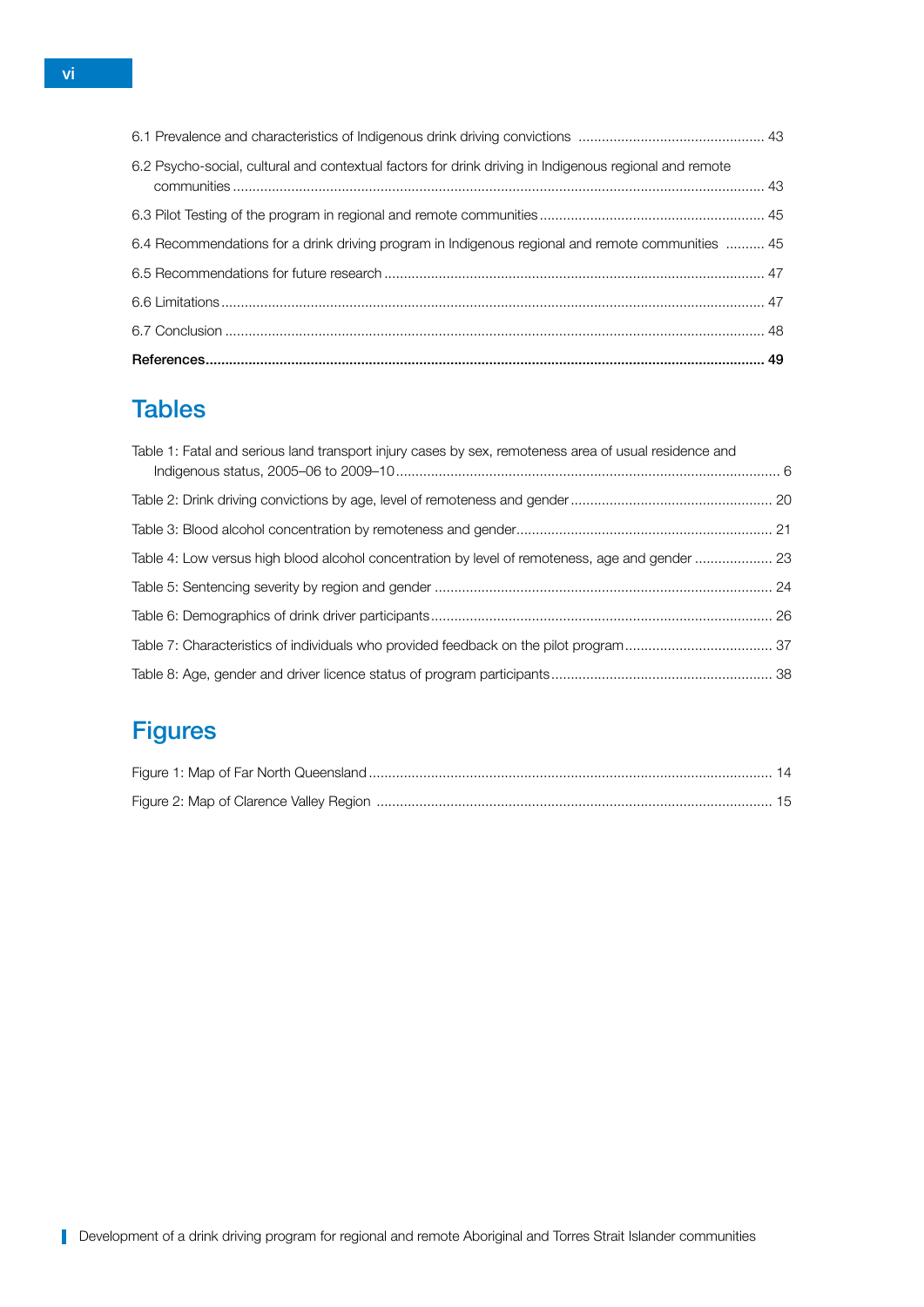# <span id="page-6-0"></span>Acknowledgements

We wish to acknowledge and thank all the individuals who participated in this study for sharing their stories and experiences. We would also like to thank the Elders and other community people from the study communities who were involved in the research during Phases 2 and 3.

We wish to thank the following service providers for providing permission for their staff members to be interviewed, assist with participant recruitment and/or involved in the facilitation of the program:

- Queensland Corrective Services, Department of Justice and Attorney;
- Queensland Magistrates Court, Department of Justice and Attorney;
- Alcohol, Tobacco and Other Drug Services, Queensland Health;
- Aboriginal and Torres Strait Islander Legal Service, Queensland;
- Aboriginal Legal Service, New South Wales;
- Aboriginal Community Justice Groups, New South Wales Attorney General and Justice; and
- Roads And Maritime Services, New South Wales Government.

The authors wish to thank the National Drug Law Enforcement Research Fund for funding this study. Opinions expressed in this publication are those of the authors and do not necessarily represent those of the National Drug Law Enforcement Research Fund Board of Management or the Australia Government Department of Health.

Authors' notes: some parts of chapters 2, 3, 4 and 5 of this report have also been published in:

Fitts MS, Palk GR, Lennon AJ, Clough AR. 2013. Prevalence and characteristics of Indigenous drink-driving convictions in Queensland, Australia. *Road & Transport Research: A Journal of Australian and New Zealand Research and Practice* 22 (2): 40–51.

Fitts MS, Palk GR, Lennon AL, Clough AR. 2013 Why do Indigenous Australians drink and drive? A qualitative exploration of self-reported influences on drink driving behaviours of Indigenous Australians from remote communities. Proceedings of the Canadian Multidisciplinary Road Safety Conference Proceeding. Montreal, Canada.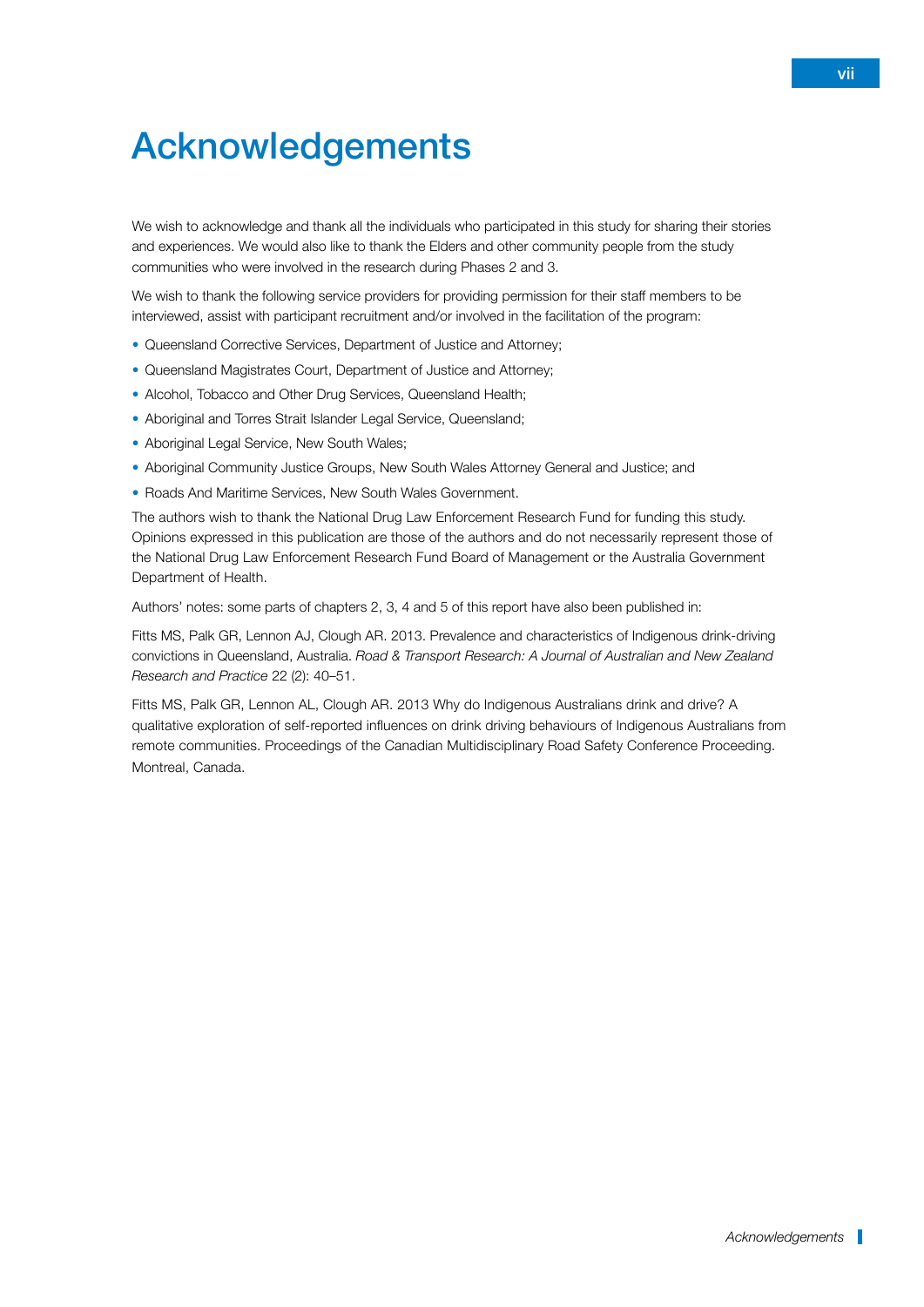# <span id="page-7-0"></span>List of abbreviations

| ABS          | Australian Bureau of Statistics                                         |
|--------------|-------------------------------------------------------------------------|
| <b>AIHW</b>  | Australian Institute of Health and Welfare                              |
| ARIA         | Accessibility Remoteness Index of Australia                             |
| <b>AUDIT</b> | World Health Organisation's Alcohol Use Disorder Identification Test    |
| ATC          | Australian Transport Council                                            |
| <b>BAC</b>   | <b>Blood Alcohol Concentration</b>                                      |
| CARRS-Q      | Centre for Accident Research and Road Safety-Queensland                 |
| <b>CRA</b>   | Community Reinforcement Approach                                        |
| <b>DOHA</b>  | Department of Health (formerly known as Department of Health of Ageing) |
| <b>DTMR</b>  | Department of Transport and Main Roads                                  |
| <b>RTA</b>   | Roads and Traffic Authority                                             |
| QUT          | Queensland University of Technology                                     |
| UTL          | Under the Limit drink driving rehabilitation program                    |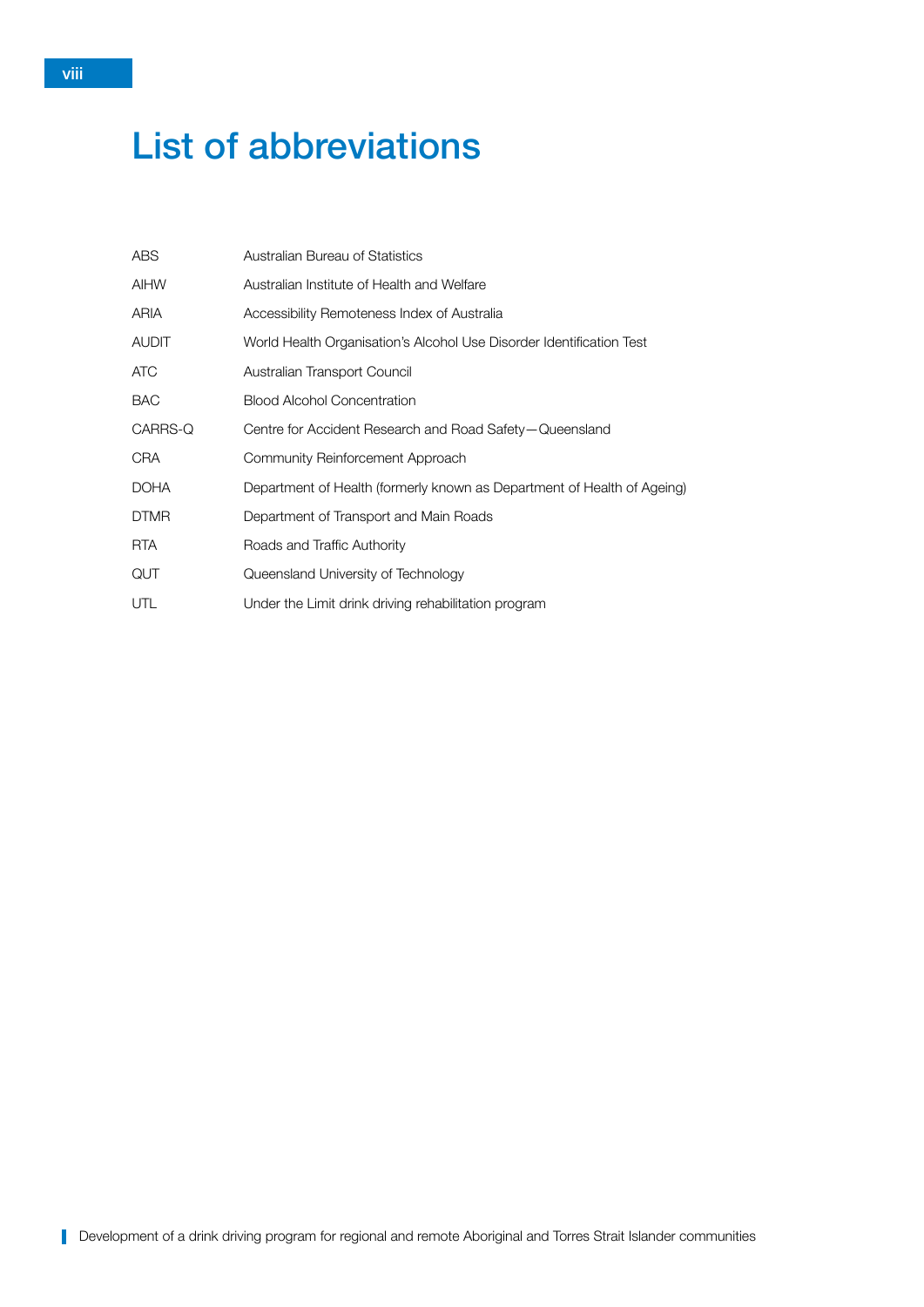# <span id="page-8-0"></span>Executive summary

# **Background**

Aboriginal and Torres Strait Islanders experience fatal traffic accidents at a greater rate than the general Australian population, with rates of serious injuries due to land transport 1.4 times higher than for the non-Aboriginal and Torres Strait Islander population. According to the latest five years of road injury statistics, the majority (70%) of approximately 450 fatal injuries and 60% of approximately 8,300 serious injuries were suffered by Aboriginal and Torres Strait Islander residents of 'outer regional', 'remote' and 'very remote' localities. Recent literature suggests that the road crashes contributing to these injuries are largely preventable. For instance, a review of Queensland (Qld) transport and police records found that alcohol was a key factor in serious and fatal road crashes in non-metropolitan areas (Siskind, Steinhardt, Sheehan, O'Connor, Hanks, 2011). Additionally, analysis of drink driving arrests in Western Australia indicates Aboriginal people are overrepresented (15%) compared with the proportion they comprise in the general population (3.5%) (Olney K, 2007).

Studies on existing deterrence-based punishments, such as financial penalties and licence suspension, have identified these penalties as having limited success in shifting attitudes and behaviour among Indigenous drink drivers. Moreover, loss of a drivers' licence for Indigenous drink drivers often leads to further driving offences such as driving while disqualified. Consequently, the courts impose more severe punishments such as increased fines and/or imprisonment

In 2011, the Australian Transport Council released the National Road Safety Strategy (2011–2020). The initiative, with a strong focus on Indigenous road safety, made specific recommendations including the development and implementation of locally relevant and culturally appropriate Indigenous campaigns and programs that meet the needs of the linguistically diverse groups by 2014. Importantly, more research into Indigenous road safety generally has been conducted since the safety strategy was released. Still, little is known about what contributes to Indigenous drivers engaging in drink driving, where this knowledge could effectively inform future drink driving programs.

The Centre for Accident Research and Road Safety—Queensland was funded by the National Drug Law Enforcement Research Fund to explore the psycho-social, cultural and contextual factors contributing towards Indigenous drink driving. This report presents the findings from one of the first projects to develop an Indigenous drink driving program underpinned by research, with outer regional and remote Aboriginal and Torres Strait Islander communities in Queensland, as well as regional New South Wales.

# Methods and materials

The study uses both quantitative and qualitative methods to inform the basis of the drink driving program. Phase 1 of the project aimed to provide information about the prevalence and the characteristics of drink driving convictions. Convictions from 2006–2010 were extracted from the Queensland Department of Justice and Attorney General database. Convictions were regrouped by gender, age, Accessibility/Remoteness Index of Australia classification and sentence severity. Chi-squares with standardised adjusted residuals were calculated for cross-tabulations between variables.

In phase 2, primarily qualitative methods were used to capture information about the drink driving histories of Indigenous drink drivers and the psycho-social, cultural and contextual factors that contributed towards their drink driving. Program facilitators who were experienced in providing life skills to groups of Indigenous persons were also recruited. The research was conducted in Cairns Region and Cape York, Far North Queensland,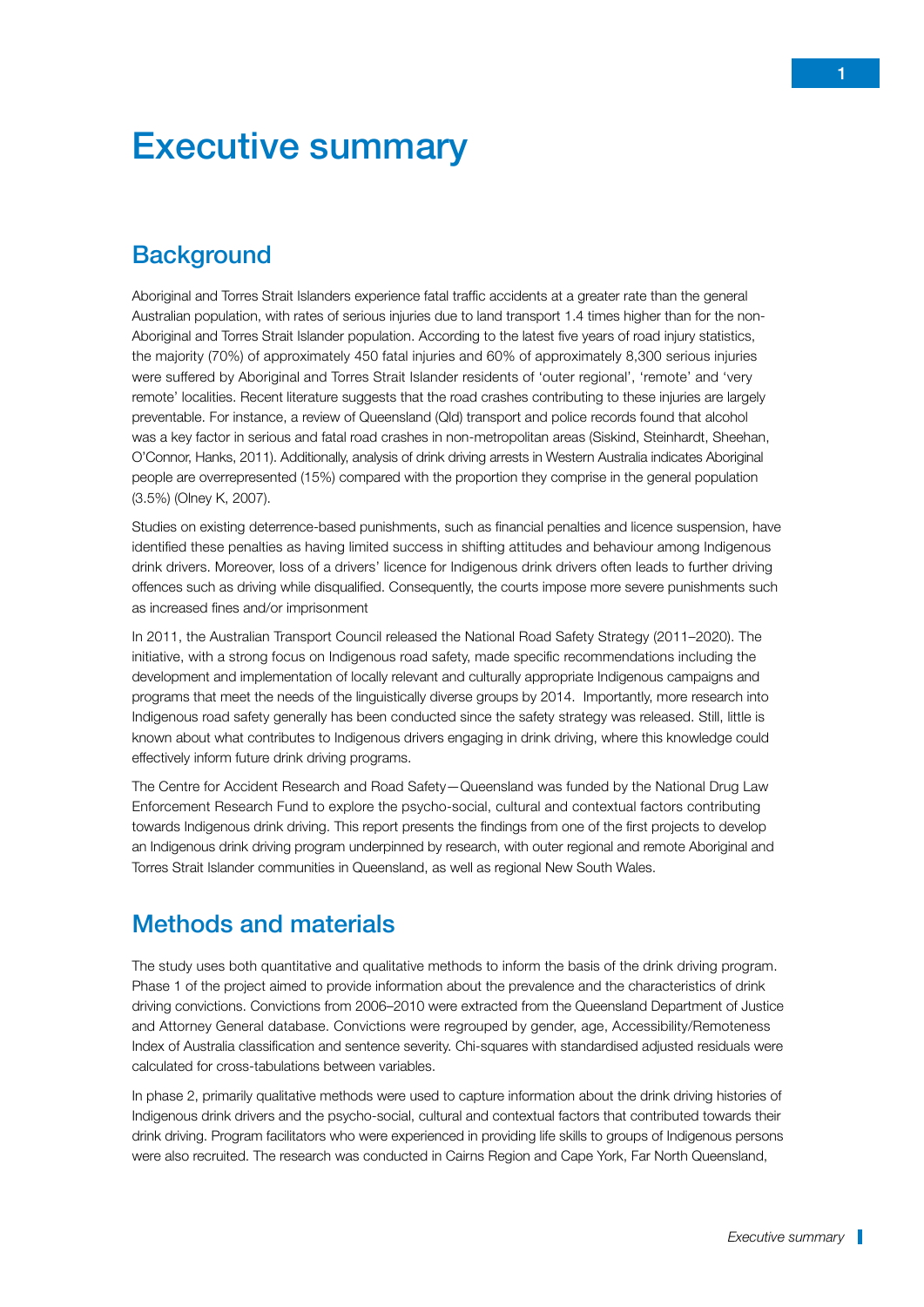<span id="page-9-0"></span>and the Clarence Valley, Northern New South Wales. The research conducted was based on the principals of participatory action research and undertaken with regard to cultural sensitivities. Indigenous persons familiar with the communities provided liaison support to the research team and helped identify volunteer participants. Participants were recruited by word of mouth using snowball sampling. This approach allowed for community members to become familiar and comfortable with the aims of the project and the researcher. Participants for the project were referred from a number of community organisations including: the Indigenous justice group, health services, as well as from key individuals in community groups (for example, the men's and women's groups). Approval to conduct the research was obtained from the QUT Human Research Ethics Committee, Queensland Corrective Service Research Committee.

A sample of 73 Indigenous participants with at least one drink driving conviction was identified and following a discussion about the aims and requirements of the research, consent for participation was obtained. Participants completed in-depth interviews in respect of their drink driving behaviour and an assessment of their level of alcohol consumption and cannabis use was also undertaken. In regards to participants who self-reported that they no longer drive after drinking, protective factors that helped them to desist from further drink driving episodes were identified. Participants were also asked to share their ideas about the type of information that should be included in the program and the delivery style they felt most comfortable with. Facilitators from government and non-government organisations with experience in delivering alcohol or drug programs were also interviewed regarding their views on the content of the program and the most feasible and effective process for delivering a culturally sensitive drink driving program.

In respect to phase 3, concepts from community reinforcement theory (Hunt & Azrin 1973) and findings from the earlier phases were used to inform the development of a drink driving program. The program was piloted in the Clarence Valley, North New South Wales and Cape York and Cairns Region, Far North Queensland in order to obtain feedback from program participants (n=19), program facilitators and other attendees about the initial content and delivery process.

# Key findings from the quantitative research

#### *Phase 1—Drink driving conviction data (2006–2010)*

- Half (52.6%) of the convictions were of persons <25 years.
- Age was significantly different across the five regions for males only, with a greater number of convictions in the 'very remote' region of persons over 40+ years of age.
- High range BAC (≥0.15g/100ml) convictions were linked with increased remoteness for both males and females.
- Monetary penalties were the primary sentence received in all regions.
- The findings identify the Indigenous drink driving conviction rate to be 6 times that of Queensland.

# Key findings of the qualitative research

#### *Phase 2—Interviews with drink drivers and program facilitators*

• Participants reported a strong sense of 'family obligation' which referred to situations where they described pressure from members of their extended families to drive after drinking. The underlying responsibility for transporting family members appeared to be difficult to avoid and related to cultural values that involved responding to family needs as a priority.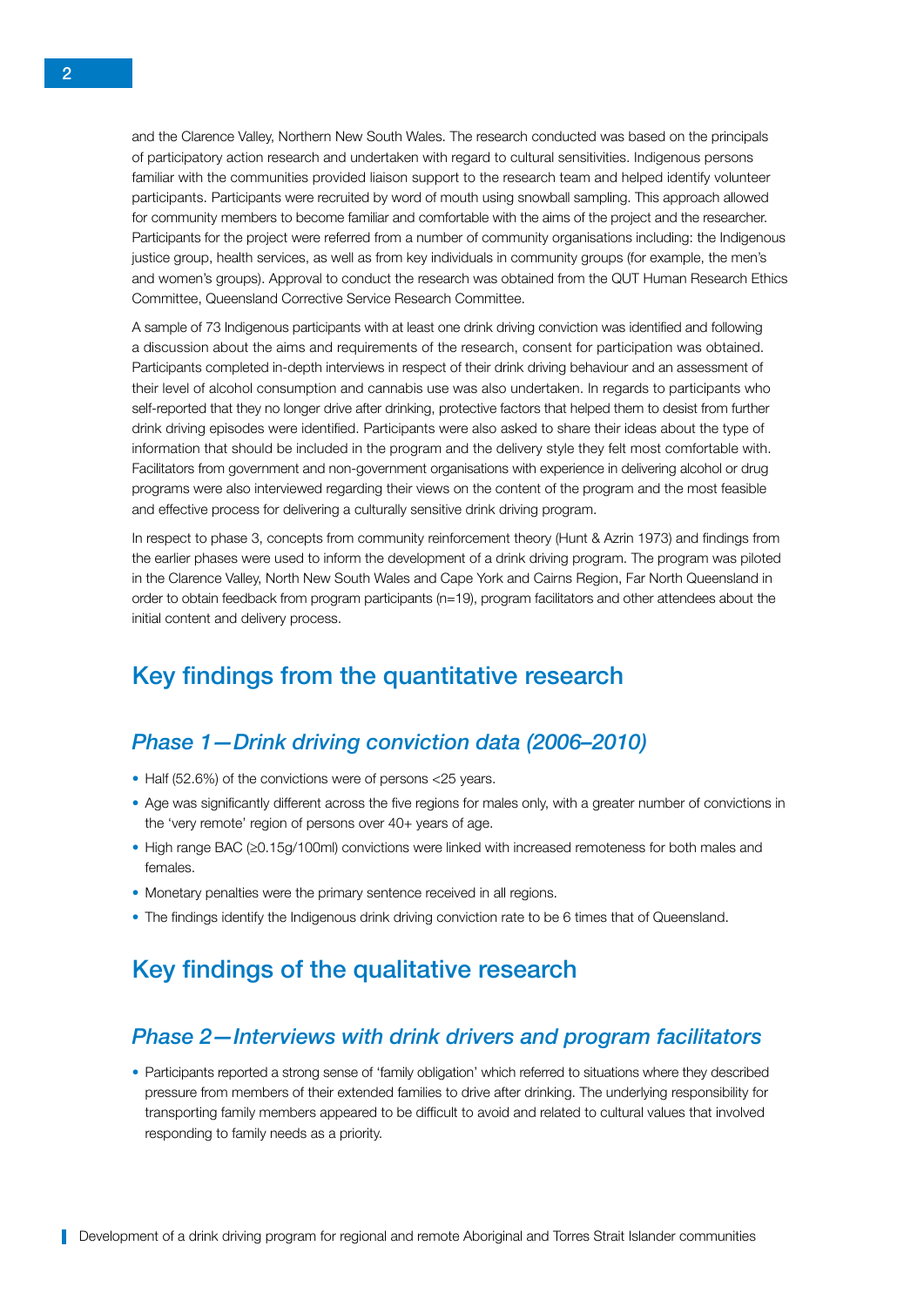- Some young participants were also motivated by a bravado mentality, referred to as 'being the hero' in the narratives. This involved situations where participants insisted on being the person who would take the risk of being caught by police for drink driving and hence protect other members of the group. These participants despite having, on some occasions, the opportunity to avoid drink driving (e.g. another person offering to drive) still insisted on being the hero and taking the risk. Furthermore, in many cases, excerpts from the narratives of younger participants captured under this sub-theme talked about attempting to "show off" with an audience of peers while drink driving within the community only and without an intended destination.
- Participants were generally aware that drink driving increased the risk of being involved in a road crash and that it was dangerous. However, there was a perception among some drink drivers that the known risks could be managed through speed reduction and group decision making, including nominating the person who was least intoxicated to drive. There appeared to be a belief that there are degrees of drunkenness and this corresponds to one's ability to drive the vehicle.
- Some drink driver participants said the existing penalties were not generally a deterrent because they provided the offender with limited understanding of their offending behaviour or strategies to avoid offending.
- Several drink drivers reported being exposed to drink driving during their childhood or adolescent years by older family members. Many drink drivers felt that it was important to implement drink driving education awareness from school age.
- There were many drink drivers who engaged in cannabis use before driving. While none of the participants were convicted of drug driving, some considered that it was also important to include a drug driving component in the program.
- In remote areas, some participants considered the prohibition of alcohol that was introduced in some communities at the end of 2008 as a contributing factor for their offending. This was because people could no longer walk to a nearby facility or alcohol outlet to purchase alcohol and the only means of acquiring alcohol was by driving to neighbouring centres that still permitted the purchase of alcohol from licensed venues.
- Drink driving participants and program facilitators believed there was a strong binge drinking culture. Program facilitators considered there were a number of reasons for binge drinking including a coping mechanism for grief and loss, and historical factors including the use of alcohol as payment for work-related services. Other contemporary factors for remote communities were also considered to contribute to this culture, including the alcohol restrictions.
- Re-connecting with family or developing new support systems was important for drink drivers to avoid relapse. The following were considered important by participants:
	- Cultural relatedness through attending men's group and going to outstations.
	- Understanding that kinship obligations did not encompass alcohol and drink driving.
	- Kinship support through an agreed upon strategic plan between the offender and partner or family member. – Gaining insight into their offending and alcohol misuse in community-based alcohol treatment.
- Participants did not appear to understand what constituted a standard alcoholic beverage as defined by the Australian 'standard drink' guidelines.
- In relation to delivery of the drink driving program, drink driver participants and program facilitators reported that community ownership was important and that participants have to be able to identify with the information and stories. It was also considered important for the program to be delivered by a facilitator within the community or someone closely connected to the community, preferably someone who identified as an Indigenous person.
- Participants wanted new initiatives that promoted understanding of their drink driving behaviour, as opposed to existing deterrence-based penalties. Participants reported that such penalties did not really assist with them desisting from drink driving.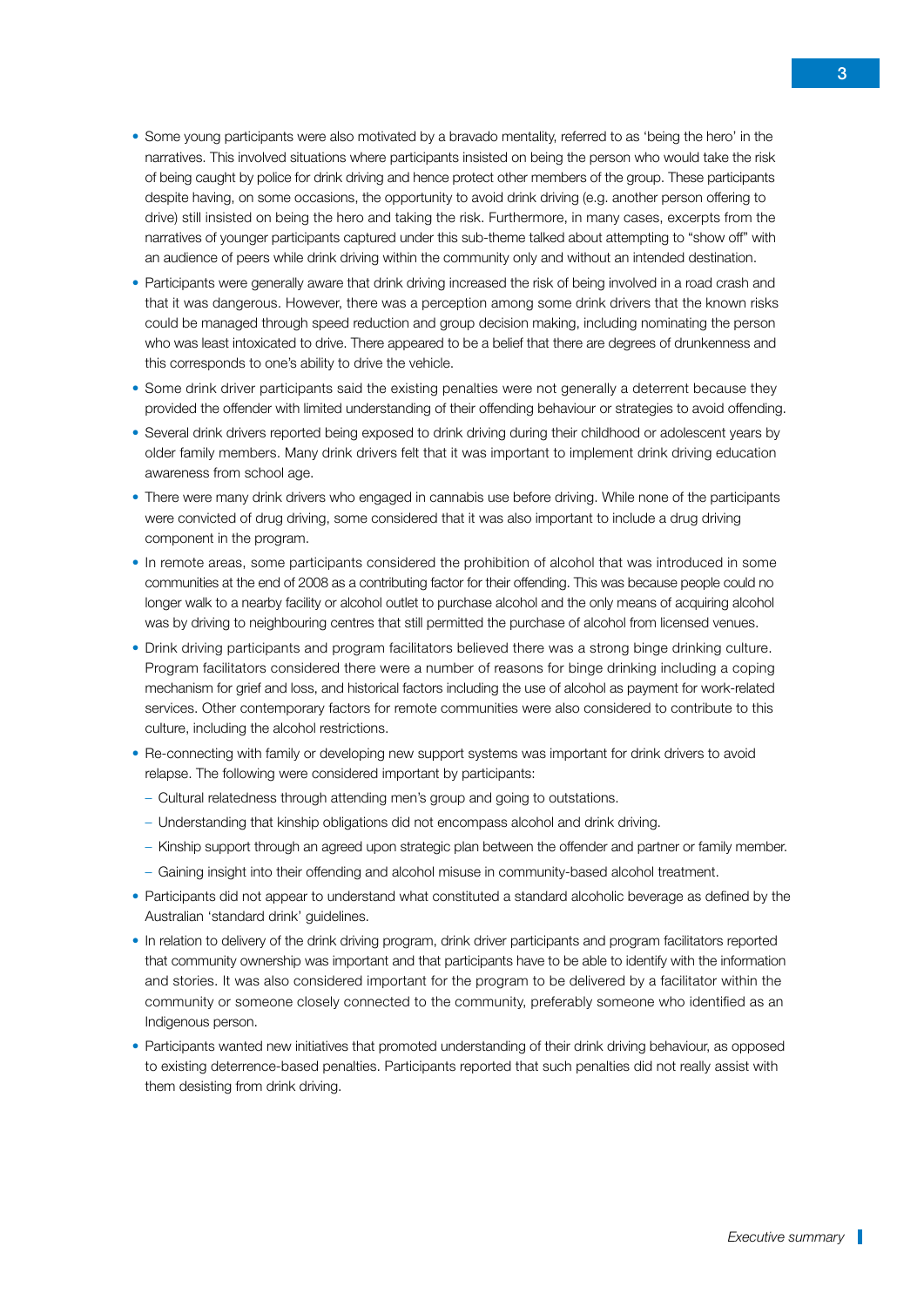#### <span id="page-11-0"></span>*Phase 3—Pilot of the drink driving program*

The community reinforcement approach and findings from phase 2 were used to inform the development of a four session (60–90 minutes per session) drink driving program. The program (developed by Ms M. Fitts) was conducted in three sites, with a total of 19 program participants in the pilot. The four sessions had a focus on the impact of drink driving, family pressures, risk taking, pre-colonial Indigenous values, general alcohol problems, and alcohol and cannabis education.

The delivery of the content was through visual media, story-telling, yarning and interactive discussions among group participants without the need for writing. The intention of the DVD and other materials was to create a safe environment and encouraging program participants to share their story in the group. The material was delivered by a range of people, including government workers with experience in delivering Indigenous programs, local drug and alcohol workers, and community elders. The invitation to attend as an audience member in the pilot was also extended to community members and service providers.

Collectively, program participants reported feeling comfortable sharing their stories when they could identify with the stories and terminology presented. Another important aspect of the program delivery related to the location of the program. Participants reported feeling more comfortable in an environment they were familiar with and one that was non-threatening and conducive to 'group yarning'. It was also important to participants that the elders of the community played an integral part in the facilitation of the program. This process aided the community ownership of the program.

The majority of program participants recommended the development of a longer term program with the involvement of justice (probation and parole, police, justice group) and health services. Program participants also felt it may be useful if issues related to drink driving became a topic of ongoing discussion in weekly group sessions of men's business. Another issue identified by program participants related to involving local employers in the program so as to improve relationships and develop strategies to address alcohol and work environment. Another concern raised by participants related to a strategy of identifying and using sober licensed drivers as designated drivers. However, this option appears limited in remote communities. Furthermore, program participants who were now licensed drivers and non-drinkers reported being overwhelmed with the ongoing requests to drive those who had been drinking around. Participants also expressed a need for more information about the effects of prescription medication and cannabis use on driving to be included in the program.

# Recommendations

The findings of this research indicate that the delivery and content of the drink driving program should include:

- A community-wide approach, with the inclusion of family and other community members in the program to change community perception and attitude towards drink driving and the use of kinship pressure that encourages others to drink drive.
- Presence of community leaders and elders in the facilitation of the program.
- Multi-agency involvement in the delivery of the program. Primary facilitation by a local person(s) in conjunction with personnel from justice (police, probation and parole, and justice group) and health services at various parts of the program.
- Delivery of program material to be conducive to 'group yarning', with media and visual activities in an environment participants feel comfortable in, such as an 'outstation style' environment.
- It is highly recommended that there be little to no writing required by program participants, having regard to the fact that English is often their second language and education may have been limited.
- Concepts that foster confidence and self-esteem in learning.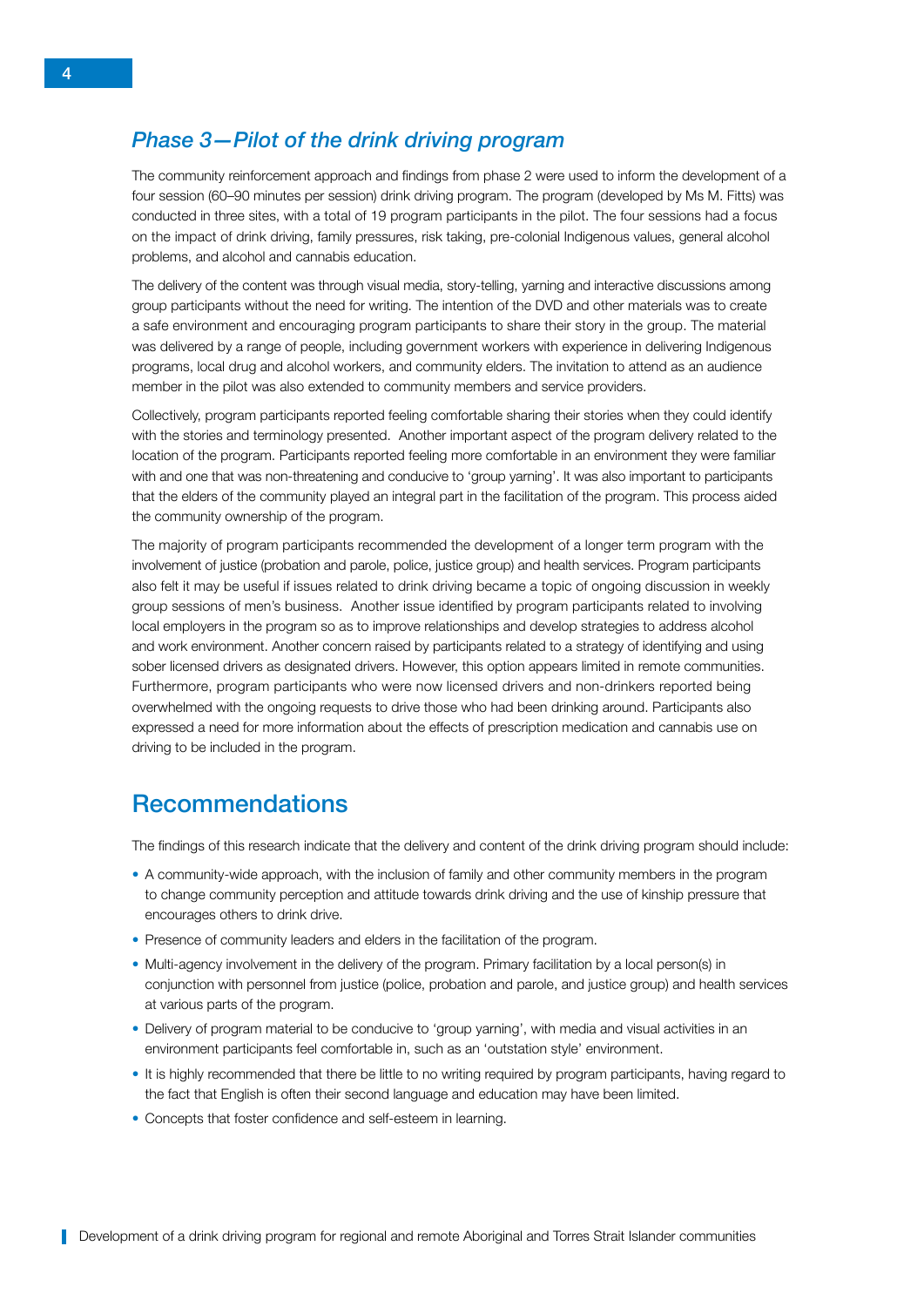- <span id="page-12-0"></span>• Strategies for issues related to drink driving to become an ongoing discussion in both women's and men's regular community group meetings. It is believed this process will assist in a gradual community cultural change towards safer driving habits.
- A discussion of pre-colonial kinship obligations and how these have changed to a culture that encourages drink driving and being a hero who takes risks for the group. It is envisaged that adopting pre-colonial kinship obligations will encourage a healing process in which community members support one another to encourage safer driving and strengthen protective factors to desist from drink driving.
- Education on the impact of driving under the influence of alcohol, cannabis and other drugs, and prescription medication.
- Successful completion of the program affords the drink driver the opportunity to reapply for a learner's permit.
- A mandatory component in which convicted drink drivers are ordered by the court to participate in the program and attend the 4–6 weekly sessions.
- The fee for court-mandated participation in the program should be similar to, and in lieu of, the fine they would receive for the drink driving conviction.
- Fees for voluntary non-convicted drinkers' participation in the program to be waived.

## **Discussion**

The findings of this study clearly indicate that the best strategy for reducing drink driving in regional and remote Indigenous communities includes a multipronged approach involving a combination of public education, media campaigns, community Elder support and a court-mandated culturally sensitive therapeutic drink driving program. These findings are consistent with the findings in other Indigenous populations, such as First Nation communities in the United States and Canada in which cultural factors have been identified as contributing significantly to the drink driving problem.

Akin to international programs that have large First Nation drink driver participation, drink driving treatment should capture participants early in their offending trajectory, providing long-term treatment that covers various health, psychological, lifestyle, cultural and contextual factors. Consideration must be afforded to providing drink drivers the opportunity to reapply for a learners permit upon successful completion of an extensive treatment program, particularly in the 'very remote' region, where a driver's licence is a necessary requirement for access into the workforce. Alternatively, upon successful completion of the program, Indigenous people living in remote communities could be granted a restricted licence to drive within the Indigenous community. This would reduce the incidents of arrest for unlicensed drivers and/or driving while disqualified, which often results in terms of imprisonment and over representation of Indigenous people, particularly in regional prisons.

Future research should focus on the understanding the trajectory of drink driving among Indigenous people from their adolescent years, as well as exploring the extent of cannabis use and driving.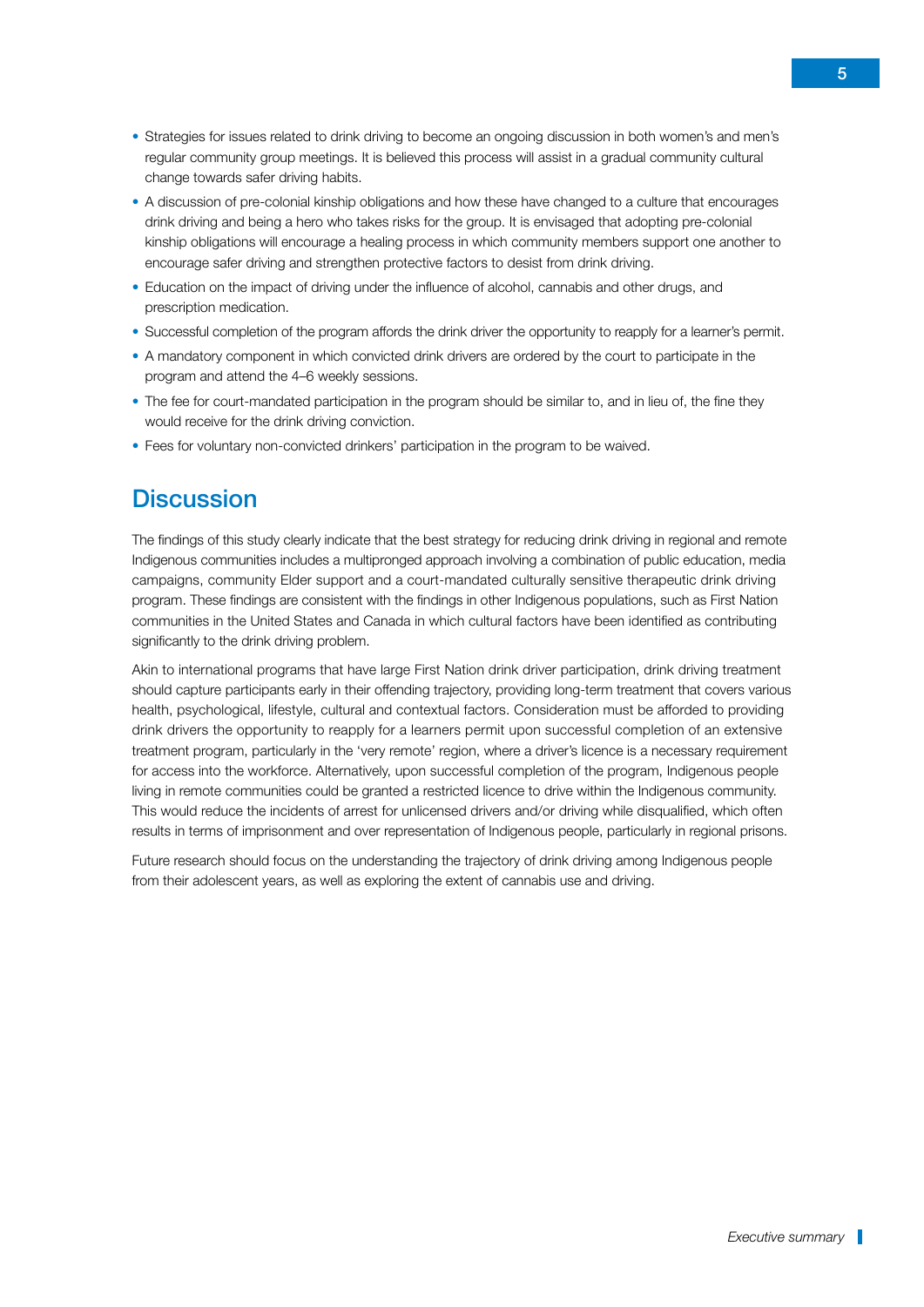# <span id="page-13-0"></span>Chapter 1: Introduction

# 1.1 Background

Drink driving has been recognised at both national and state levels as one of the main reasons Indigenous Australians are more severely and fatally injured in transport crashes compared with the mainstream Australian population of drivers (ATC, 2011 RTA, 2008). Aboriginal and Torres Strait Islanders experience fatal traffic accidents at rates 2.9 times higher than the general Australian population, with rates of serious injuries due to land transport 1.4 times higher (Henley & Harrison, 2013). According to the latest five years of road injury statistics presented in Table 1, the majority (70%) of approximately 450 fatal injuries and 60% of the approximately 8,300 serious injuries during the period are suffered by Aboriginal and Torres Strait Islander residents of 'outer regional', 'remote' and 'very remote' localities.

| Indigenous status, 2005-06 to 2009-10* |                   |                |                |                       |              |                       |                |     |
|----------------------------------------|-------------------|----------------|----------------|-----------------------|--------------|-----------------------|----------------|-----|
|                                        | <b>Indigenous</b> |                |                |                       |              | <b>Non-Indigenous</b> |                |     |
|                                        | <b>Males</b>      | <b>Females</b> | <b>Persons</b> |                       | <b>Males</b> | <b>Females</b>        | <b>Persons</b> |     |
|                                        | $\mathsf{n}$      | $\mathsf{n}$   | $\mathsf{n}$   | %                     | $\mathsf{n}$ | $\mathsf{n}$          | $\mathsf{n}$   | %   |
|                                        |                   |                |                | <b>Fatal Injury</b>   |              |                       |                |     |
| <b>Major cities</b>                    | 48                | 19             | 66             | 15                    | 2,675        | 923                   | 3,598          | 51  |
| <b>Inner Regional</b>                  | 40                | 23             | 63             | 14                    | 1,442        | 532                   | 1,975          | 28  |
| <b>Outer Regional</b>                  | 60                | 21             | 81             | 18                    | 823          | 263                   | 1,087          | 15  |
| Remote                                 | 52                | 28             | 80             | 18                    | 173          | 50                    | 223            | 3   |
| <b>Very Remote</b>                     | 102               | 50             | 152            | 34                    | 62           | 20                    | 81             | 1   |
|                                        | 301               | 143            | 450            | 100                   | 5,261        | 1,838                 | 7,099          | 100 |
|                                        |                   |                |                | <b>Serious Injury</b> |              |                       |                |     |
| <b>Major cities</b>                    | 1,281             | 609            | 1,890          | 23                    | 94,052       | 44,968                | 139,021        | 58  |
| <b>Inner Regional</b>                  | 1,139             | 462            | 1,601          | 19                    | 40,498       | 17,745                | 58,244         | 24  |
| <b>Outer Regional</b>                  | 1,352             | 566            | 1,918          | 23                    | 22,770       | 8,955                 | 31,726         | 13  |
| Remote                                 | 757               | 381            | 1,138          | 14                    | 4,612        | 1,579                 | 6,192          | 3   |
| <b>Very Remote</b>                     | 1,199             | 575            | 1,774          | 21                    | 1,852        | 752                   | 2,604          | 1   |
|                                        | 5,735             | 2,594          | 8,329          | 100                   | 163,977      | 74,094                | 237,075        | 100 |

Table 1: Fatal and serious land transport injury cases by sex, remoteness area of usual residence and

\*This Table was sourced from Henley & Harrison (2013)

Indigenous road safety research has been overshadowed by other equally important broader social and physical health concerns, making road safety an understudied area. The limited research in this field makes it unclear whether the factors identified as elevating the risk of drink driving offending in the general population are the same for Indigenous peoples. To date, Indigenous drink drivers have only been mentioned peripherally in road safety research. For example, a number of researchers have noted that being of Indigenous background has been found to be a predictor of drink driving recidivism (Trimboli & Smith, 2009). However, these studies do not investigate either the complex factors that contribute towards Indigenous drink driving or the characteristics of Indigenous drink drivers. Furthermore, anecdotal evidence suggests that there may be different cultural and lifestyle factors for Indigenous peoples, particularly in regional and remote areas, that impact on driver behaviour such as kinship obligations (Office of Road Safety, 2007). Such relationships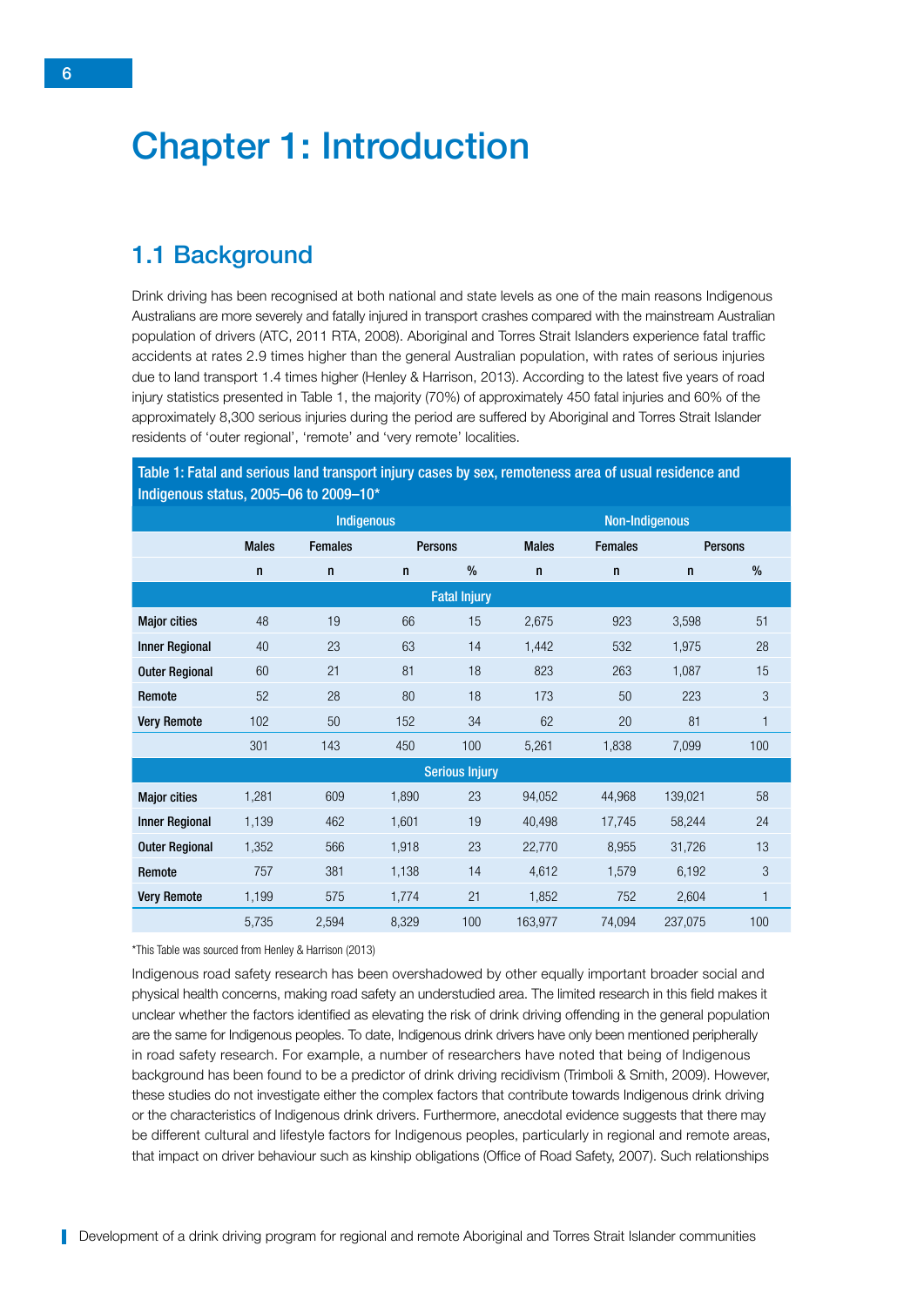<span id="page-14-0"></span>have been identified in international road safety research that focused on Indigenous youth and illegal road behaviour (Rothe et al., 2005). Anecdotal information also suggests the issue of Indigenous drink driving is complex and related to poverty, lack of public transport, a culture of alcohol misuse and loss of cultural identity. Overall, Indigenous drink driving is a major public health concern and countermeasures have largely been based on drink driving countermeasures developed for the non-Indigenous population. Hence, there is a need to consider the characteristics of Indigenous drink drivers, cultural issues and the complex factors associated with remoteness when designing drink driving countermeasures.

## 1.2 Current countermeasures

In Australia, the primary approach to reducing drink driving is grounded in deterrence, both specific and general, with an important component of specific deterrence involving the imposition of sanctions. The deterrence doctrine is based on the belief that humans are rational beings and make choices based on a cost–benefit analysis of specific situations (Gibbs, 1975). Furthermore, the theory suggests that individuals consider such factors as the likelihood of being caught, the odds that if caught they will be punished and that if punished, whether it will be severe. The majority of deterrence methods used with drink driving offenders include, but are not confined to, licence suspension or disqualification, fines, community supervision and prison. Sanctions such as licence disqualification have been shown to provide very limited effect on discouraging Indigenous drink driving (ATSB 2006; RTA 2008). Rather, these types of punishments often lead to further driving-related offences for Indigenous peoples, such as unlicensed driving. Moreover, the combination of sanctions and contextual factors can result in escalating involvement with the justice system for Indigenous drivers (e.g., prison sentences). For instance, 57% of Indigenous people in North Queensland prisons are solely or in part serving a prison sentence related to being apprehended for driving while unlicensed or disqualified (CARRS-Q & Qld Transport, 2003).

Drink driving programs have been instrumental in reducing the likelihood of drink drivers re-offending for the general population of drink drivers, particularly among repeat non-Indigenous drink drivers (Siskind et al., 2001). Many of these programs are informed by research that has identified contextual and psycho-social factors that facilitate drink driving for that particular population, which is largely a non-Indigenous Australian population. There are a variety of educational and/or therapeutic drink driving programs offered in Australia, with most designed to ensure they are sensitive to the needs of Indigenous participants, including literacy and numeracy needs (Dwyer & Mills et al., 2008). However, many programs are often developed for urban populations and do not communicate information in a culturally suitable manner, unlike the programs offered to native or Indigenous populations in other countries, which have been primarily based on group discussion or 'sharing circles' (Woodall et al., 2007). Currently, there is scant information in the literature to inform a drink driving program that could target Australian Indigenous drink drivers living in remote areas. This may be partly because injury prevention is a comparatively new issue on the Indigenous health agenda in Australia (Clapham et al., 2008) and has been somewhat overshadowed by the health issues related to alcohol misuse generally and the wider social concerns confronting Indigenous peoples.

Several reports have provided preliminary information about the context in which drink driving behaviour transpires among Indigenous peoples in Australia. One report found that there was often a 'group mentality' among Indigenous drinkers (Office of Road Safety, 2007). This results in a tendency to nominate the least intoxicated person or the person with the least number of prior convictions to drive the vehicle in order to avoid further fines or imprisonment, especially where there is a perceived risk of being caught (Office of Road Safety, 2007). Additionally, there is strong anecdotal evidence that indicates there are important characteristics associated with repeat drink driving offences in the mainstream community that may also apply to Indigenous drink drivers in Australia, including greater levels of risk taking, beliefs about being a capable driver even when alcohol impaired, and limited management and coping skills (Office of Road Safety, 2007). Other studies indicate that cultural norms may be influential. For instance, Indigenous peoples may drive unlicensed because of a norm that it is culturally inappropriate to refuse older family members' demands (Siegel, 2002). While these reports add important information to the discourse regarding the road behaviour of Indigenous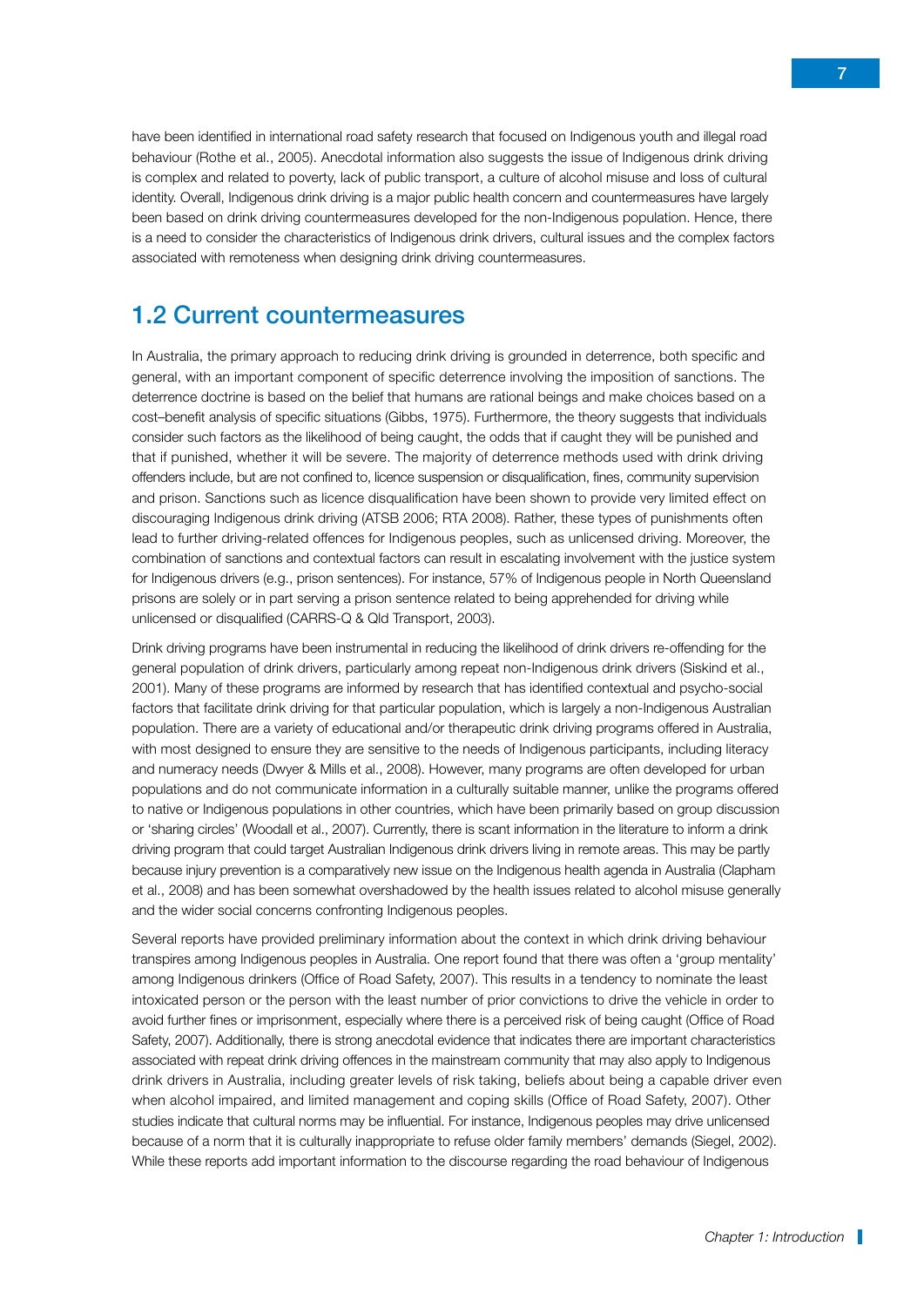<span id="page-15-0"></span>peoples and identify that differences exist when it comes to road behaviour for Indigenous peoples, there is little formal research available about contextual factors. One important cultural and contextual factor that may influence the way Indigenous drivers respond to pressures to drive after consuming alcohol relates to the motivations of Indigenous people to drink drive, which appear to be shaped by cultural and kinship attachments. Gathering detailed information about contextual factors and their relationship to drink driving in remote Australia will provide valuable information to inform the design and implementation of a culturally sensitive therapeutic drink driving program.

## 1.3 Current programs

The following section provides an overview of the content, delivery and evaluations of three separate programs offered to Indigenous drink drivers in a number of Australian jurisdictions and one Indigenous program in New Mexico, United States.

#### *1.3.1 Queensland*

The only program that is delivered through Queensland legislative provision is the *Under the Limit* (UTL) drink driving rehabilitation program. Drink drive offenders are referred to UTL when they appear for sentencing in court and voluntarily agree to undertake a probation order that includes a condition to complete the UTL program. The content and delivery process of the UTL program has been informed by internationally recognised evidence-based best practice. The program was developed by Mary Sheehan and her colleagues while based at the University of Queensland in the early 1990s. The program was initially trialled in regional Queensland and implemented in 1993. The program expanded statewide in 1998. By 2009, there had been 8,500 participants referred to the program. The UTL program, facilitated by the Centre for Accident Research and Road Safety—Queensland (CARRS-Q), is an 11 week drink driving prevention and rehabilitation program that uses a combination of court-based sentencing, which involves both punitive (loss of licence, probation supervision and monetary fees), as well as education and therapeutic approaches.

The education component provides drink driving offenders with an understanding of their individual behaviour within their cultural and social contexts. Participants also learn to separate their drinking episodes from driving through the acquisition of strategies gained through a better understanding of their alcohol consumption levels and peer processes to elicit change (Palk et al., 2006). An evaluation of the UTL program completed by Ferguson, Schonfeld, Sheehan and Siskind (2001) suggested that over time, the program did appear to impact on offenders' intentions to change their driving behaviours to avoid a future drink driving offence, with a subsequent decrease in self-reported drink driving being achieved among the UTL group relative to the control group. Importantly, the evaluation found that recidivist drink driving offenders who had been charged with a drink driving offence had accepted the possibility that they had an addictive problem and were motivated towards an action-based stage of change. The evaluation also found that the UTL did not impact on other lifestyle factors such as mental health, social support, knowledge, attitudes and alcohol consumption profiles. Hence, if there was need to improve other areas of a drink drivers' lifestyle, additional treatment components would be required.

#### *1.3.2 New South Wales*

The Sober Driver Program, which was developed in 2002, comprises educational components and elements of group cognitive behavioural therapy aimed at reducing recidivism, with the target of the program being adult repeat drink drivers. The program is managed and delivered by Community Offender Services (COS) and the New South Wales (NSW) Department of Corrective Services, and is delivered in conjunction with sanctions imposed by the court that require COS supervision (e.g. bonds and/or licence disqualification). The Sober Driver program was modelled on Queensland's UTL program and similarly, participants are referred to the Sober Driver Programme as a condition of a court order. The program is delivered in two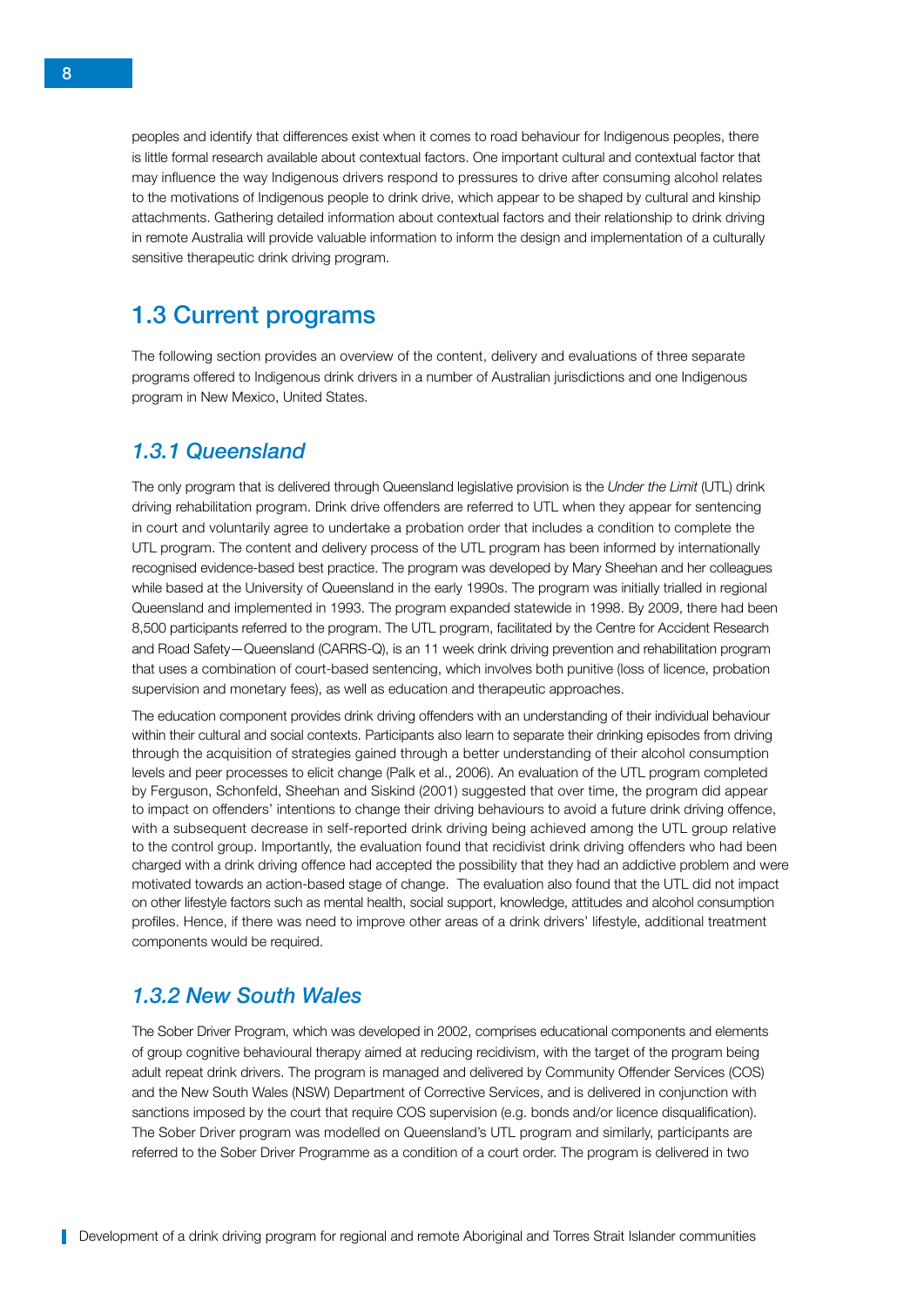modes. The standard version consists of nine weekly sessions of 2 hours' duration. The condensed version was developed to address the needs of rural participants, with particular focus on issues of remoteness, Indigenous participants and small participant numbers. This version consists of 3 x 2 hour weekly sessions. There are no changes to the content of the program of the condensed version for Indigenous participants.

Mills, Hodge, Johansson and Conigrave (2008) evaluated the Sober Driver Program involving a comparison of recidivism rates over 2 years for program participants and a community control group of convicted drink drivers who received legal sanctions alone. Quantitative and qualitative surveys of program participants were also conducted before, immediately after and 4 months following completion of the program. The outcome measures included recidivism, change in participant knowledge and attitudes, self-reported behavioural intentions and skill development. Results suggested that participants demonstrated improved outcomes across a number of domains, which were sustained over time. Individuals who completed the program were half as likely to reoffend over the 2 year period when compared with a community control group (4.9% recidivism rate among SDP completers compared with 10.2% among community controls). SDP participants were 43% less likely to reoffend over 2 years compared with community controls who had received sanctions alone. Survey participants demonstrated improved knowledge, attitudes and skills regarding drink driving. The study concluded that the Sober Driver Program appears to be an effective intervention, demonstrating greater reductions in recidivism when compared with legal sanctions alone.

#### *1.3.3 Northern Territory*

The Drink Driver Education Course was established in 1995 and uses a systems approach, including punitive measures, social learning principles, harm minimisation, motivational interviewing and the trans-theoretical stages of change model (Dwyer & Bolton, 1998). The course consists of two education modules, one mainstream and one customised version for people from an Indigenous background, with differences in numeracy and literacy in the program content. Emphasis is placed on the provision of an optimum learning environment, which is non-threatening, non-judgemental, and participatory and that encourages responsibility (Dwyer & Bolton, 1998). Course facilitation provides research-based information and utilises the individual's life experience as a learning resource. Activities include identification of standard drinks, examination of the individual's alcohol experience, community drinking patterns, self-monitoring of drinking behaviour, and development and evaluation of alternative strategies to drink driving including controlled drinking strategies.

In 1998, an evaluation of the program was conducted, whereby records of 321 participants who completed the program in 1995 and 1996 were examined for further offences or licence disqualifications. Results reported that 41 participants had been reconvicted or had received an immediate suspension for a further drink driving offence. According to Dwyer and Bolton (1998), the rate of reoffending after successful completion of the Drink Driver Education program provided a baseline figure of 12.8% and indicated that drivers who were required to complete both modules, as a result of high BAC's or multiple offences, recorded a higher reoffending rate than those who were required to complete one module only.

#### *1.3.4 United States*

The San Juan County Detention Program is a 28 day program for first-time convicted drink driving offenders. The majority of offenders are from rural and tribal settings. The program blends a period of detention in a minimum security prison with other intervention components, including therapeutic and educational components, as well as aftercare. Components of the program include alcohol use, abuse and dependence; health and nutrition; psychological effects of alcohol abuse; drinking and driving awareness; stress management; goal-setting, whereby the client devises an action plan for their immediate future in reducing alcohol use; family issues and alcohol; domestic violence; and HIV/AIDS prevention. Behavioural change, including a reduction in drinking, is the primary aim of the treatment component. Other components of the program include sweat lodges, talking circles and group discussion in the local language. Participants are also required to undergo breath testing and attend Alcoholic Anonymous meetings. Following completion of the program, offenders are monitored for between 3 to 12 months, with the length tailored to the individual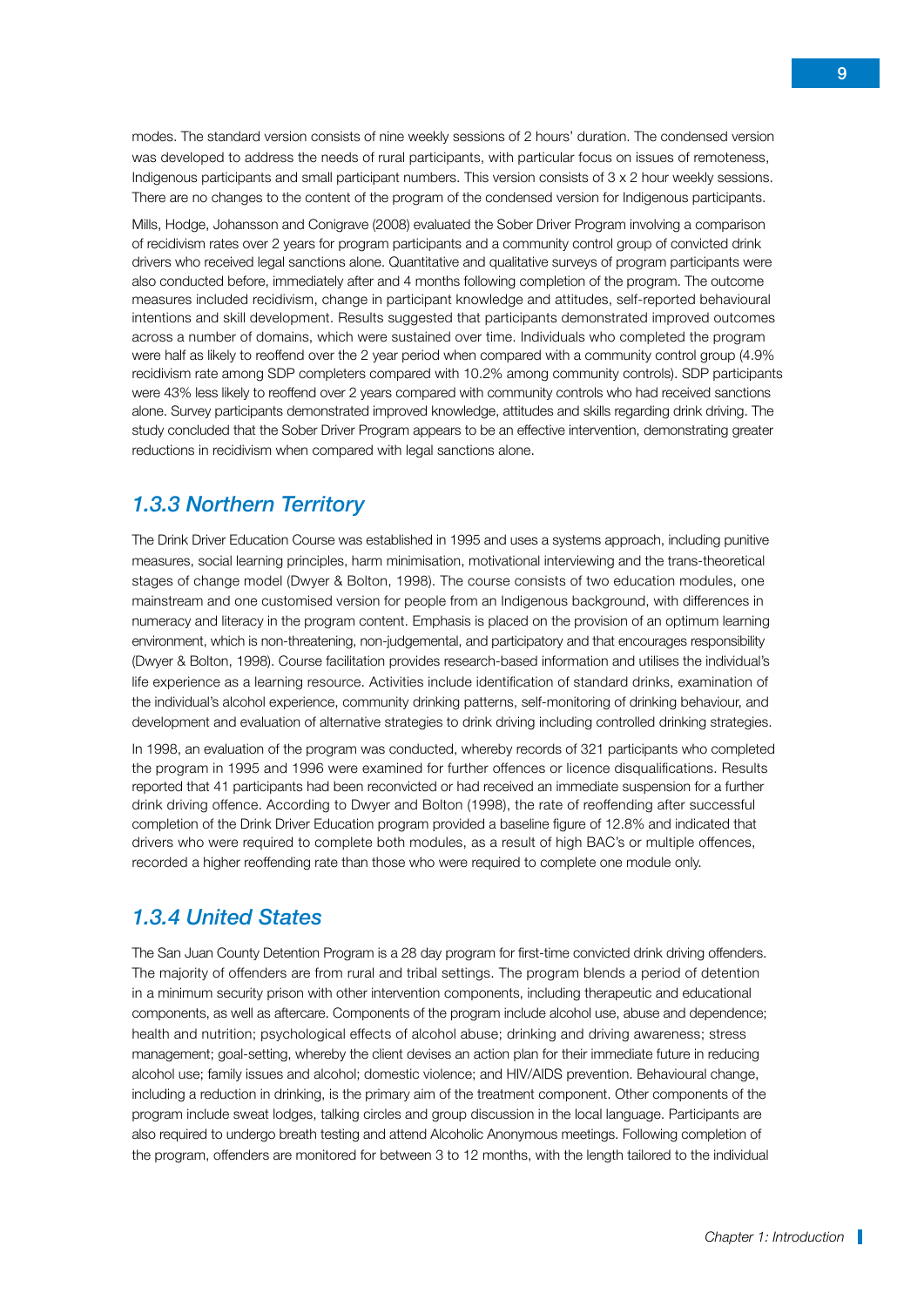as recommended by the course facilitator. The follow-up component also includes individual counselling and group programs.

An evaluation of the program found that participants who completed the program were less likely to reoffend (Kunitz et al., 2002). A second, more extensive evaluation of the program was completed by Woodall and colleagues (2007) who conducted a randomised trial to assess the effectiveness of the treatment program, with a sample comprising 76% American Indians. Woodall and colleagues (2007) found that for measures of alcohol use, the treatment group improved more than the participants in the control group. The treatment group improved by 110.3 drinks over the 90 days, compared with the control participants, who improved by 26.9 drinks over the 90 days. Drinking days over a 90 day period declined by 3.3 for control participants but by 11.6 for treatment individuals.

#### *1.4 Theoretical background*

The authors believe that the development of a culturally sensitive drink driving rehabilitation program should be guided by a combination of evidenced-based research and local community views, and underpinned by a theoretical framework. Traditionally, drink driving and alcohol misuse countermeasures have been informed by frameworks such as the deterrence model (Stafford & Warr, 1993), trans-theoretical stages of change model (Prochaska & DiClemente, 1992) and the emerging Health Action Process Approach (Schwarzer, 1992). Some of these approaches have been useful in guiding enforcement regulations and treatment programs to manage alcohol-related misuse and violence, as well as drink driving among non-Indigenous populations. However, these models have had limited appeal and impact among Indigenous groups due to their failure to account for cultural issues. To some extent, the Critical Race Theory (Denzin, Lincoln, & Smith, 2008) attempted to address some cultural concerns, particularly in relation to African Americans. However, generally, there has been negligible attention given to developing a culturally sensitive theoretical framework that might prove beneficial in guiding the development of culturally sensitive alcohol rehabilitation programs. One program in the United States, The San Juan program (Woodall et al., 2007), highlights the importance of including cultural and broader health components to address drink driving holistically and through a process of healing to reduce alcohol use among First Nation people. A model that the authors believe may be beneficially in guiding the development of Indigenous alcohol rehabilitation programs is the Community Reinforcement Approach (CRA) because it emphasises the importance of not only changing thinking and behavior, but also ensuring a sense of community support for the positive change (Miller et al., 1999).

It is not the aim of the current program of research to test the applicability of a particular theory to drink driving issues for Indigenous people in regional and remote communities. However, the development of a culturally sensitive drink driving program in this research will be informed by the community reinforcement approach discussed below.

#### *1.4.1 Community Reinforcement Approach (CRA)*

CRA is a comprehensive cognitive-behavioural program for treating substance abuse problems, through assisting people to rearrange their lifestyles so that healthy, alcohol and drug-free living becomes rewarding and thereby outweighs alcohol and drug use. The approach is underpinned by behaviourist Skinner's operant conditioning paradigm. Skinner (1974) considered punishment to be an ineffective method for modifying human behaviour. Research has shown confronting the problematic behaviour can be largely ineffective in decreasing alcohol and other substance misuse (Miller & Wilbourne, 2002).

Azrin and Hunt composed CRA treatment in the early 1970s. The program uses positive reinforcement at each treatment step and the facilitator of the treatment looks for every opportunity to reinforce this. The approach is based on the belief that environmental contingencies can play a powerful role in supporting or decreasing drinking or drug-using behaviour (Slesnick, et al. 2008). Therefore, programs framed using this approach utilise familial, social, recreational and occupational reinforcers to aid clients in the recovery process.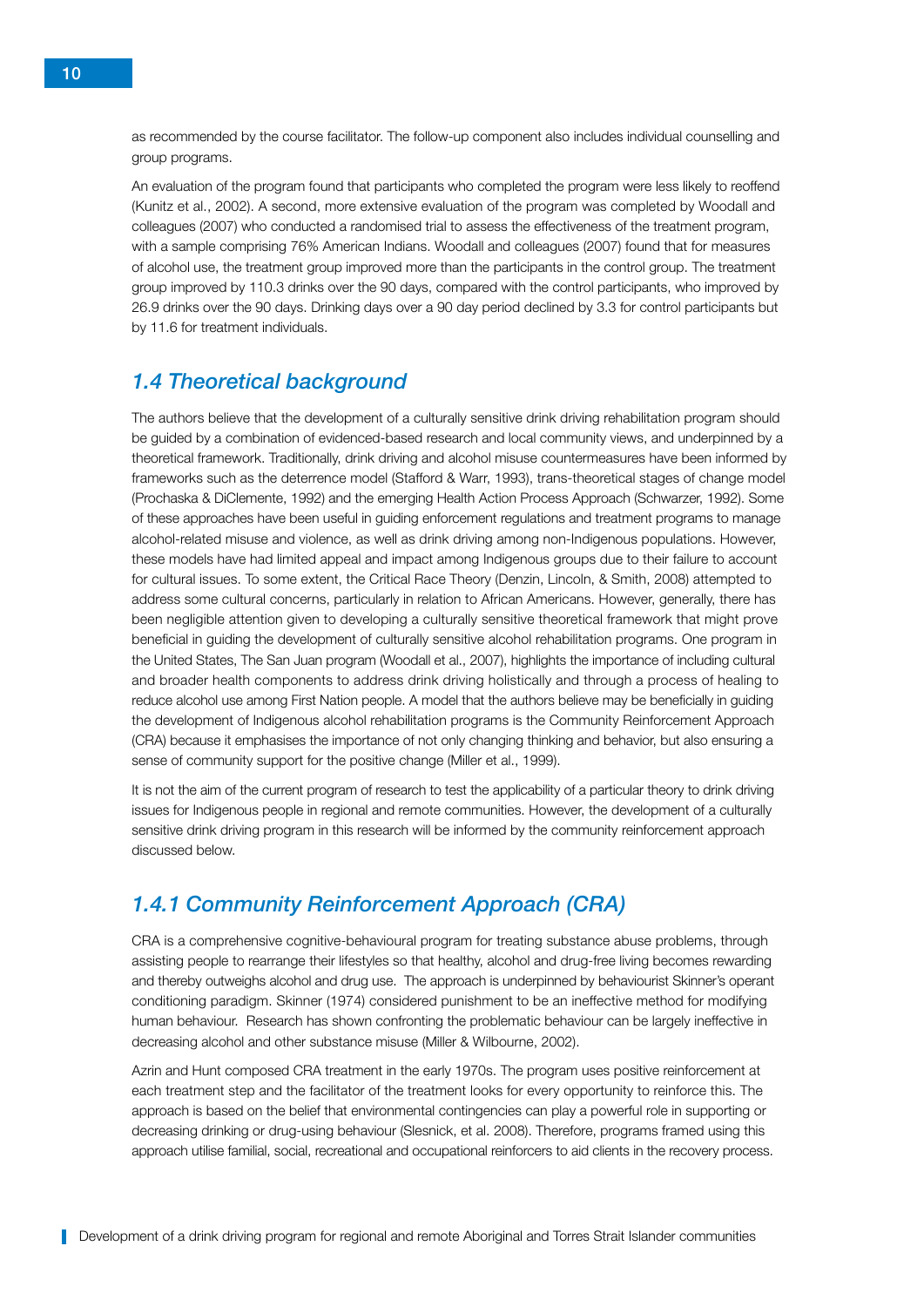Rather than focusing specifically on discussing the behaviour, participants are encouraged to learn new skills and set various short and longer term goals. Other examples include learning assertiveness to improve selfesteem, or practicing interviewing skills in order to find employment.

CRA has been used successfully to treat alcohol misuse among American First Nation Indians (Miller et al., 1999). The success has been attributed to the approach's highly flexible treatment that allows the facilitator and clients to choose treatment options that meet the needs of the individual participant. When using this model to treat alcohol misuse, treatment professionals should work with both the family and community networks using traditional ceremonies and extended clan ties. CRA has also been applied to a variety of substance use disorders other than alcohol abuse and dependence, such as cocaine dependence and nicotine dependence. Multiple research reviews and meta-analyses of the treatment-outcome literature have shown CRA to be among the most strongly supported treatment methods (Finney & Monahan, 1996; Miller et al. 1995, 2003). More recent studies have been undertaken that evaluate the impact of case management and individual therapy via a drop-in centre for homeless youth (Slesnick, et al., 2008). Based on previous use and evaluations, CRA is considered to be the most appropriate framework to use to underpin the drink driving rehabilitation (healing) program.

## *1.5 Aims of the study*

This study seeks to:

- Explore the attitudes to, and perceptions about, factors that influence behaviour and beliefs towards drink driving of Indigenous drink driving offenders in regional and remote areas.
- Explore the alcohol use of Indigenous drink drivers.
- Identify potential protective factors that support drink drivers to desist from future episodes of drink driving.
- Identify the type of information Indigenous drink driving offenders believe is useful to them in order to address their drink driving behaviour.
- Develop the most feasible and effective process of delivering the program to Indigenous offenders.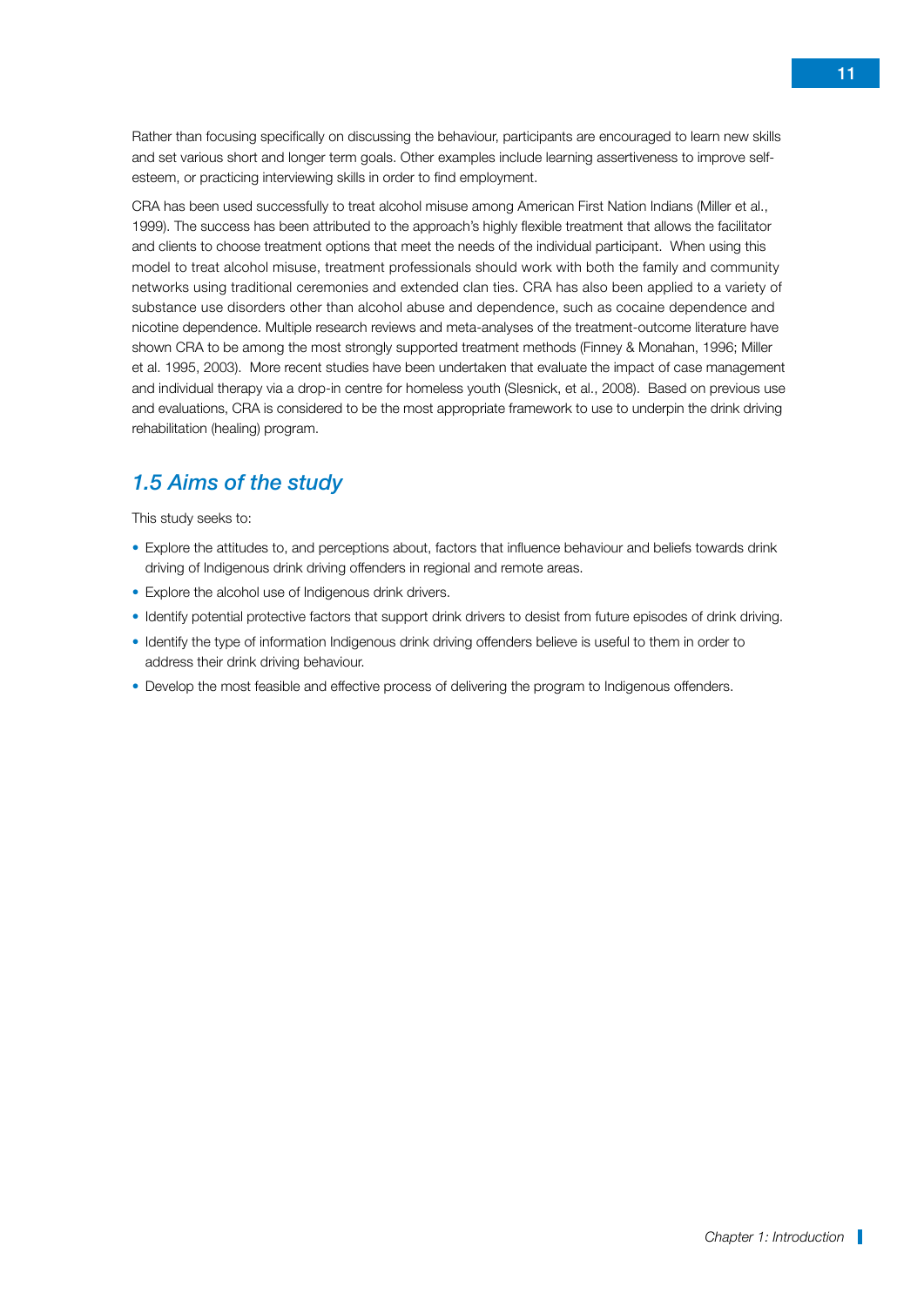# <span id="page-19-0"></span>Chapter 2: Methodology

The research comprised three independent studies. Phase 1 was epidemiological in nature and examined the prevalence and characteristics of Indigenous drink drivers in Queensland using drink driving court conviction data. Phase 2 aimed to i) explore the interplay between factors that contribute to Indigenous drink driving and ii) identify culturally appropriate delivery methods for an offender-based program. This phase interviewed Indigenous people with a history of drink driving and employed semi-structured interviews to ensure this information was collected in a culturally sensitive manner.

The proposed aim of Phase 3 was to develop a program manual and guidelines for a culturally appropriate offender-based program for Indigenous drink drivers in regional and remote areas. The development of the program was guided by the CRA, as well as being informed by the findings of Phase 2. Upon development, the program was piloted in regional and remote Far North Queensland and Clarence Valley, Northern New South Wales. The pilot gathered feedback from participants and program facilitators in regards to the suitability of the content and the delivery process and any recommendations to improve the content and delivery process of the program.

# 2.1 Phase 1

#### *2.1.1 Data supplied*

De-identified data relating to arrests for driving under the influence of alcohol in Queensland for the period 1 January 2006 and 31 December 2010 were obtained from the Department of Justice and Attorney-General, Brisbane, Australia in August 2011. Variable data of interest provided included date of offence and conviction, sentencing court location, offence code, and sentencing description, as well as information on the offender including date of birth, gender and self-identified Indigenous status (Aboriginal, Torres Strait Islander or both Aboriginal and Torres Strait Islander or neither). Using the Indigenous status field, all convictions for drivers who did not self-identify as an Indigenous person were removed. Evaluations of information collection for Indigenous status have noted some issues. These include limited understanding of the reasons for collecting data and the uses of data and lack of quality assurance measures (AIHW, 2012). Therefore, this conviction data may be an underestimation of the true drink driving convictions of Indigenous persons in Queensland.

#### *2.1.2 Classification of court location*

In 2006, the Queensland population included 146,400 Indigenous peoples or 3.5% of the state's total population (ABS 2006). The Australian Standard Geographical Classification (ASGC) was used to categorise court locations into five levels of remoteness, 'major cities', 'inner regional', 'outer regional', 'remote' and 'very remote' (AIHW, 2004). It is based on the accessibility remoteness index of Australia (ARIA+). The ARIA+ is based on the original ARIA, which was designed in 1997 to be an unambiguously geographical approach to defining remoteness not considering socioeconomic, urban/rural and population size factors and calculating remoteness on the basis of accessibility to some 201 service centres according to road distances. The ARIA+ has greater precision in its measurement of remoteness and has been used previously in road safety research (Steinhardt et al., 2009). For this research, ARIA+ was used to allow exploration of associations between remoteness and drink driving behaviour. As the majority of offences were dealt with by the court in a timely manner, the authors are confident that the large proportion of the offences were committed within the same region the sentencing court was located.

There were two reasons for using ARIA+. First, previous literature has identified a higher number of alcoholrelated road crashes among Indigenous peoples occurring in remote areas by comparison with other areas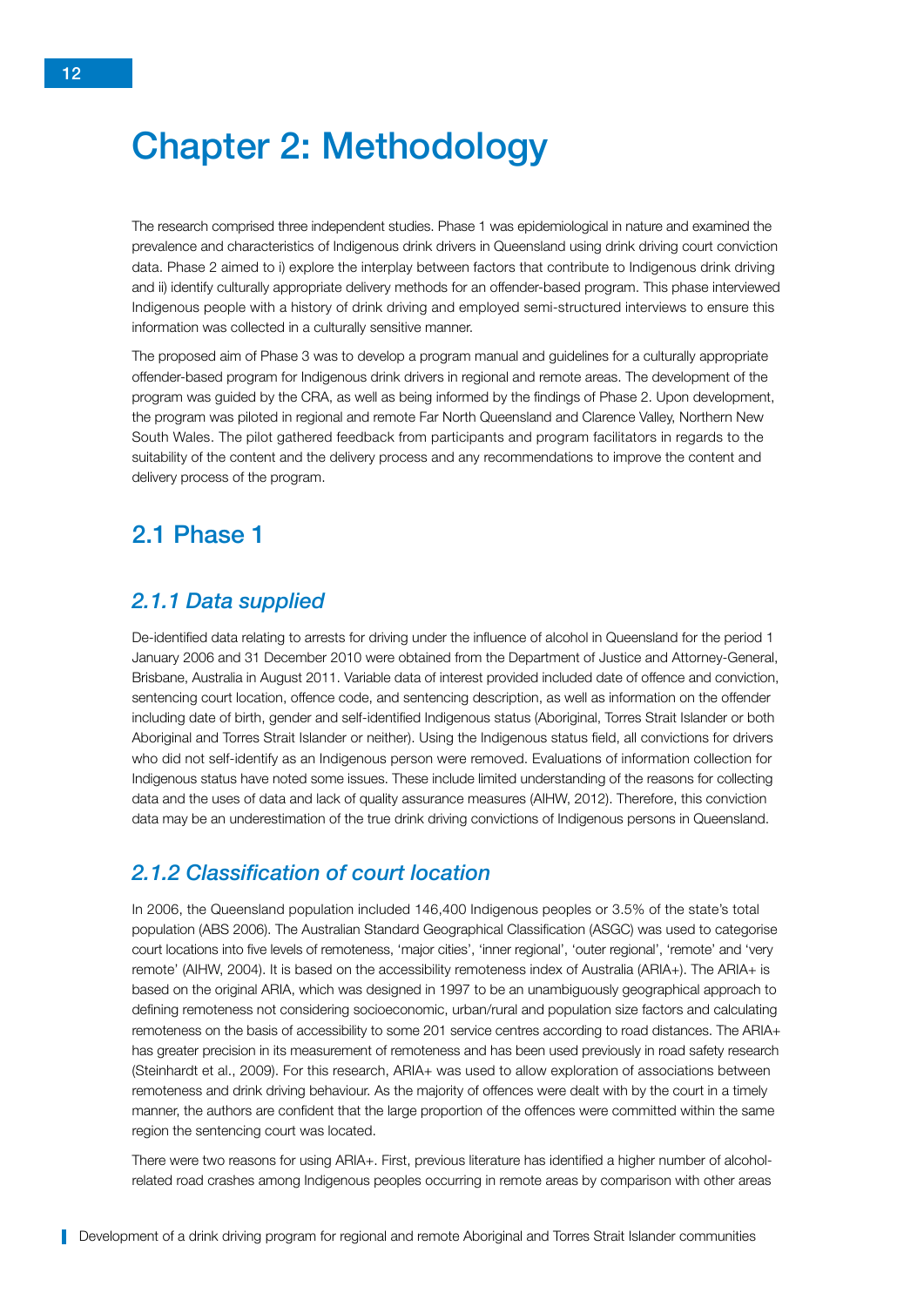(Edmonston et al., 2008). Therefore, this may also be reflected in drink driving behaviour. Second, the authors believe that differences in the way that access to alcohol for Indigenous communities is managed across Queensland might affect drink driving behaviour. Over a decade ago, the 'Meeting Challenges, Making Choices' initiative was established, in response to the findings of the Cape York Justice Study, which was a review commissioned by the Queensland Government into the ongoing alcohol-related health harm among contemporary Indigenous peoples residing in remote communities in Queensland (Fitzgerald, 2001). As part of this initiative, in 2002 and 2003, Alcohol Management Plans (AMPs) were introduced with local community justice groups (statutory bodies consisting of Indigenous Elders and others), in partnership with government agencies (Department of premier and cabinet, 2002). The AMPs consisted of a three-tiered approach including supply reduction strategies in collaboration with demand and harm reduction strategies. Total alcohol prohibition commenced in some of these communities at the end of 2008, following a reduction in alcohol-related injuries (Margolis et al., 2011).

It is not the purpose of this study to investigate the effect of alcohol restrictions on drink driving. However, it is important to acknowledge the possible pressure the alcohol restrictions have placed on drinkers to access alcohol where private vehicles may be the only mode of transportation. The discourse by some observers on such alcohol restrictions indicates that driver responses to these restrictions may be seriously undermining their effectiveness. Evaluations of alcohol restrictions across Australia have found the creation of drinking camps on the outskirts of some remote communities, binge drinking, the breakdown of conventions that had existed to promote responsible drinking and the practice known colloquially as 'sly-grogging' (FAHCSIA, 2011).<sup>1</sup>

#### *2.1.3 Classification of BAC offence level and sentence severity for analysis*

The legal blood alcohol limit for driving in Queensland is 0.00g/100ml for people on a provisional or probationary licence and between 0.00g/100ml and 0.049g/100ml for people on a full licence. Court records do not make provision for entering the specific BAC readings for which an offender is prosecuted. Rather, a drink driving charge is recorded instead. Therefore, the current study used the type of drink driving charge to categorise BAC at the time of the offence into ranges. Type of drink driving charge falls into three categories: above the zero limit (0.00-0.049g/100ml); above the general permitted alcohol limit (0.05-0.149g/100ml); and above the high alcohol limit (≥0.15g/100ml). Since the data for this study was supplied the legislation for BAC limits has changed in Queensland to include a fourth category of BAC offence, referred to as mid-range (0.10-0.149g/100ml) (DTMR, 2012).

For the purpose of this study, penalties imposed at sentencing were coded by the most severe sentence. Supervised orders including probation, community service and intensive corrections were grouped into one category of 'community-based order'. The resulting six categories of sentences used in the analysis were convicted not further punished, other (e.g. victim compensation), monetary penalty, community-based order, suspended sentence and imprisonment.

## *2.1.4 Analysis*

Data analysis was conducted in SPSS (Statistical Package for the Social Sciences, version 18). All drink driving offences that had fields of interest missing or did not result in a conviction were removed. Analyses of convictions were firstly conducted for males and females by level of remoteness. Convictions by level of remoteness were then compared with other variables (including age, BAC and sentencing severity) to identify interaction. Cross-tabulations with chi-squares were used to test these differences for both genders. To identify cell differences within the analyses, standardised adjusted residuals were calculated for each cell in order to determine cell differences that contributed to the chi-square test results. Values greater than 2.0 are reported on. Separate chi-squares were completed where necessary including age by BAC according to level

<sup>1</sup> Sly-grogging is defined as alcohol purchased from licensed takeaway outlets in towns where alcohol can be obtained legally and then sold illegally at inflated prices in areas that have alcohol prohibition (Hudson, 2011).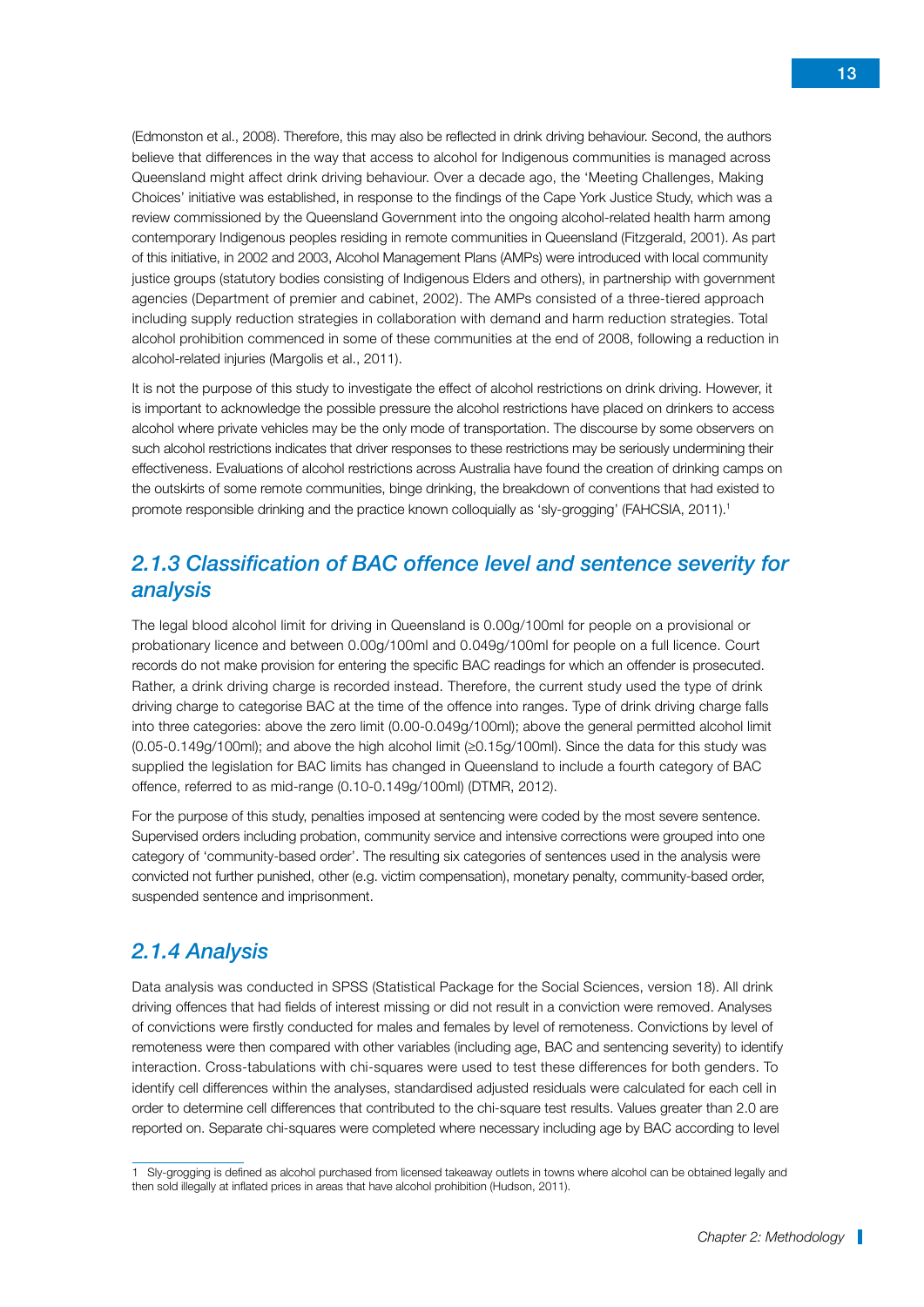<span id="page-21-0"></span>of remoteness, and age by outcome according to level of remoteness. The rate of convictions per 100,000 for Indigenous drink driving were calculated using population figures from Australian Bureau of Statistics (ABS, 2006).

# 2.2 Phase 2

#### *2.2.1 Setting*

Earlier studies indicated that drink driving was higher in regional and remote areas. Hence, the focus of this study was to obtain the views of Indigenous people living in these areas.

The study was conducted in Cairns Region and Cape York, Queensland and Clarence Valley, Northern New South Wales. The sites in Queensland were selected on the basis of court data obtained by the authors from the Queensland Department of Justice and Attorney General for the previous phase of the project. Findings from the previous study indicated that the remote communities approached to take part in the project had high rates of drink driving convictions between 2006–2010, when compared with the number of drink driving convictions in other remote communities.

#### Far North Queensland

Queensland, a state located in the North East of Australia has a population of almost 4.5 million people (ABS, 2011). Indigenous peoples make up approximately 3.5% of this population, but a large proportion resides in rural and remote areas when compared with the mainstream population.

#### Cape York Peninsula, Far North Queensland

Participants were recruited from two remote communities located within Cape York Peninsula, Queensland. Cape York covers ~128,000km2 (7.4% of the total area of Queensland), with a population of approximately 13,000 Indigenous Australians. There are 12 small, self-governing communities ranging in size from clusters of <200 to 3,500 people with >95% being Indigenous (Treasury and Trade, 2012). The communities consist of many different clan and language groups. These communities are categorised as 'very remote', as they have limited access to services and goods (ABS, 2006) and are often characterised by comparatively high levels of socioeconomic disadvantage, as well as being under-catered for by facilities and professional services or practitioners. Most employed adults in the community are engaged in Community Development Employment Projects (CDEP), an Australian Government-funded initiative. Another major industry is mining, which recruits employees from across the 12 communities in Cape York Peninsula.

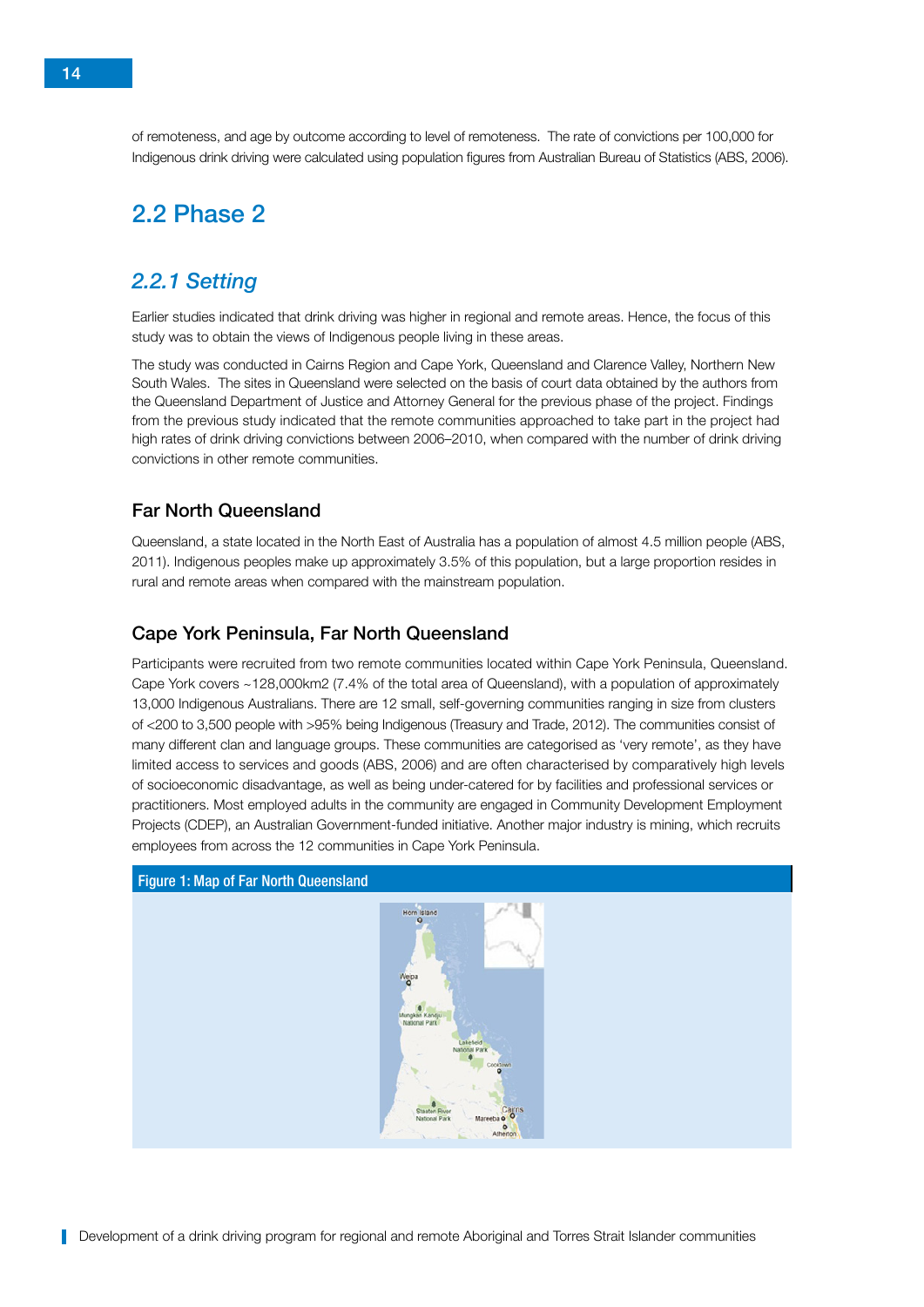<span id="page-22-0"></span>Remote communities in the Cape York region have a history of high rates of alcohol-related injuries. After a government-commissioned report into this issue (Fitzgerald, 2001), a supply-reduction strategy consisting of a variety of alcohol sales and carriage restrictions was implemented in 2002–2003, as part of a broader three-tiered approach including demand and harm-reduction strategies. Following an evaluation that identified reductions in certain alcohol-related injuries after the implementation of the first wave of supply-reduction strategies, these alcohol restrictions were tightened in 2008 (Queensland Government, 2005). This involved prohibition of alcohol in some of the communities, which included the two study communities. Anecdotal reports from other jurisdictions with similar alcohol restrictions indicate such restrictions may be changing the relationship between drinking and driving in Indigenous communities, as well as altering the possible challenges for individuals who continue to drink but wish to avoid drink driving (FAHCSIA, 2010). It is not the purpose of this study to explore or draw conclusions about the specific effect the alcohol restrictions have had on drink driving behaviour in remote Indigenous communities in Queensland. However, it is important to place the participants' stories in the appropriate context and acknowledge the additional pressures alcohol restrictions place on residents, both drinkers and non-drinkers.

#### Cairns Region, Far North Queensland

Cairns is a major urban centre located on the north Queensland coast, with an estimated population of 224,000 people. The Indigenous population is approximately 23,121 (10%) people. Two neighbouring communities located approximately 50kms and 75kms from Cairns were also included in the project. Transport options between the communities and Cairns include bus, taxi and private vehicle.

#### New South Wales

In New South Wales, communities from the Clarence Valley were involved in the project. Prior to European settlement, the Clarence River marked the border between Bundjalung and Gumbainggir nations. The Yaelgl people are the traditional custodians of these coastal areas.

Transport options between the communities and regional centres in Clarence Valley are limited to a bus service, taxi and private vehicle.



#### *2.2.2 Sampling and recruitment*

#### Group 1 – Drink drivers

Research in Indigenous communities can be a sensitive exercise involving permission and cooperation from a wide range of groups including community Elders. Accordingly, consultation with key groups and individuals within the regional and remote Queensland communities commenced in 2011 and in the Clarence Valley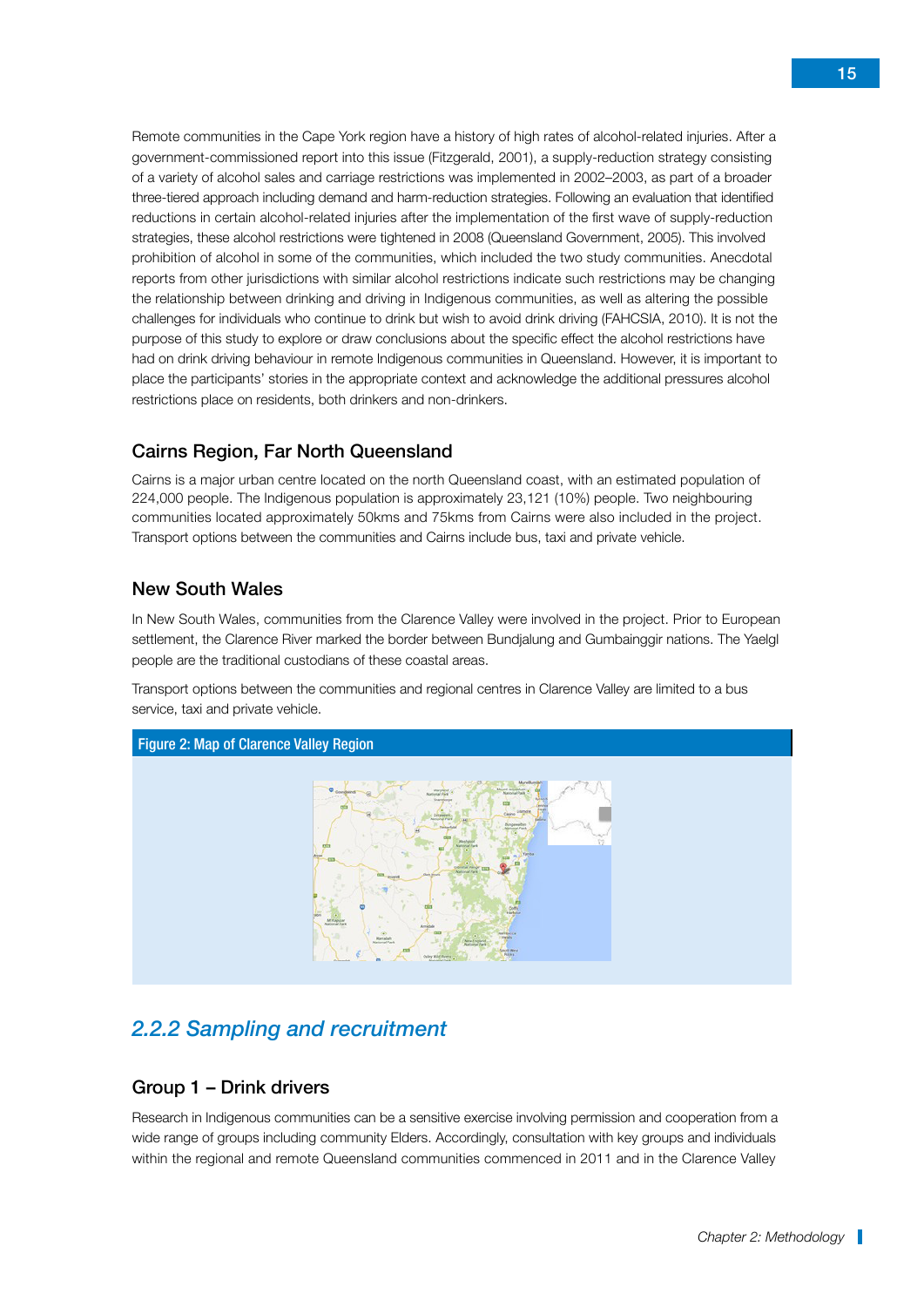region in 2012, in order to establish contact and relationships, as well as gain permission for the study from local councils and justice groups. Advice from the community groups in rural and remote Queensland was that the researchers should not use audio recording for interviews with participants as there was concern that this type of information capture could be used in future court cases. Therefore, detailed notes were taken during the interviews instead. This method has previously been used in published research on other illegal behaviour in remote Indigenous communities including gambling (Breen, 2012). At all other regional New South Wales sites, participants were offered the option to have their interview audio-recorded.

For all regional and remote sites, identification of potential participants was undertaken via snowball sampling. This was decided upon as the best means of recruitment, given the illegal and potentially sensitive nature of the interview topic, Further, snowball sampling involves a form of personal endorsement that the researcher is trustworthy when a respondent gives consent for referrals to be contacted. Because snowball sampling can potentially result in a limited range of participants, for this study a number of different sources were used to make the initial contact with potential participants. It was desirable to include participants with recent convictions, as well as those with older convictions. This was to ensure a sample with a broad base of contextual factors contributing to their offending and to source a sub-group who had already had time to gain insight into their behaviour and/or seek treatment in order to identify protective factors that had enabled them to avoid drink driving since their last offence. The final sources included referrals from personnel in the justice group and health services, as well as from key individuals in community groups (for example, the men's and women's groups). In the Clarence Valley region, a drug and alcohol rehabilitation centre and minimal security prison were also accessed following recommendations from justice group leaders.

Multiple visits were made to each community during June 2012 and April 2013 in order to interview drink drivers. Eligibility criteria were that participants identified as being of Indigenous status (Aboriginal and/or Torres Strait Islander), over 18 years of age and had been convicted of at least one drink driving offence. Sampling continued until thematic saturation—the notion that it was unlikely that anymore new themes would arise and therefore further data collection would be unlikely to reveal additional information.

#### Group 2 – Program facilitators

Participants in this group were over 18 years of age and were selected on the basis of being facilitators of programs in one of the locations that took part in the project. A sample size of at least 10 facilitators was sought. However, as this is a qualitative study, the final number was also determined when it was believed thematic saturation had been achieved.

#### *2.2.3 Ethics*

The project was conducted within the framework of the National Health and Medical Research Council's (2003) Values and Ethics: Guidelines for Ethical Conduct in Aboriginal and Torres Strait Islander Health Research (2003). Ethics approval for the study was provided by the Human Research Ethics Committee of Queensland University of Technology (approval no. 1100000636).

#### *2.2.4 Interview schedule*

The methodological section of phases 2 and 3 in this research are underpinned by participatory action research (PAR). Conducting the research in this paradigm gives voice and prominence to communities previously marginalised in research practices. PAR emphasises a collective process where people's experiences are shifted to the centre of the research and the tools of the research that produce the outcome are placed in the hands of the community. Thus, PAR frameworks involve three key features: first, a commitment to social transformation; second, a commitment to honouring the lived experience and knowledge of the participants and community involved; and third, a commitment to collaboration and power sharing in the research (Reason, 1994).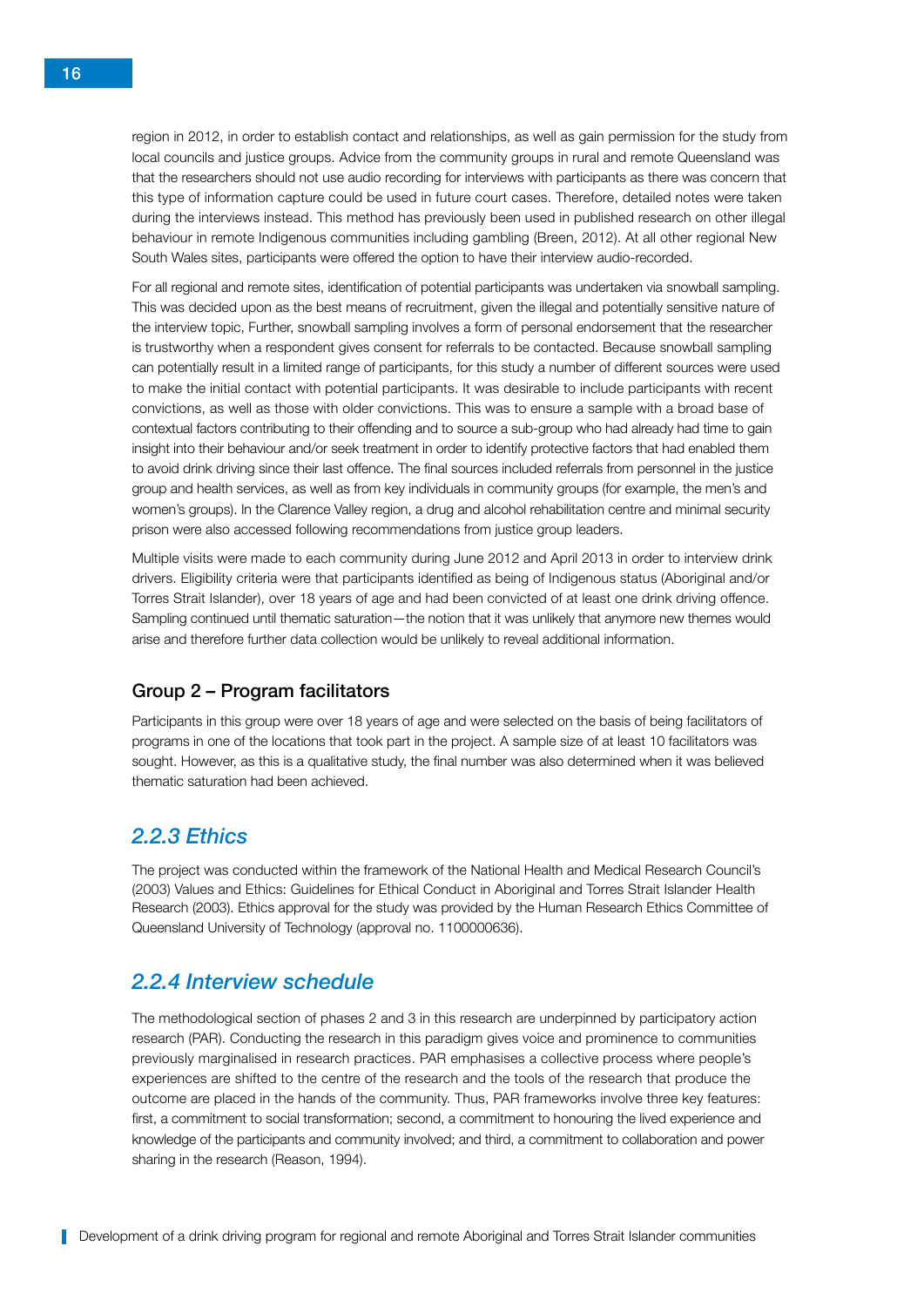#### Group 1 – Drink drivers

The study used an interpretive, qualitative paradigm to document the participants' views about drink driving in Indigenous communities. Qualitative methods are a familiar and comfortable style for Indigenous peoples who feel included through talking and sharing, often referred to as 'research yarning' (Bessarab & Ng'andu, 2010). This method has been used previously by others to work across cultural barriers (Lee et al., 2009). It also allows for a good level of personal expression and individuality in the conversations and has the advantage of allowing unanticipated themes to emerge.

A semi-structured interview schedule was used with interview questions informed by the existing literature regarding Indigenous road safety behaviour. Participants were asked about the last time they were caught drink driving. Prompts were used where necessary to elicit further information. Participants were asked about drink driving offences prior to the last offence, if they were able to recall this information. To map out risk factors, participants were asked about the drinking patterns of their peers and family, as well as their own alcohol use. In regards to those participants who reported that they no longer drink and drive, probes were used to explore their perceptions of what had enabled them to refrain from further offending. Analysis of the interviews began with review of notes to identify themes early in data collection.

However, themes that emerged during the earlier interviews were not deliberately introduced into interviews with subsequent participants in order to avoid undue researcher influence. Issues related to drink driving in the community were only discussed if the respondent spontaneously raised these issues during the interview. Lastly, participants were asked for their views on program design. This took the form of asking participants what content they thought might be the most effective in order for an intervention to address any drink driving risk factors they had mentioned, as well as the most effective method to deliver this information in their communities.

The data collection instrument included the Alcohol Use Disorders Identification Test-C (AUDIT-C). The AUDIT-C is a screening instrument that measures frequency of alcohol consumption and drinking behaviour. The short-form tool is based on the Alcohol Use Disorders Identification Test (AUDIT), which focuses on identifying the preliminary signs of hazardous drinking, mild dependence and alcohol problems experienced within the last year. It is one of the most accurate alcohol screening tests available (Saunders et al., 1993) and was used to inform the Alcohol Treatment Guidelines for Indigenous Australians (DOHA, 2007). AUDIT-C has been validated in several studies, including against the AUDIT (Dawson et al., 2005). The instrument was conducted verbally by the interviewer with each participant.

Participants were also asked to explain what information would be useful to them and empower them to address their drink driving offending. In relation to the drink drivers who report they no longer drink drive and have not been convicted of drink driving in the last 12 months, they completed the same survey. Additionally, these participants were asked about the type of information that was important for them in addressing their drink driving behaviour.

#### Group 2 – Program facilitators

Facilitators were asked about i) the extent of their experience facilitating programs in rural and remote communities; ii) teaching techniques and tools effective in engaging participants in addressing antisocial behaviour and substance misuse in Indigenous specific programs; and iii) their understanding of drink driving issues for the community(s) they worked in and what they viewed as some of the risks that facilitated drink driving and the protective factors that prevented drink driving.

All interviews of the program facilitators except two were audio-recorded. Detailed, verbatim notes were taken during the two interviews not audio-recorded.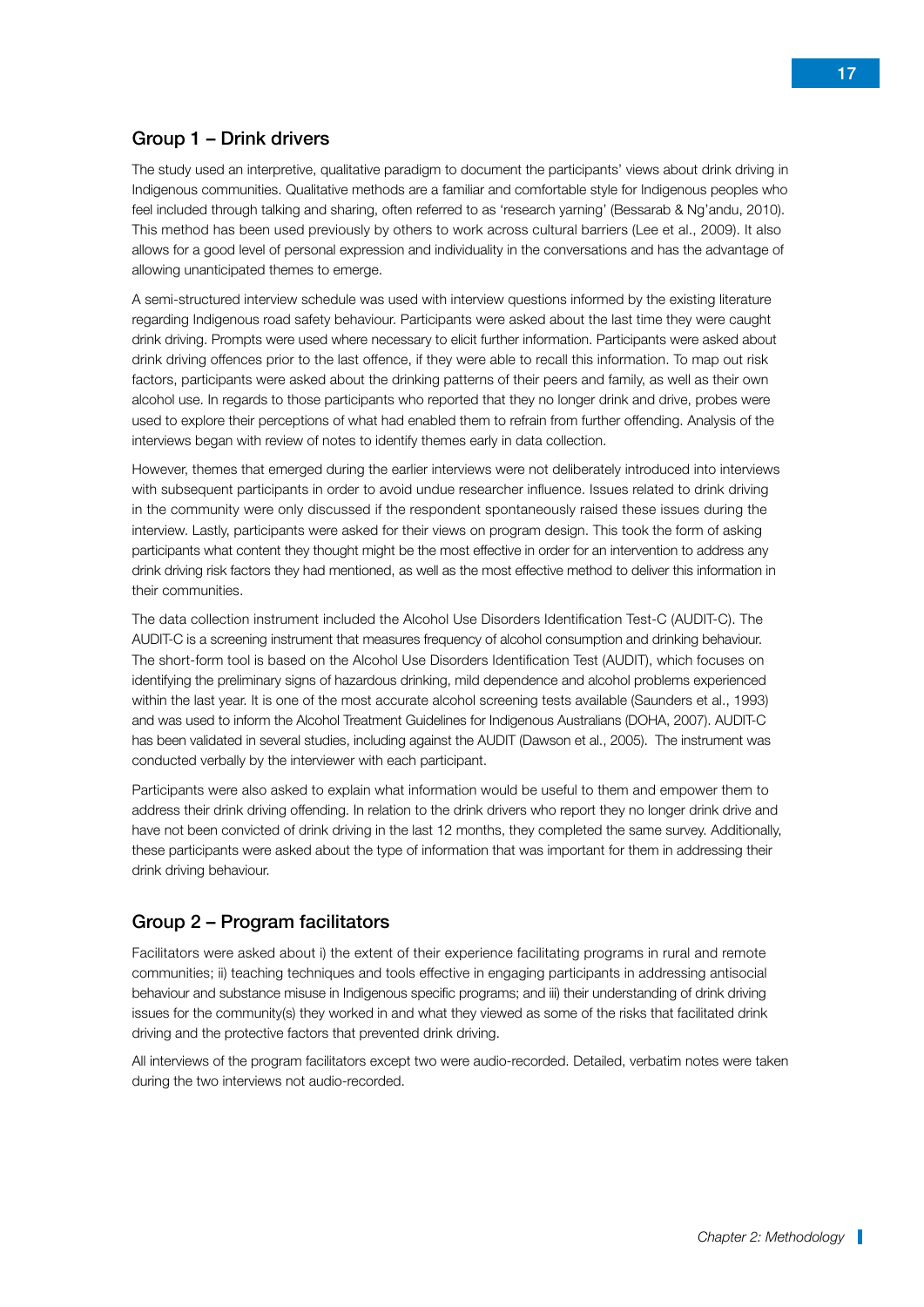## <span id="page-25-0"></span>*2.2.5 Analysis*

Thematic analysis of the interview transcripts was conducted by the first author using an interpretive framework. This began by reading through all transcripts and identifying broad patterns of experience that appeared across the interviews both in relation to the specific research interests, as well as other, unanticipated or emergent issues. These were labelled the themes. Material, in the form of sentences and/or paragraphs, were then coded manually into the themes, with multiple codes being used if the text fit into more than one theme. This was in order to ensure that data and meaning were not lost.

Thematic analysis was then used to break down, examine and compare material within the themes (Braun, 2006). To ensure validity, the independent analysis of the material was carried out by the co-author and another CARRSQ senior researcher experienced in qualitative analysis and the content of the themes. Subsequent discussion among the authors clarified minor points and allowed for agreement on the labelling of the themes. In addition, the first author sought input on the interpretation of the culturally related themes from two other sources: an Indigenous academic with knowledge of the issues relevant to Indigenous drink driving in regional and remote communities, and senior, respected community members from the study communities.

# 2.3 Phase 3

# *2.3.1 Participants*

During September and October 2013 the program was piloted with three groups of Indigenous community members with a history of drink driving. Eligibility criteria were that participants identified as being of Indigenous status (Aboriginal and/or Torres Strait Islander), over 18 years of age, resided in one of the two communities, and had been convicted of at least one drink driving offence. Recruitment of program participants was conducted using the same methods employed in phase 2. Program participants were recruited through justice groups, men's group and drug and alcohol services in the community.

## *2.3.2 Program development*

The program was developed using the findings from phase 2 and underpinned by the CRA. The drink driving program content was guided by the CRA's 'functional analysis of substance use' (Meyers et al., 2011). The analysis explores the antecedent and possible negative consequences of a person's substance use. The content attempts to extract discussion from the group about the external and internal triggers of their drink driving and drinking behaviour. The content also aims for participants, particularly youth, to consider that while there are short-term positive consequences to drink driving such as being the 'hero', there are longer term negative consequences.

In relation to learning style techniques and delivery of content, the program primarily used interconnected pedagogies including narrative-driven learning and hands-on reflective activities and techniques. The program included role play such as drink as well as drink driving refusal, which aimed to help the program participants identify high-risk situations for each person in the group, as well as teaching assertiveness. The majority of the program was conducted within a 'Yarning Circle' framework. The initiative created discussion between peers or participants to exchange views, which encourages participants to speak without fear of repercussion and where the balance of power and expertise was balanced between both program participants and the facilitator.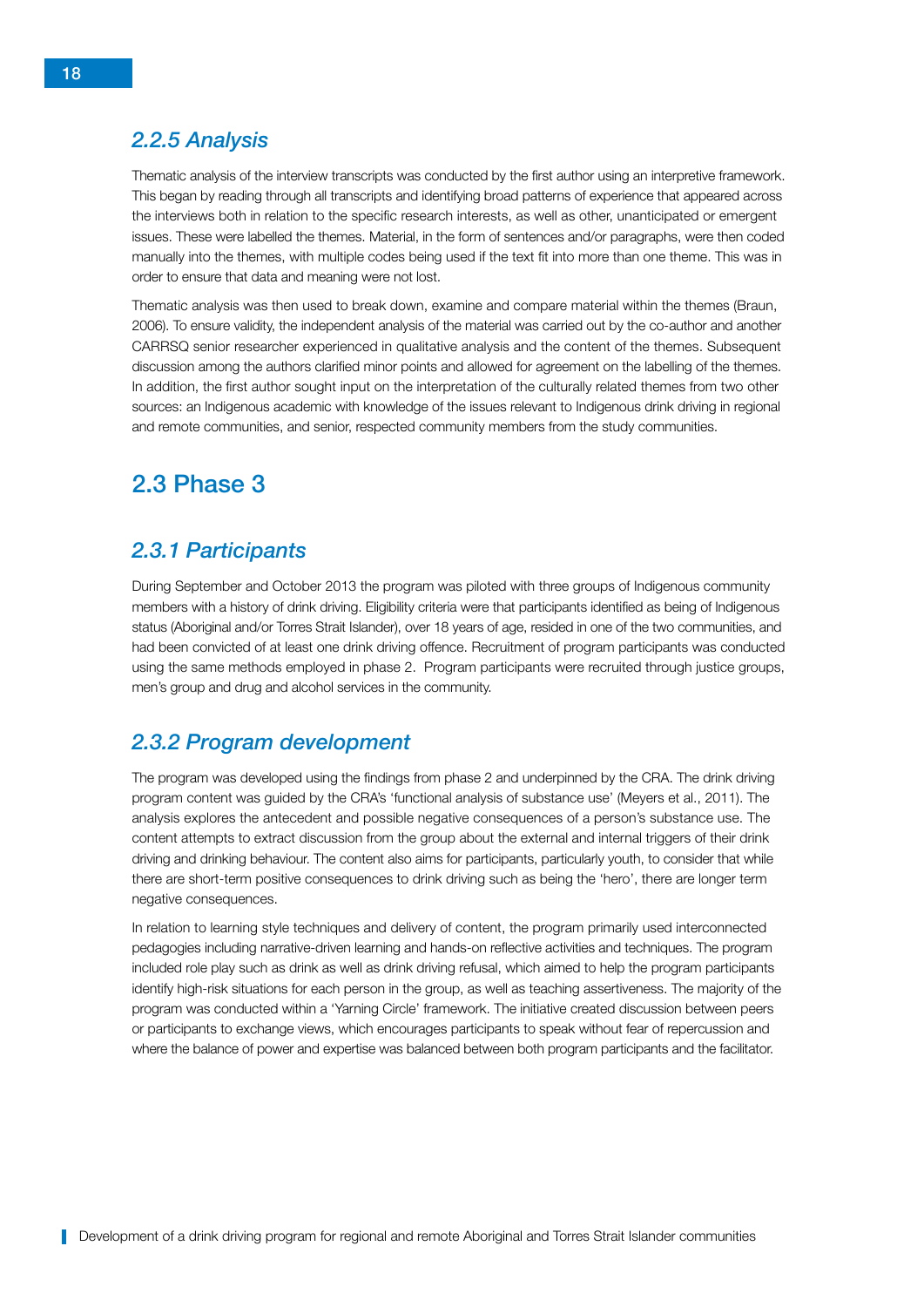# *2.3.3 Procedure*

Following the development phase, components of the complete program were conducted in each of the three regions, Clarence Valley, Cairns Region and Cape York. The components were facilitated and delivered in a variety of locations, based on decisions made by local Elders and justice group members.

A multi-method review of the program was conducted to assess the content and delivery process. Firstly, a naturalistic process evaluation was employed to review the program manual and content. This type of evaluation relies on qualitative techniques of data collection and analysis. Studies have shown this to be a successful research evaluation when completed in a rigorous and sensitive manner (Barnes, 2000; Tsey & Every, 2000). In Australia, many reports recommend on-site visits, allowing observation of programs in action and discussions with participants for the most reliable and valid data (Tsey & Every, 2000). The research team conducted an on-site review of the program in action.

Secondly, feedback was collected from program participants, facilitators and other attendees through focus groups, interview or written responses in order to gather opinions on the methods used to deliver the program and recommendations for the future. Participants who undertook the program were also asked to share what were significant pieces of information that they did not know prior to the program and what information or strategies they can apply to their own life.

## *2.3.4 Analysis*

The pertinent themes from the reviews were identified. The main themes determined from the reviews were considered for integration into the final development of the program.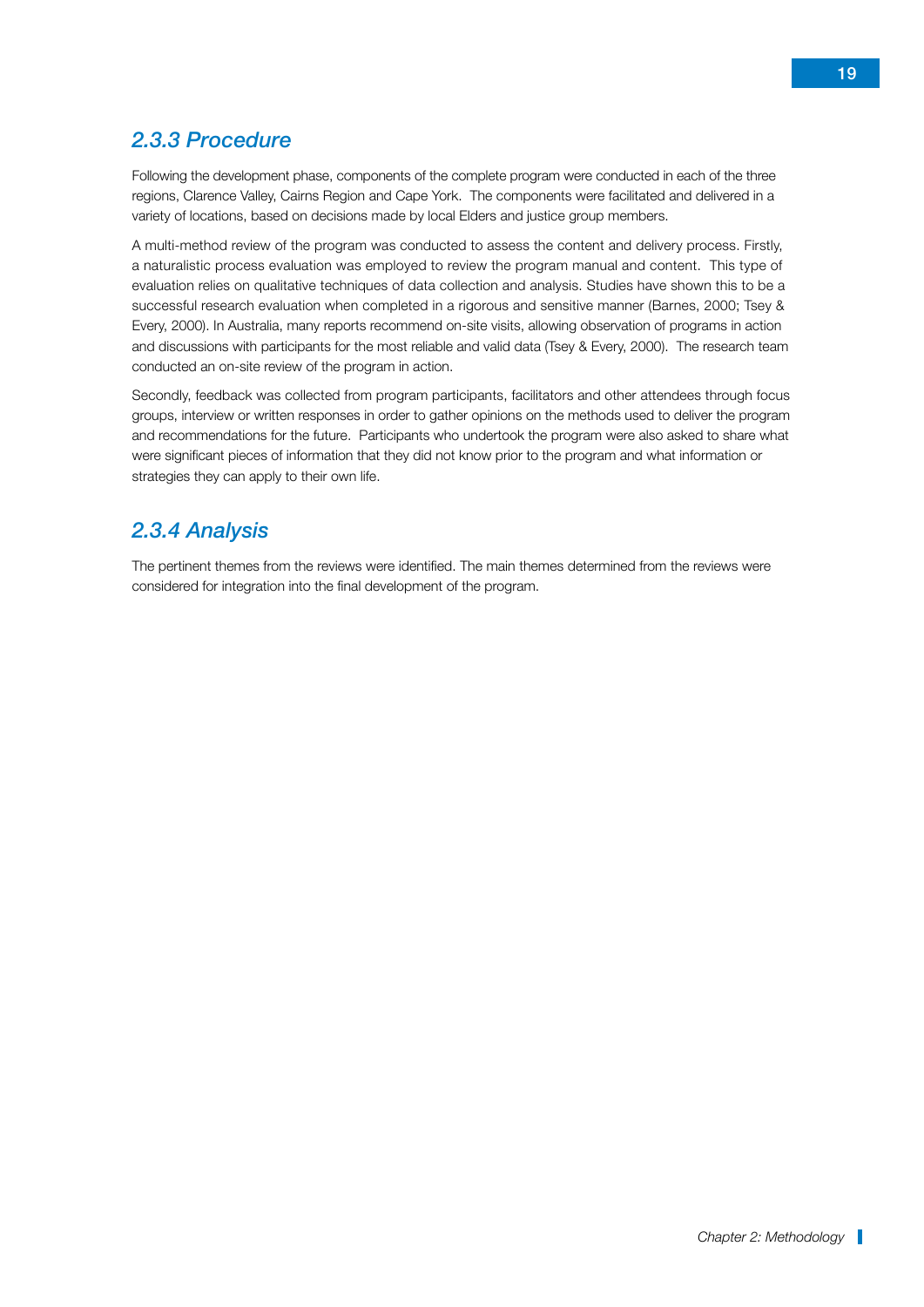# <span id="page-27-0"></span>Chapter 3: Findings Phase 1

## 3.1 General results

Between 1 January 2006 and the end of December 2010, there were 9,323 drink driving convictions by persons who self-identified as Indigenous. The rate of drink driving convictions on a population basis for the Indigenous peoples in Queensland was 6,385 per 100,000. Calculating this rate by region identified an increase with remoteness. However, there was a decrease between the two remote ARIA+ categories. The rate of drink driving convictions per 100,000 by the ARIA+ categories was as follows: 'metropolitan' (4,873 per 100,000), inner regional (4,972 per 100,000), outer regional (6,967 per 100,000), 'remote' region (10,587 per 100,000) and 'very remote' region (7,406 per 100,000)

During the five year period, males accounted for over three-quarters of drink driving convictions 7,170 (77.5%). Tabulation by region and gender found this was not consistent across all five regions ( $\chi^2(4)$  =44.4, *p*<0.001). All ARIA+ regions, except the 'very remote' were similar (73.9–76.5%). However, in the 'very remote' region there were fewer females convicted of drink driving, with males accounting for four in five (83.1%) drink driving convictions.

# 3.2 Age at offence

The median age of male and female persons at the time of the offence was 28 years (range: 11–81) and 29 years (range: 12–65), respectively. Chi-square statistics were used to identify interaction between the age of the offender and location of drink driving offences for both males and females (see Table 2).

|                | Table 2: Drink driving convictions by age, level of remoteness and gender |                            |                        |              |
|----------------|---------------------------------------------------------------------------|----------------------------|------------------------|--------------|
| <b>Region</b>  |                                                                           | Age at offence             |                        | <b>TOTAL</b> |
|                | <25 years<br>$n$ (%)                                                      | $25 - 39$ years<br>$n$ (%) | $40+$ years<br>$n$ (%) | (100%)       |
|                |                                                                           | <b>Males</b>               |                        |              |
| Metropolitan   | 776 (56.7)**                                                              | 341 (24.9)                 | 251(18.4)              | 1,368        |
| Inner Regional | 644 (57.9)**                                                              | 266 (23.9)*                | 202 (18.2)             | 1,112        |
| Outer Regional | 1,355 (54.2)                                                              | 695 (27.8)                 | 448 (17.9)*            | 2,498        |
| Remote         | 483 (51.6)                                                                | 262 (28.0)                 | 191 (20.4)             | 936          |
| Very Remote    | 545 (43.4)*                                                               | 356 (28.3)                 | 355 (28.3)**           | 1,256        |
|                |                                                                           | <b>Females</b>             |                        |              |
| Metropolitan   | 237 (49.0)                                                                | 145 (30.0)                 | $102(21.0)$ **         | 484          |
| Inner Regional | 178 (51.7)                                                                | 101 (29.4)                 | 65 (18.9)              | 344          |
| Outer Regional | 401 (52.3)                                                                | 253 (33.0)                 | 112 $(14.7)^*$         | 766          |
| Remote         | 167 (55.0)                                                                | 84 (27.6)                  | 53(17.4)               | 304          |
| Very Remote    | 118 (46.3)                                                                | 85 (33.3)                  | 52 (20.4)              | 255          |
| <b>TOTAL</b>   | 4,904 (52.6)                                                              | 2,588 (27.7)               | 1,831 (19.7)           | 9,323        |

In regards to convictions by males, there was a significant difference between age of the offender and the location of the offence conviction (χ<sup>2</sup>(8)=90.8, *p*<0.001). Adjusted standardised residuals indicated a larger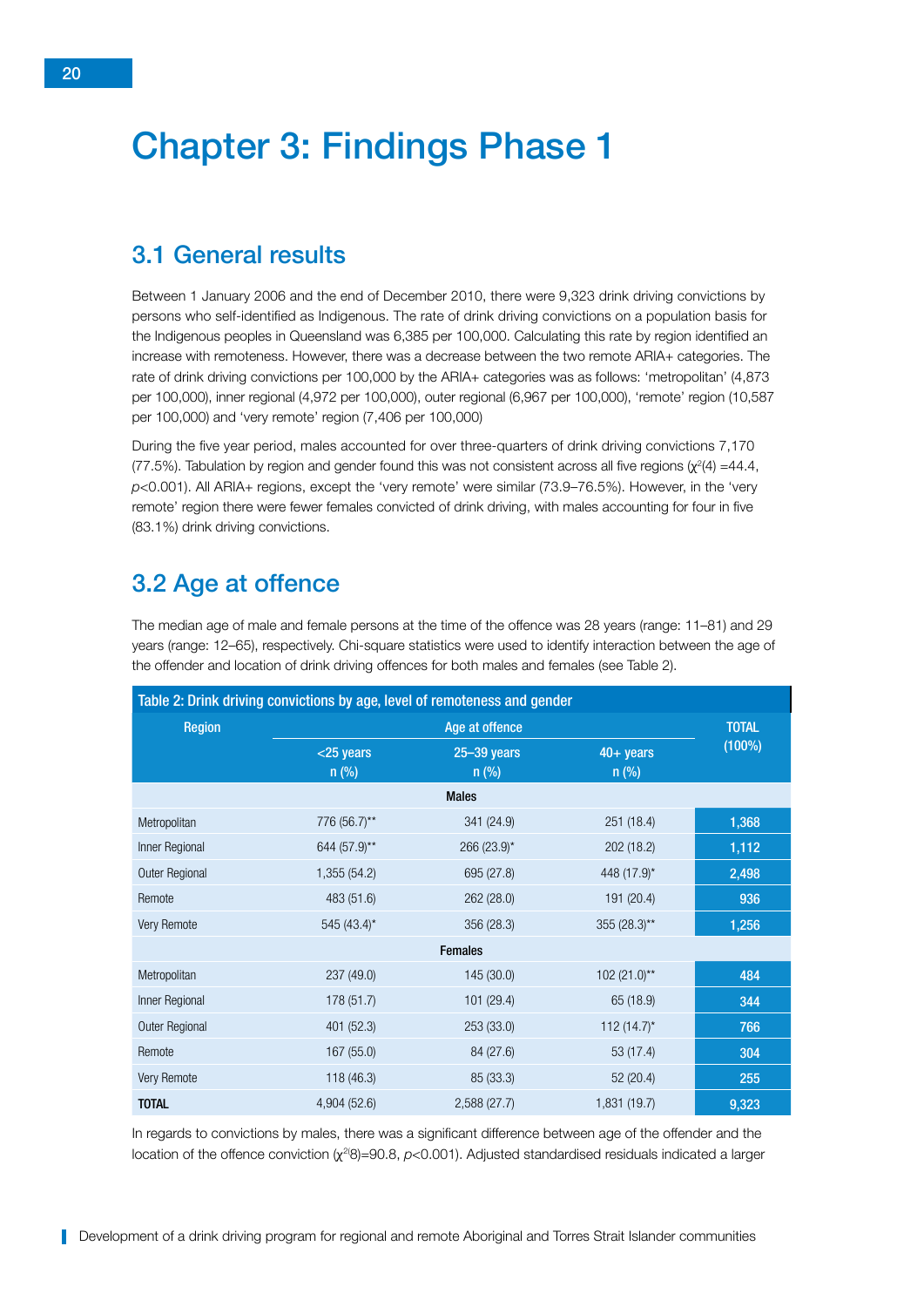<span id="page-28-0"></span>proportion of convictions were for persons less than 25 years of age in 'metropolitan' (n=776, 56.7%) and 'inner regional (n=644, 57.9%) areas. The strongest difference was in 'very remote' court locations, where convictions by males were more often for persons over 40 years of age (n=355, 28.3%), as opposed to less remote areas.

Completing the same comparisons for their female counterparts, the same trend was not identified. In respect to females, there was no significant link between the age of the offender based on the court location (χ<sup>2</sup>(8)=14.2, *p*=0.76).

# 3.3 Offence details

Table 3 presents the tabulation of BAC by level of remoteness for all convictions. Of the convictions for males, 3,001 (41.9%) were high range BAC (≥ 0.15g/100ml) convictions. The number of convictions for the BAC categorises across the five levels of remoteness for males was found to be significantly different ( $\chi^2(8)=168.4$ , *p*<0.001). Further analysis of the adjusted standardised residuals showed males were more likely in 'remote' (n=437, 46.7%) and 'very remote' (n=688, 54.8%) locations to record a high-range BAC at the time of offence. Convictions in the 'metropolitan' and 'outer regional' courts were more often general range BAC (0.05-0.149g/100ml)—63.1% and 55.6% respectively.

| Table 3: Blood alcohol concentration by remoteness and gender |                                    |                                      |                                   |              |  |  |
|---------------------------------------------------------------|------------------------------------|--------------------------------------|-----------------------------------|--------------|--|--|
| <b>Region</b>                                                 | <b>Blood alcohol concentration</b> |                                      |                                   | <b>TOTAL</b> |  |  |
|                                                               | < 0.05g<br>/100ml<br>$n$ (%)       | $0.05 - 0.149g$<br>/100ml<br>$n$ (%) | $\geq 0.15g$<br>/100ml<br>$n$ (%) | $(100\%)$    |  |  |
|                                                               |                                    | <b>Males</b>                         |                                   |              |  |  |
| Metropolitan                                                  | $75(5.5)$ **                       | 863 (63.1)**                         | 430 $(31.4)^*$                    | 1,368        |  |  |
| Inner Regional                                                | 62 $(2.3)$ **                      | 610 (54.9)                           | 440 (39.6)                        | 1,112        |  |  |
| Outer Regional                                                | 104(4.2)                           | 1,388 (55.6)**                       | $1,006$ (40.3)*                   | 2,498        |  |  |
| Remote                                                        | 37(4.0)                            | 462 (49.4)*                          | 437 (46.7)**                      | 936          |  |  |
| Very Remote                                                   | 30 $(2.4)$ *                       | 538 (42.8)*                          | 688 (54.8)**                      | 1,256        |  |  |
|                                                               |                                    | <b>Females</b>                       |                                   |              |  |  |
| Metropolitan                                                  | 21(4.3)                            | 323 (66.7)                           | 140 (28.9)                        | 484          |  |  |
| Inner Regional                                                | 20(5.8)                            | 215(62.5)                            | 109(31.7)                         | 344          |  |  |
| Outer Regional                                                | 43(5.6)                            | 513 (67.0)**                         | $210(27.4)$ *                     | 766          |  |  |
| Remote                                                        | 13(4.3)                            | 189 (62.2)                           | 102 (33.6)                        | 304          |  |  |
| Very Remote                                                   | 10(3.9)                            | 138 (54.1)                           | 107 (42.0)**                      | 255          |  |  |
| <b>TOTAL</b>                                                  | 415(4.5)                           | 5,239(56.1)                          | 3,669 (39.4)                      | 9,323        |  |  |

#### $*$ >-2  $*$  $>+2$

Of the 2,153 convictions for females, 668 (31.0%) were categorised as high-range BAC convictions. A similar pattern emerged for convictions of females when comparing BAC category by level of remoteness. A significant interaction in the proportion of high-range BAC offences was identified (χ<sup>2</sup> (8)=22.5, *p*=0.004). Adjusted standardised residuals showed the difference was in the convictions in the 'very remote' region, where almost half of offences were categorised as high-range BAC offences (42.0%). Again, 'metropolitan' and 'regional' centres showed lower proportion of high-range BAC offences, ranging from 27.4%–33.6%; however, the difference was identified in the 'outer regional' convictions (see Table 3).

Further analysis using chi-squares was conducted for each region to identify the age of offenders recording high-range BAC as opposed to a lower range BAC category (<0.15g/100ml) for both males and females in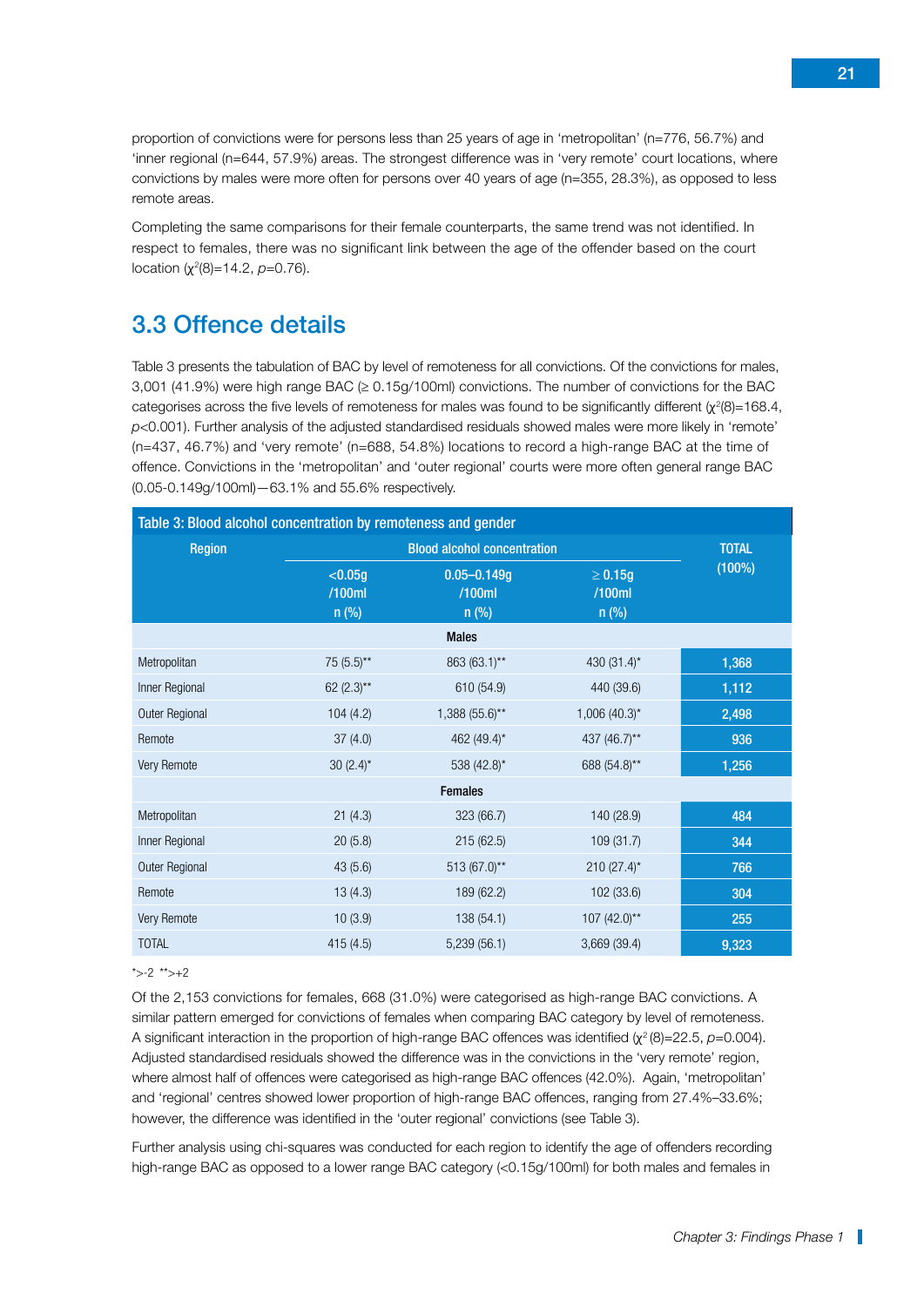each of the five levels of remoteness. As presented in Table 4, for males, there was significant interaction between the age of the offender and BAC category for each level of remoteness. Adjusted standardised residuals for 'metropolitan', 'inner regional', 'outer regional' and 'remote' analysis identified high-range BAC convictions were mostly recorded in 25–39 and 40+ years age brackets. For the 'very remote', it was only convictions from the 25–39 years age bracket most likely to record high-range BAC offences, as opposed to the other two age categorises.

In regards to females, the same trend was identified but not in all regions. In 'metropolitan' (χ<sup>2</sup>(2)=15.7, *p*<.001), 'outer regional' (χ<sup>2</sup>(2)=13.9, *p<*.001) and 'remote' (χ<sup>2</sup>(2)=6.7, *p*=0.03) areas, there were significant differences in the age of the offender who recorded a high-range BAC. Adjusted standardised residuals indicated that in 'metropolitan' and 'remote' areas, a larger number of convictions from the 40+ year age bracket were high-range BAC compared with younger counterparts. In the 'outer regional' areas, the difference was located with convictions from the 25–39 year age bracket only.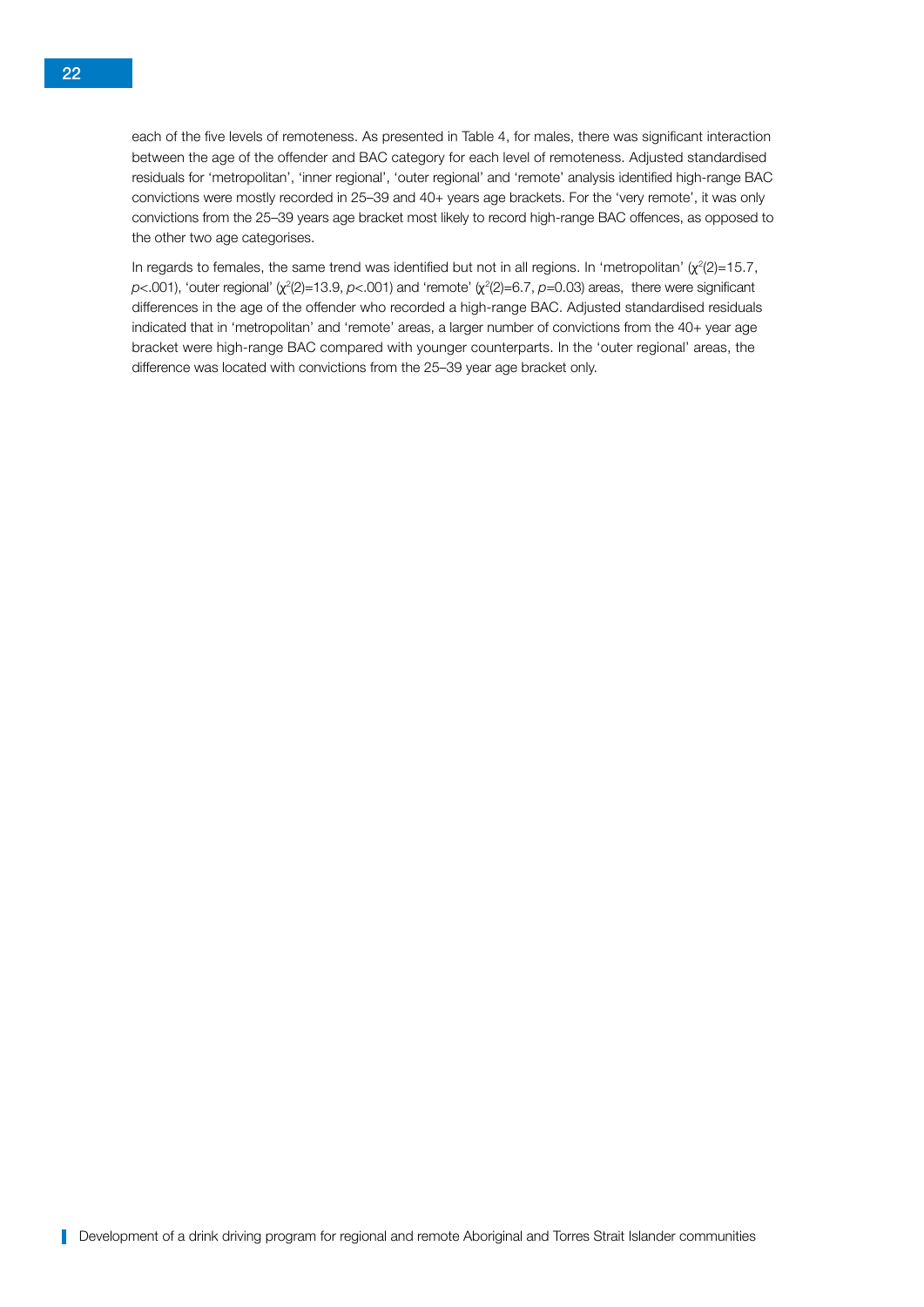<span id="page-30-0"></span>

| 24.6<br>17.8<br>19.2<br>$\frac{2}{5}$<br>$\frac{2}{5}$<br>50.4<br>13.9<br>15.7<br>6.7<br>29.1<br>$\chi^2$<br>936<br>1,256<br>766<br>1,368<br>1,112<br>2,498<br>304<br>255<br>484<br>344<br>9,323<br>(100%)<br>99 (23.0)**<br>40+ years<br>$95(21.6)$ **<br>$215(21.4)$ **<br>$107(24.5)***$<br>199 (28.9)<br>42 (30.0)**<br>26 (23.9)<br>39 (18.6)<br>$24(23.5)***$<br>25 (23.5)<br>871 (23.7)<br>$\geq 0.15$ g/100ml<br>25-39 years<br>$133(30.9)$ **<br>$130(29.5)$ **<br>84 (40.0)**<br>$332(30.0)$ **<br>$136(31.1)$ **<br>$225(32.7)$ **<br>48 (34.3)<br>1,190 (32.4)<br>33 (30.3)<br>32(31.4)<br>37 (34.6)<br>$15-24$ years<br>50 (45.9)<br>45 (42.2)<br>1,608 (43.8)<br>$198(46.0)$ *<br>$215(48.9)$ *<br>$194(44.4)$ *<br>46 (45.1)*<br>459 (45.6)*<br>$264(38.4)$ *<br>$50(45.9)$ <sup>*</sup><br>$87(41.4)$ *<br><b>Females</b><br>Males | Table 4: Low versus high blood alcohol concentration by |  | level of remoteness, age and gender | <b>Blood Alcohol Concentration</b> |  | <b>N10L</b> | Chi-square |
|----------------------------------------------------------------------------------------------------------------------------------------------------------------------------------------------------------------------------------------------------------------------------------------------------------------------------------------------------------------------------------------------------------------------------------------------------------------------------------------------------------------------------------------------------------------------------------------------------------------------------------------------------------------------------------------------------------------------------------------------------------------------------------------------------------------------------------------------------|---------------------------------------------------------|--|-------------------------------------|------------------------------------|--|-------------|------------|
|                                                                                                                                                                                                                                                                                                                                                                                                                                                                                                                                                                                                                                                                                                                                                                                                                                                    | $<$ 0.15g/100ml                                         |  |                                     |                                    |  |             |            |
|                                                                                                                                                                                                                                                                                                                                                                                                                                                                                                                                                                                                                                                                                                                                                                                                                                                    | $40+years$<br>25-39 years<br>$15-24$ years              |  |                                     |                                    |  |             |            |
|                                                                                                                                                                                                                                                                                                                                                                                                                                                                                                                                                                                                                                                                                                                                                                                                                                                    |                                                         |  |                                     |                                    |  |             |            |
|                                                                                                                                                                                                                                                                                                                                                                                                                                                                                                                                                                                                                                                                                                                                                                                                                                                    | $152(16.2)$ *<br>$208 (22.2)^*$<br>578 (61.6)**         |  |                                     |                                    |  |             |            |
|                                                                                                                                                                                                                                                                                                                                                                                                                                                                                                                                                                                                                                                                                                                                                                                                                                                    | $107(15.9)$ *<br>$136(20.2)$ *<br>429 (63.8)**          |  |                                     |                                    |  |             |            |
|                                                                                                                                                                                                                                                                                                                                                                                                                                                                                                                                                                                                                                                                                                                                                                                                                                                    | $233(15.6)$ *<br>$363 (24.3)^*$<br>896 (60.1)**         |  |                                     |                                    |  |             |            |
|                                                                                                                                                                                                                                                                                                                                                                                                                                                                                                                                                                                                                                                                                                                                                                                                                                                    | 84 (16.8)*<br>$126(25.3)$ *<br>289 (57.9)**             |  |                                     |                                    |  |             |            |
|                                                                                                                                                                                                                                                                                                                                                                                                                                                                                                                                                                                                                                                                                                                                                                                                                                                    | 156 (27.5)<br>$131 (23.1)^*$<br>281 (49.5)**            |  |                                     |                                    |  |             |            |
|                                                                                                                                                                                                                                                                                                                                                                                                                                                                                                                                                                                                                                                                                                                                                                                                                                                    |                                                         |  |                                     |                                    |  |             |            |
|                                                                                                                                                                                                                                                                                                                                                                                                                                                                                                                                                                                                                                                                                                                                                                                                                                                    | 60 (17.4)<br>97 (28.2)<br>$187(54.4)$ **                |  |                                     |                                    |  |             |            |
|                                                                                                                                                                                                                                                                                                                                                                                                                                                                                                                                                                                                                                                                                                                                                                                                                                                    | 39 (16.6)<br>68 (28.9)<br>128 (54.5)                    |  |                                     |                                    |  |             |            |
|                                                                                                                                                                                                                                                                                                                                                                                                                                                                                                                                                                                                                                                                                                                                                                                                                                                    | 73(13.1)<br>$169(30.4)$ *<br>$314(56.5)$ **             |  |                                     |                                    |  |             |            |
|                                                                                                                                                                                                                                                                                                                                                                                                                                                                                                                                                                                                                                                                                                                                                                                                                                                    | 29 (14.4)<br>52 (25.7)<br>$121(59.9)$ **                |  |                                     |                                    |  |             |            |
|                                                                                                                                                                                                                                                                                                                                                                                                                                                                                                                                                                                                                                                                                                                                                                                                                                                    | 27 (18.2)<br>48 (32.4)<br>73(49.3)                      |  |                                     |                                    |  |             |            |
|                                                                                                                                                                                                                                                                                                                                                                                                                                                                                                                                                                                                                                                                                                                                                                                                                                                    | 960 (17.0)<br>1,398 (24.7)<br>3,296 (58.3)              |  |                                     |                                    |  |             |            |

\*>-2 \*\*>+2 \*>-2 \*\*>+2

*Chapter 3: Findings Phase 1*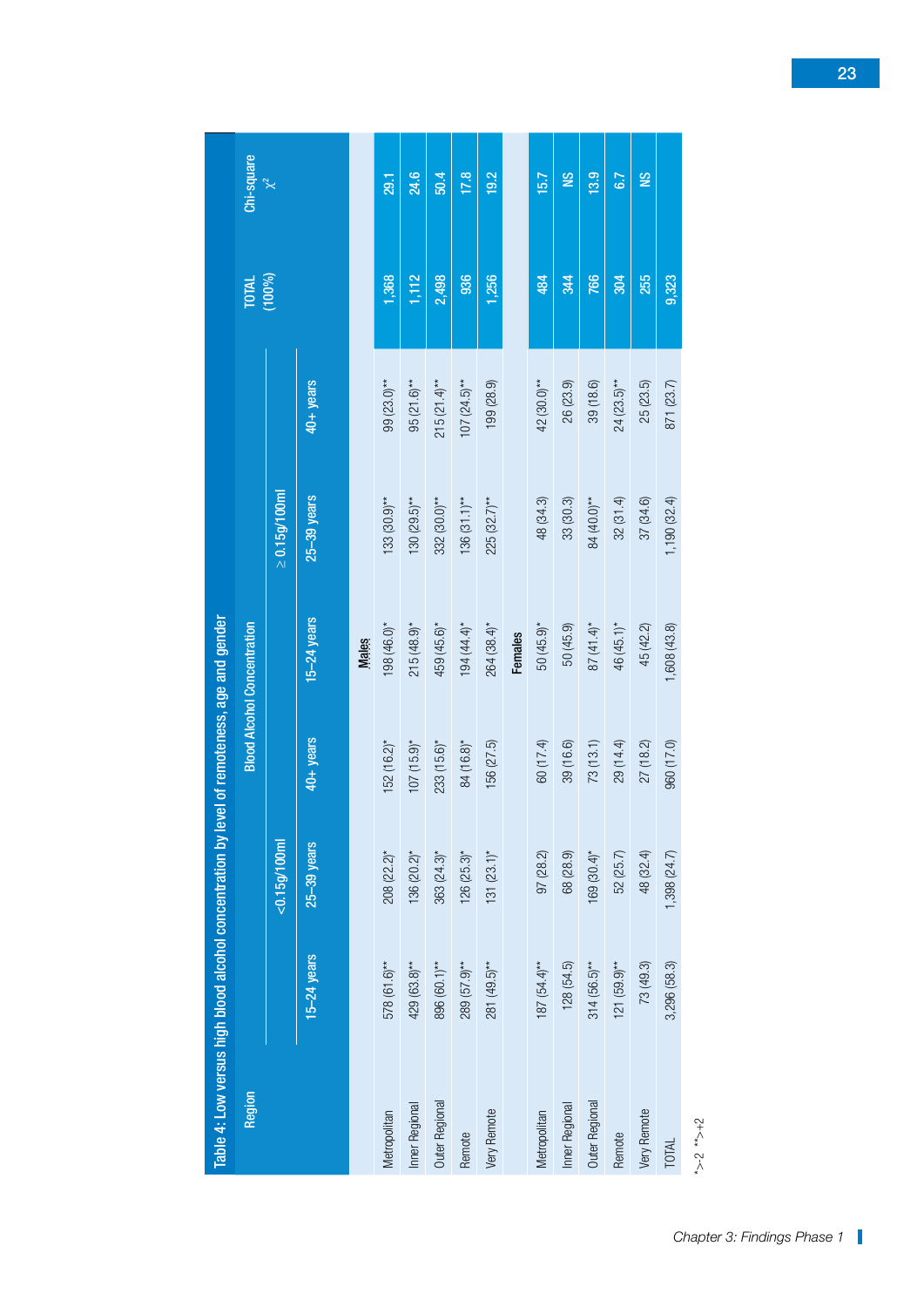|              | Table 5: Sentencing severity by region and gender |                                 |                                   |                                    |                 |                |        |
|--------------|---------------------------------------------------|---------------------------------|-----------------------------------|------------------------------------|-----------------|----------------|--------|
| Region       |                                                   |                                 | Sentencing Severity               |                                    |                 |                | TOTAL  |
|              | Convicted, not further<br>punished<br>n(%)        | etary Penalty<br>n (9/6)<br>Mon | Community-Based<br>Order<br>n (%) | <b>Suspended Sentence</b><br>n (%) | Prison<br>n (%) | Other<br>n (%) | (100%) |
|              |                                                   |                                 | <b>Males</b>                      |                                    |                 |                |        |
| Metropolitan | $16(1.2)$ **                                      | 1,076 (78.7)                    | 111(8.1)                          | $33(2.4)$ *                        | 112(8.2)        | 20(1.5)        | 1,368  |
| Regional     | 16(4)                                             | $2,830(78.4)***$                | $297 (8.2)^*$                     | $102(2.8)$ *                       | 308(8.5)        | 57(1.6)        | 3,610  |
| Remote       | $5(.2)*$                                          | 1,618 (73.8)                    | $232(10.6)$ **                    | 103(4.7)                           | 209(9.5)        | 25(1.1)        | 2,192  |
|              |                                                   |                                 | <b>Females</b>                    |                                    |                 |                |        |
| Metropolitan |                                                   | 430 (88.8)**                    | $28(5.8)$ *                       | $8(1.7)$                           | $(6.1)$ 6       | $8(1.7)$       | 484    |
| Regional     | $1(1.7)$<br>2(.2)                                 | 943 (85.0)                      | 101(9.1)                          | 16(1.4)                            | 29(2.6)         | 4(.7)          | 1110   |
| Remote       | $0\,0$                                            | 477 (85.3)                      | 60 (10.7)                         | $8(1.4)$                           | 10(1.8)         | 19(1.4)        | 559    |
| TOTAL        | 40 (.4)                                           | 7,374(79.1)                     | 829 (8.9)                         | 270 (2.9)                          | 677(7.3)        | 133(1.4)       | 9,323  |

#### <span id="page-31-0"></span>24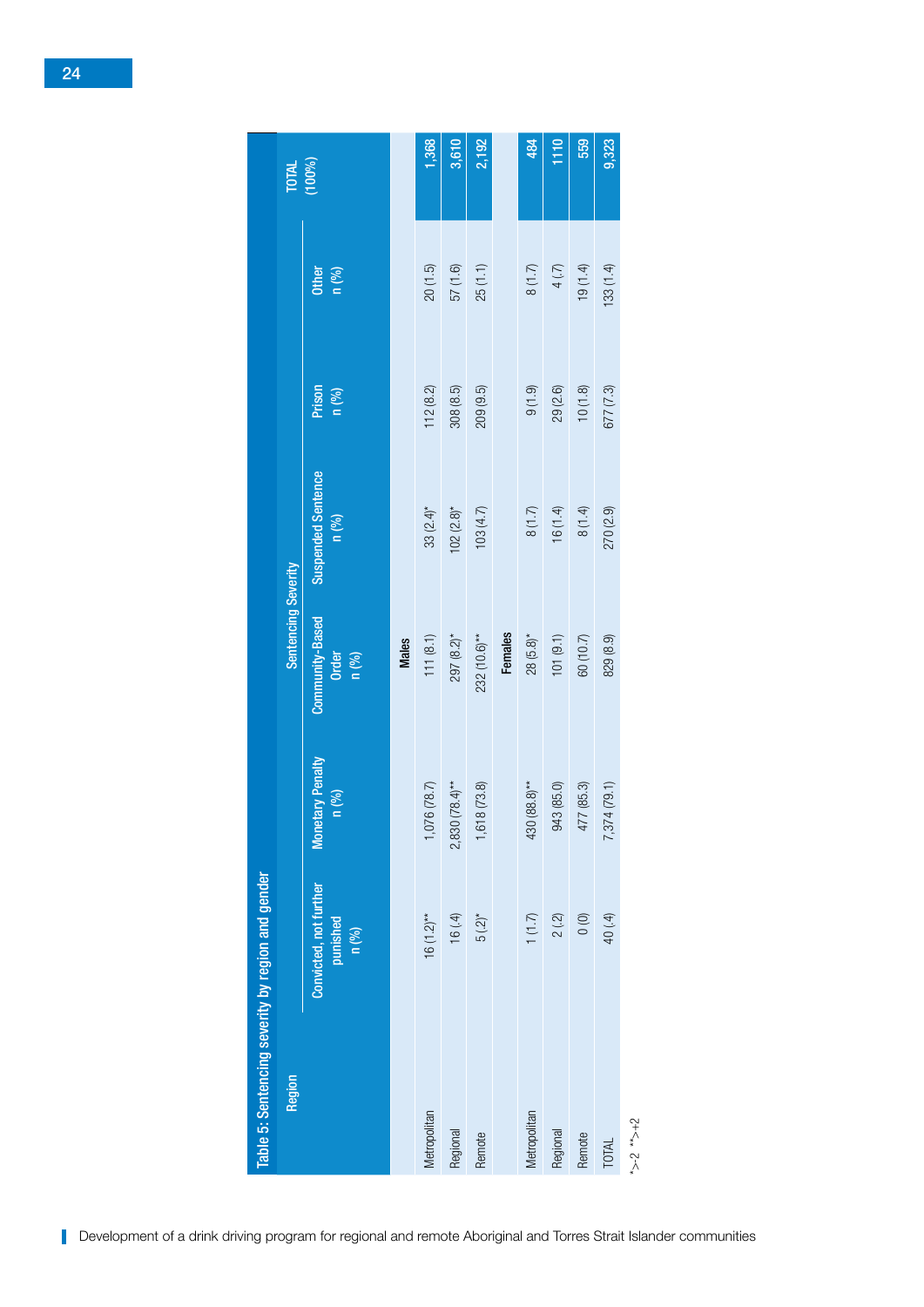# <span id="page-32-0"></span>3.4 Sentencing severity

As there were similarities between the two regional and two remote ARIA+ regions with interactions with BAC and again with age, these regions were pooled together to compare sentencing severity. Table 5 presents the sentencing severity for each conviction. The majority of convictions in all regions received a 'monetary penalty'.

For convictions of males, the majority from each region received a 'monetary penalty' (proportion ranging between 71.3–80.1%). For convictions of males, there was significant difference between the regions (χ2(10)=51.9, *p*<0.001). A further chi-square was conducted by age and outcome for males. It identified significant differences (χ2(10)=56.6, *p*<0.001), with adjusted standard residuals showing that the convictions of these aged 25–39 years of age were more likely to receive a 'suspended sentence' or 'imprisonment'. Convictions of persons under 25 years of age most likely received a 'monetary penalty' or 'other' penalty, while older offenders more likely received 'suspended sentence'.

The majority of females convicted from each region also received a monetary penalty (proportion ranging between 79.7–88.0%). However, the same association between female drink drivers and region was not identified (χ2(10)=13.5, p=0.19). It is worth noting 27 of the 48 persons who received a 'prison' penalty were under 25 years of age.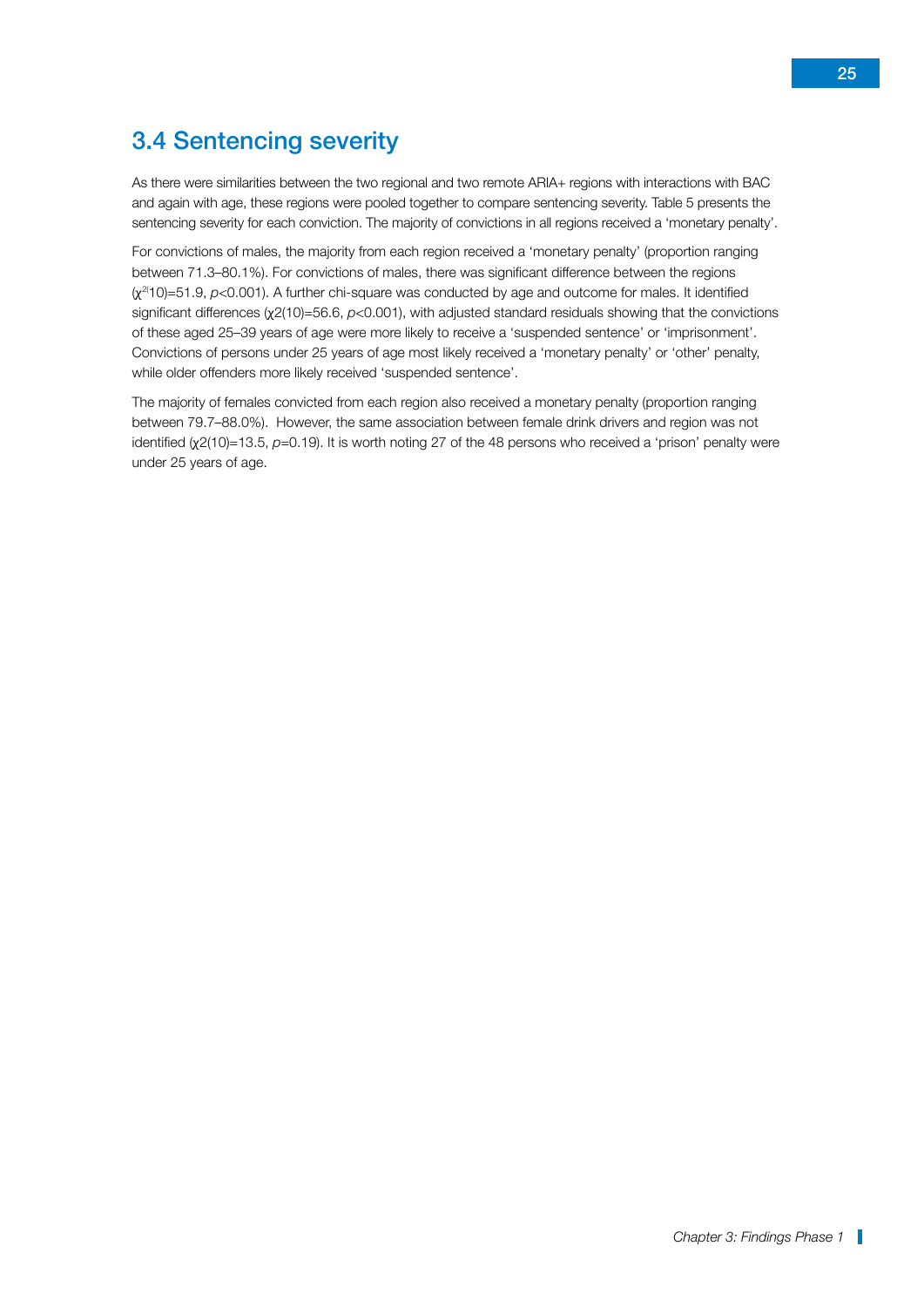# <span id="page-33-0"></span>Chapter 4: Findings Phase 2

The following chapter reports on the findings from semi-structured interviews conducted with Indigenous drink drivers and program facilitators in Far North Queensland and Northern New South Wales. Phase 2 aims to i) explore the interplay between factors that contribute to Indigenous drink driving ii) identify protective factors that have assisted Indigenous drivers to desist from drink driving and iii) identifying content and culturally appropriate delivery methods for an offender-based drink driving program.

# 4.1 Demographics of drink drivers

First, the socio-demographics of the group were examined and the results are provided in Table 6. The analysis depicted in Table 6 indicates the majority of offenders in the sample from all three regions were male. The majority of drink drivers from all regions ceased high school education at the end of year 9. There was almost an even number of first time only and repeat drink drivers in all samples except for the Cairns sample, where most were repeat drink drivers.

| Table 6: Demographics of drink driver participants |                  |                      |                        |
|----------------------------------------------------|------------------|----------------------|------------------------|
|                                                    | <b>Cape York</b> | <b>Cairns Region</b> | <b>Clarence Valley</b> |
| Gender                                             |                  |                      |                        |
| Male                                               | 26 (90%)         | 17 (85%)             | 21 (87%)               |
| Female                                             | $3(10\%)$        | 3(15%)               | 3(13%)                 |
| Age groups                                         |                  |                      |                        |
| $>25$                                              | 6 (21%)          | 4 (20%)              | 4 (17%)                |
| $26 - 39$                                          | 14 (48%)         | 9(45%)               | 14 (58%)               |
| $40+$                                              | 9(31%)           | 7(35%)               | 6(25%)                 |
| <b>Highest level of education</b>                  |                  |                      |                        |
| Year 7                                             | $\overline{0}$   | 1(5%)                | 1(4%)                  |
| Year <sub>8</sub>                                  | 2(7%)            | 1(5%)                | 4 (17%)                |
| Year 9                                             | 18 (62%)         | 14 (70%)             | 10 (42%)               |
| Junior high school (Year 10)                       | 7(24%)           | 1(5%)                | 6(25%)                 |
| Senior high school (Year 12)                       | 2(7%)            | 1(5%)                | 3(12%)                 |
| Self-reported number of drink driving offences     |                  |                      |                        |
| 1 conviction                                       | 16 (55%)         | 1                    | 14 (58%)               |
| More than 1 conviciton                             | 13 (45%)         | 19                   | 10 (42%)               |
| <b>Other driving offences</b>                      |                  |                      |                        |
| Unlicensed driving                                 | 11 (38%)         | 6 (30%)              | 8 (33%)                |
| Theft of a vehicle                                 | 6 (21%)          | 4 (20%)              | 7 (29%)                |

# 4.2 Interviews with drink drivers and facilitators

The following section covers the findings from interviews with drink drivers across Clarence Valley, New South Wales, and Cairns Region and Cape York, Queensland. A number of themes emerged in relation to participants' drink driving behaviour.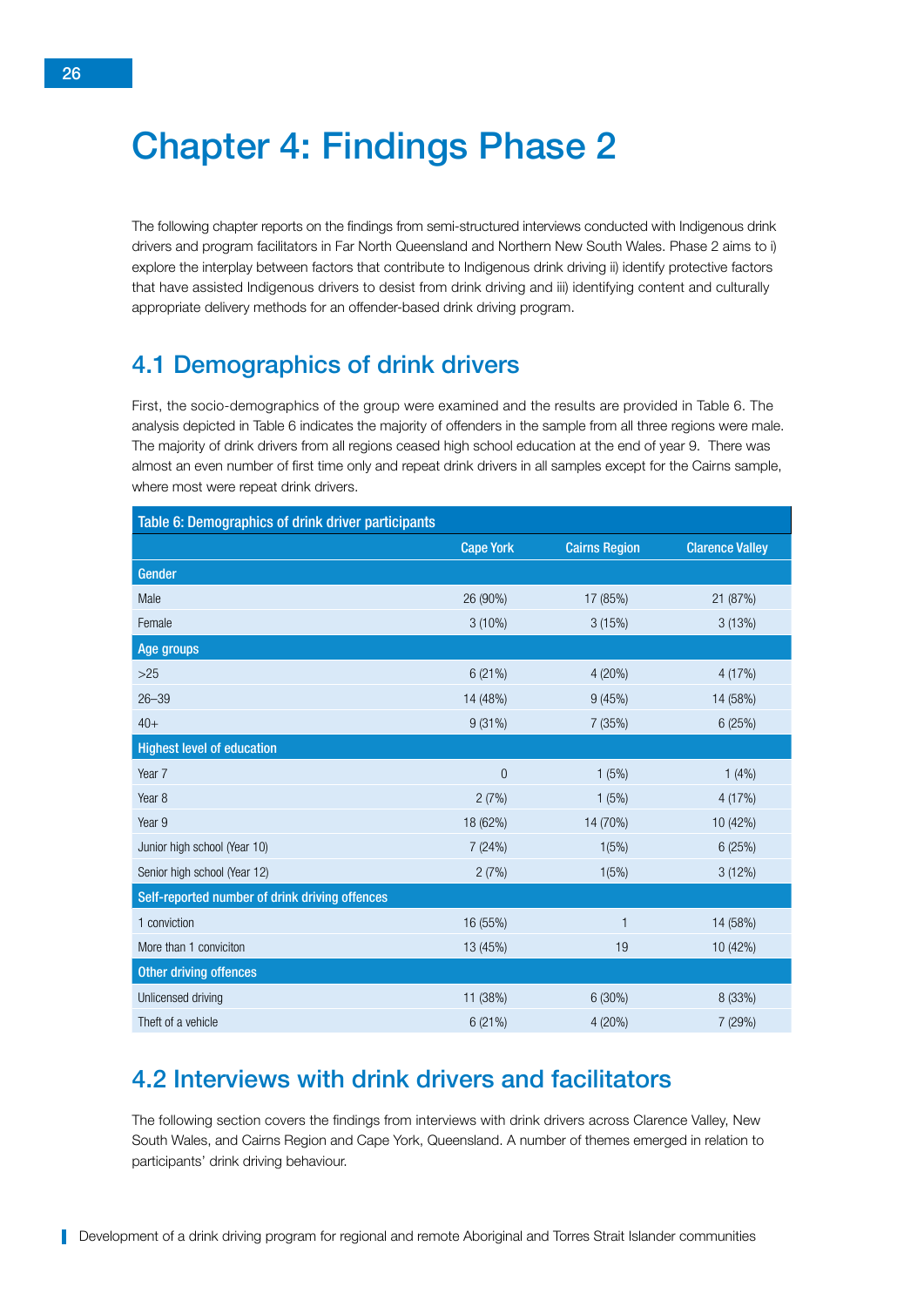In the excerpts below, gender, age and location (remote or regional) of the respondent are given at the end of each quote, so that the reader can have a sense of the 'voice' of the respondent.

#### *4.2.1 Motivations to drink drive*

#### 4.2.1.1 Being the 'hero'

The first and a predominant sub-theme that emerged during the interviews related to being labelled the 'hero'. In the material that was categorised under this theme, participants described that it was their choice to drive after drinking. In many cases, excerpts from the narratives of younger participants captured under this subtheme talked about attempting to "show off" (Man, 28, remote) with an audience of peers while drink driving within the community only and without an intended destination to drive to. As one respondent explained:

*Lot of people, most boys…some boys find it [drink driving] funny...Yeah well that's what the young generation here now do. They thinkin' yeah "the people [are] watching me. I go fly through the street. There's a bunch of young girls watching us, you know?" That's what's the thinking [is] today…[they are] showing off, styling up, being hero. Go on Facebook, you see it on Facebook. There's this fella around here who skids his car all the time. A lot of the young fellas doing it [driving recklessly after drinking] now. I used to be like that. That's why I was done [convicted for drink driving] the first two times* (Man, 28, remote).

For some of these same participants who made the decision to drink drive for peer attention, a connected underlying motivation was to create some excitement, as participants reported they were bored and decided to drive for something to do. As illustrated above, social media appears to have become a tool to document and promote this behaviour among young adults and community members alike.

In regards to drink drivers being the 'hero' and driving outside the community, one of the main reasons for driving was to purchase alcohol, as the following quote reports:

*I chose to drive. I do that and then I got caught. When you drink and drivin' you do a trip into the pub. Go out and go where the grog is...The other people around me would be finding it fun. Yeah like he…"He's a hero"* (Man, 33, remote).

As alcohol was prohibited in both study communities, the two main methods to purchase alcohol are either to buy it at a licensed venue in another regional centre ("driving back from buying grog at the drive through" (Male, 24, remote)), or to obtain it through community members who were 'sly-grogging'.2 Purchasing alcohol could occupy entire peer groups for hours or up to a full day, depending on which method they used to obtain it, as the licensed premises chosen to drive to could be several hours drive on unsealed road. Participants reported that money was commonly pooled together to purchase it. Another reason young Indigenous adults gave for driving while intoxicated was in order to get to a relative's home where they knew alcohol was present.

In the case of being the 'hero' and drink driving outside of the community to access alcohol, this behaviour was seen as being "brave." (Man, 33, remote) The narrative below by the same respondent also indicates that being under the influence of alcohol and cannabis contributed towards a sense of invincibility and bravado among young adults in the community:

*You just willing to get the grog and go back when you feel brave...That's when you feel brave to come in [drive to licensed premises in the regional town]...Once the alcohol hit your system you want to [be] drivin' drivin' drivin' drivin'...Hero mean that's when you're drunk and stoned [under the influence of cannabis], that's when you're [a] hero and you're brave and all that...and you start feeling strong and you risk it in. You not scared of police [being apprehended]* (Man, 33, remote).

The sense of invincibility in terms of being brave, as well as being able to avoid apprehension was also expressed by two other participants, "alcohol makes you strong and invisible" (Man, 30) and "It's just like

<sup>2</sup> Sly-grogging is defined as alcohol purchased from licensed takeaway outlets in towns where alcohol can be obtained legally and then sold illegally at inflated prices in areas that have alcohol prohibition.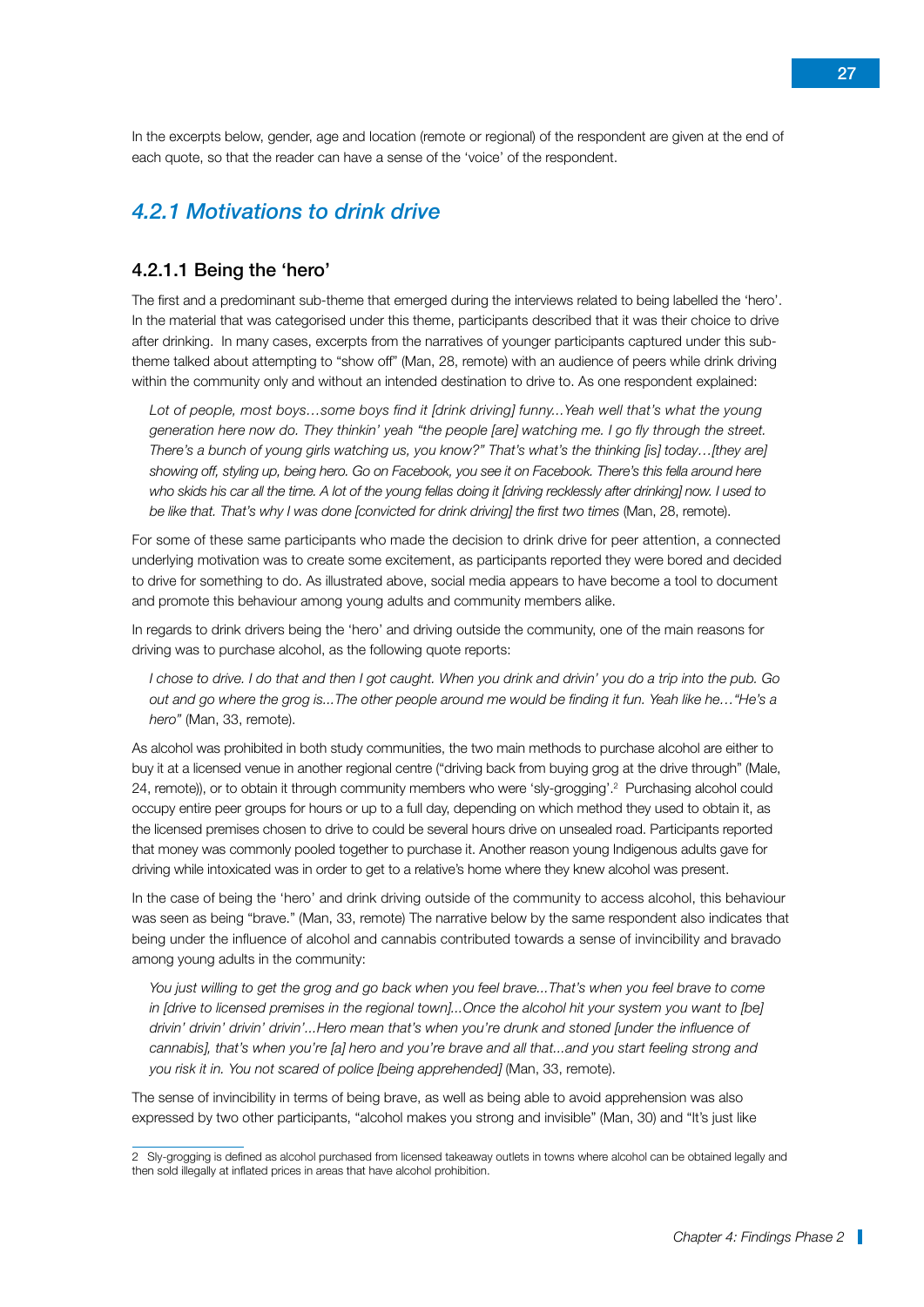when you drinkin' you think there's no cops around" (Woman, 26). The routine behaviour of drink driving without apprehension was often perceived by some participants as making others feel that there was a low risk of being caught by authorities:

*"They [friends] think "[He] got in and out [without being apprehended by police] so I'll do it too." So it's a cycle that goes around"* (Man, 28, remote).

The phenomenon of drink driving in this manner therefore appeared to be a communal activity because of the connection to alcohol, with most participants consuming alcohol with friends or family members prior to engaging in drink driving. This was illustrated in accounts of where participants consumed their last drink prior to apprehension, with some participants drinking at home or at a licensed premises with peers prior to driving, or drinking takeaway alcohol, purchased from the licensed premise in the vehicle while driving to return to the community, as reported by one respondent: *"I was driving back in here. We were drinking in the car on the way back"* (Man, 24, remote).

Being the 'hero' appeared to create social cohesion and a sense of belonging in the community for young adults. Participants who had driven after drinking without being apprehended reported that they would talk to others about their experiences of drink driving the following day. One respondent reported that she would discuss with other friends or interested community members the methods used to avoid police apprehension including the route taken back from the regional centre to the community and identifying whether police were enforcing drink driving laws, as illustrated here:

*the other guys might think she know how it rolls, she knows how to get down without getting pulled over. It makes you like a hero when you make it down to [community name deleted]...they ask how you guys come down. They ask us "any [police] road blocks?" Sometimes when I see people drink driving they go to the police station to see how many cops there [police vehicles]...like if there's all of the cops there and then they [know they can] just make it down* (Woman, 26, remote).

Another dimension of the phenomenon of being the 'hero' was where some participants, perceived drink driving as a reciprocal arrangement, whereby if others had driven their friends home previously, the "favour" (Man, 28, regional) should be returned. This behaviour was also noted in the first author's field notes, as the following extract illustrates:

Spoke with a man from the community outside the regional court, awaiting his court matter (not drink driving related). The man was 24 years of age...aware of being the 'hero' when referred to drink driving and had previously engaged in drink driving. He reported that people his age take turns at drink driving when in a group "if I don't do it, [someone else in the group] will"...Taking turns was sometimes to avoid the harsher penalties he says, including jail. People know how many convictions they have. Sometimes drink driving was to do a 'favour' for a friend, "he can ask me cause he done it for me before."

Being the 'hero' sometimes also included payment from someone. This was sometimes in the form of alcohol, "they say I give you a bottle you drive me in" (Woman, 26, remote), or for monetary gain as described below:

*I was having a couple of drinks. One guy he was looking for a driver. I had some alcohol. I acted like the hero that night. He told me to stay at my sister-in-law's place in town until the police had finished*  for the night then meet him in at the pub. We did...me, my brother and the other guy who asked me to *drive were in the car. He was looking for a driver. He said he'd give us \$60.00 and drive his car. I don't know what happened after that. He spend the \$60.00 on the pokies and we had no way getting back. We thought we were using his car. I drove anyway. He said to me I should go the back street but I didn't. He said to me I should have listened when I got caught. The police took his car key and he was angry 'cause he didn't get his car back straight away* (Woman, 26, remote).

Although only mentioned by a small number of participants, there were also instances where participants who drove while drunk when they had alternative options and did not necessarily feel they were being the 'hero'. These participants stated that at the time of the offence, when asked if they were okay to drive or another person offered to drive, the participant refused and decided to be the one to drive. In regards to these participants, this behaviour was not described as a planned behaviour, as outlined below: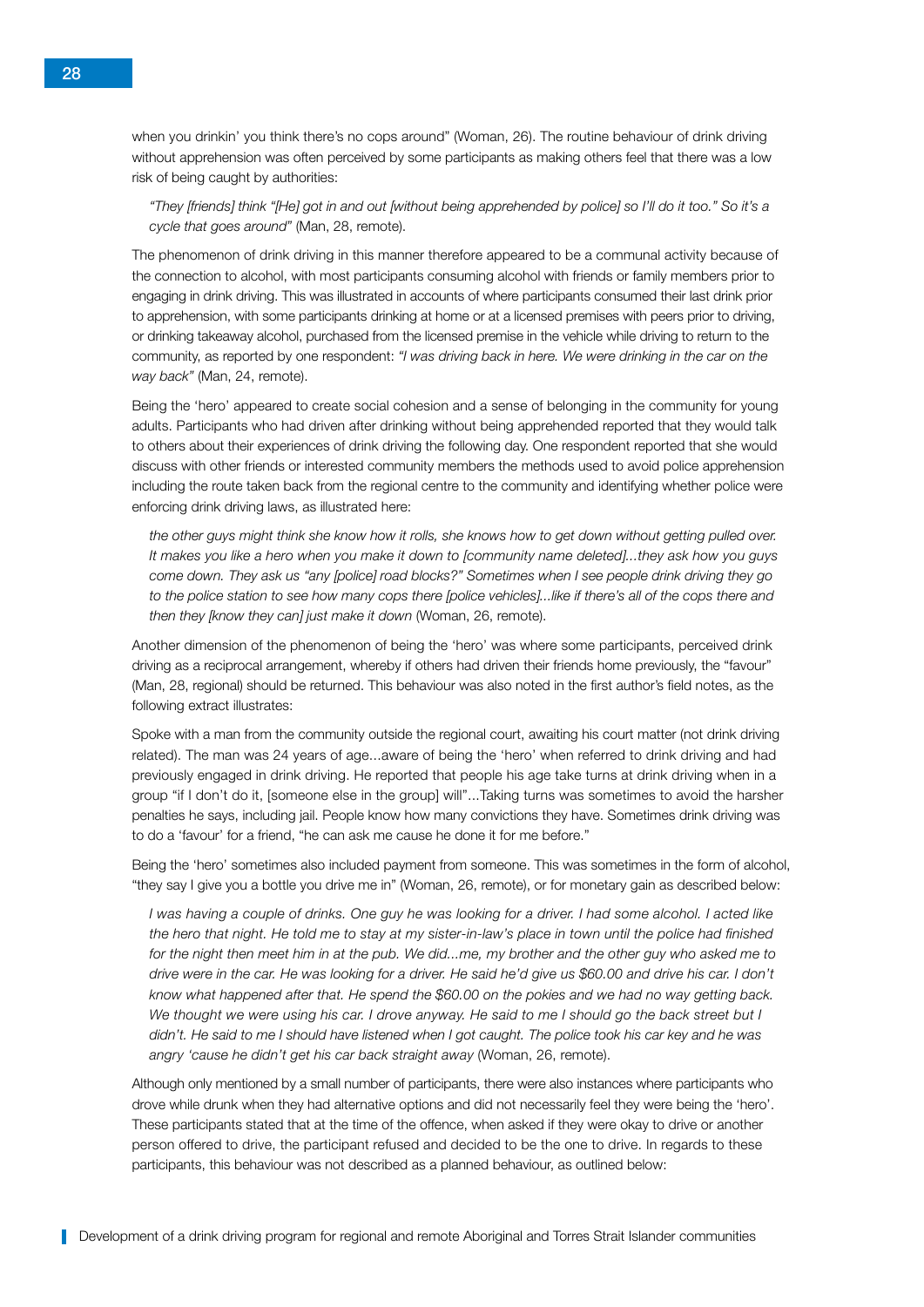We had left a nightclub. My cousin said he would drive but I chose to. We went to the [gas/petrol station] *on the highway. I saw the cops from there, and we drove off. The police pulled me over. When they got out of the car, I just put my foot down and drove off. I knew I was over [the legal alcohol limit]. I went home but then that's when they got me. They took me to the [police station]* (Man, 34, remote).

*I was driving from the service station back to the pub. I had the family in the car. Someone suggested they drive but I said "nah. I'm fine"* (Man, 42, remote).

#### 4.2.1.2 Obligations to kin

The second sub-theme discerned in the accounts related to participants who described being pressured by members of their extended families to drive after drinking, as illustrated by the following excerpt: "both friends and family have put pressure on me to drive after we [have] been drinking" (Female, 23, remote). This subtheme has been labelled "obligations to kin". In this sub-theme, the underlying responsibility for transporting family members appeared to be difficult to avoid. Participants felt that they were unable to refuse family members demands to drive and they described this as the primary reason they drove after drinking:

*There is a lot of pressure. You can't say no to family sometimes when people ask you to drive* (Man, 30, remote).

*My aunty told me to drive in to pick my uncle at the [licensed premises] you know. He didn't have transport to get back out to the outstation. So my aunty told me [to drive] so I drink and drive in. So when I drive in I was half shot, I was drunk...Then pick up my uncle and then went to [another licensed premises, name deleted] and buy some grog then straight back to bush, to outstation. We get pulled over at the outstation...They [police] breath test me again and I was over the limit...To please them [family] you don't want to say no* (Man, 33, remote).

*I* was leaving the *llicensed premises, name deleted]. I was drinking with family and I drove the car. Some of my family asked me to. You can't say no* (Man, 37, remote).

Participants who received this pressure, often described drinking alcohol with their families at a licensed venue prior to the commencement of the pressure they described; for example,

*I* was driving back from the pub to home. It was me and my uncle. We got caught. The police pulled me *over. They were doing random breath tests. Not sure of my BAC. I think it was pretty high. He [uncle] asked me to drive* (Man, 33, remote).

It appeared that demanding the younger family member drive everyone home often afforded others the opportunity to continue drinking on that occasion. There were no descriptions of planning for one person to be the designated driver for an occasion. Rather, arrangements for home travel appeared to be left until after everyone had already been drinking.

In some situations, the offer to pay any potential penalties was used in conjunction with pressure from family members or peers as method to persuade people to drink drive, as one respondent reported:

*Sometimes when you're all drinking they want you to drive. Friends are the worst. They push you to drink and to keep everyone happy you do. They say "if you get caught we'll help you pay your fines." But they don't* (Male, 29, remote).

Even after being convicted of drink driving, some participants continued to receive pressure from family members trying to persuade them to drive while intoxicated. One respondent recalled being asked to drive after he had been drinking on the evening of the day he had received a period of parole at sentencing from his most recent drink driving offence:

*Only the day when I finished court [appearance], straight that night they ask me to drive. I said to them "no I'm not driving". They ask me about four times I said "no". We were supposed...we were over [at] relatives house and supposed to come back home where we supposed to grab something. I said "nah, I just finished my court". Oh they just said "come on there no cops." I said "nah."* (Man, 28, remote).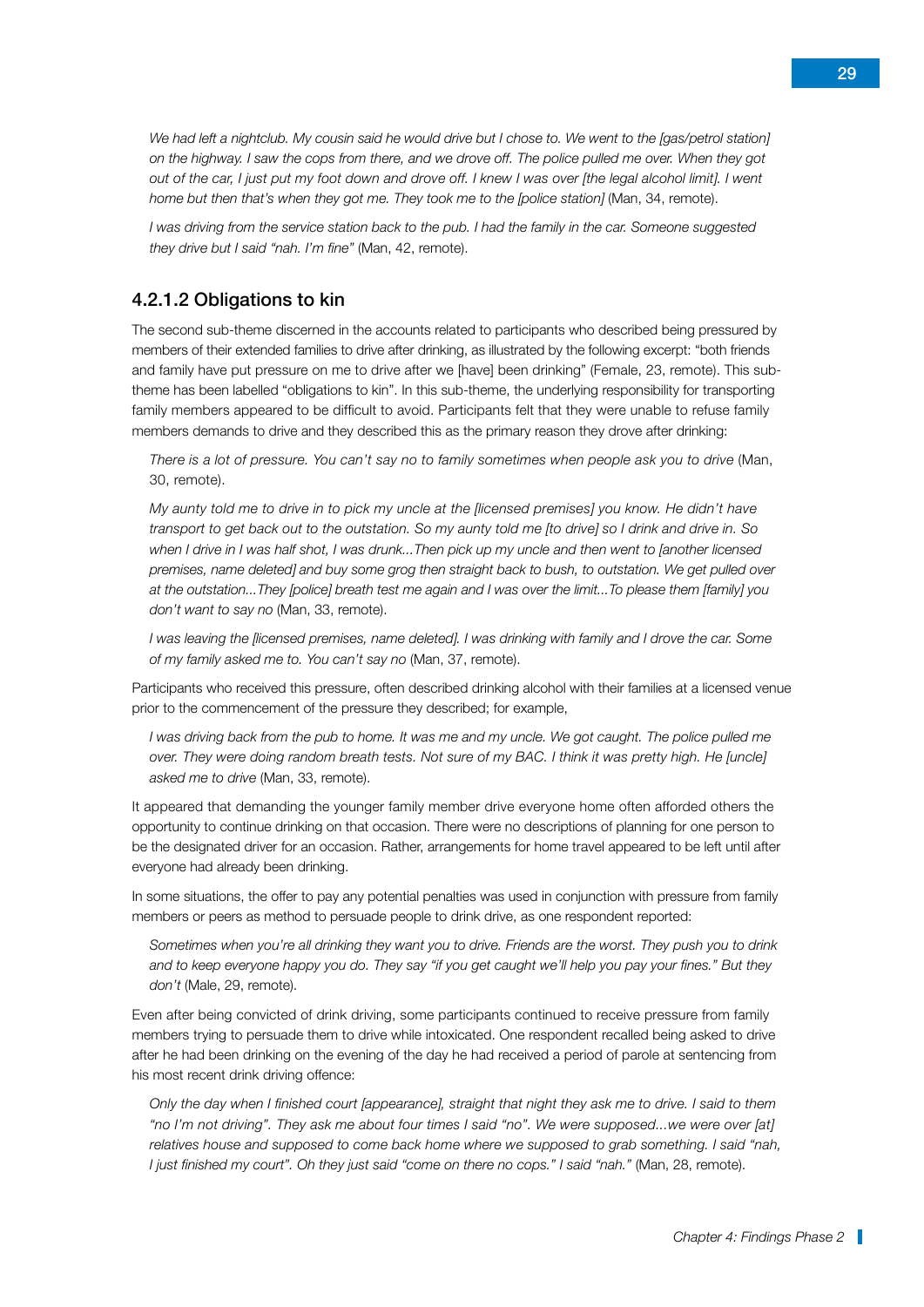While some participants were able to refuse kin demands on some occasions, others gave descriptions of being afraid of refusing to transport family member home because of the possible consequences. Exclusion from peer or family networks was a common occurrence for participants who had refused family member demands. One respondent spoke about how she had been previously requested by her older sister to drink drive to purchase alcohol. She refused to drive her sister, which resulted in, "she [sister] didn't speak to me for weeks" (Woman, 26, P18).

Emotional coercion by family members was also used to influence people to drink and drive, as the same respondent recalls:

*The car was at my place. She came up the morning ask "do me favour". [I said] "I don't want to go in and get you some grog". She don't like doing the same and getting booked [being charged with drink driving]. It is fair and square. When it comes to my turn for me to ask she won't do it. She be angry and grumpy. If you don't do it for them, they say they might hurt themselves, stress. Say they going to do something bad or be grumpy with me. "You can do it for other people but you can't do it for us and show your love*  (Woman, 26, remote).

The respondent indicated her older sister would be anxious or would threaten self-harm if her demands were not fulfilled. Family pressure, driven by the need to purchase alcohol, was also expressed by another respondent who reported the frustration he felt because of the continual requests for him to transport family for the purchase of alcohol or cigarettes after everyone had been drinking:

*Sometimes my family, they want grog and all that or cigarette. But I just walked away now to take my anger somewhere else down there [to the beach] you know, instead of standing there, I just going to hit them* (Man, 33, remote).

Although not necessarily a target of the pressure themselves, this demanding behaviour had been mentioned in interviews with eight other participants (aged between 23–48 years), who perceived 'family pressure' as one of the reasons for drink driving in their community and as something that needed to be overcome to address the behaviour.<sup>3</sup> One respondent, who had been convicted of drink driving on several occasions, recalled being an observer to a number of situations where there was constant pressure to drink drive. His perception was that family pressure to drink drive was having an impact at a community level. He believed that having a license made people targets for such demands and reported that people in the community went to great lengths, including not applying for drivers' licenses, in order to avoid being pressured:

*I have seen other families fighting over drink driving. Some people are pressured to drive. They say no. But that whole 'family responsibilities' [aspect] comes into it. You can't say no. They drive then they get caught. Some people are avoiding getting their licenses so they don't get that family pressure. [if they don't have a licence] they won't be asked to drive* (Man, 42, remote).

The situation whereby the person with the licence was pressured appeared in the regional setting also, as the following quote illustrates:

*I* was the only one with a licence. *I got pressured to do it...no one else had a licence* (Man, 45, regional).

There was, however, an opposing view regarding the criteria for which people were most likely to be pressured to drink and drive. Another respondent believed that people with a valid licence in the community targeted unlicensed friends and family to drive the vehicle home in order to avoid detection themselves, as reported below:

*I think people who are pressed into drink driving are…they usually the ones without a licence. People who have a licence don't want to lose it and use it against people who don't have a licence* (Male, 29, remote).

<sup>3</sup> The authors acknowledge that this account was not about the speaker's own behaviour and so may not have aligned with what the driver in the situation may have thought.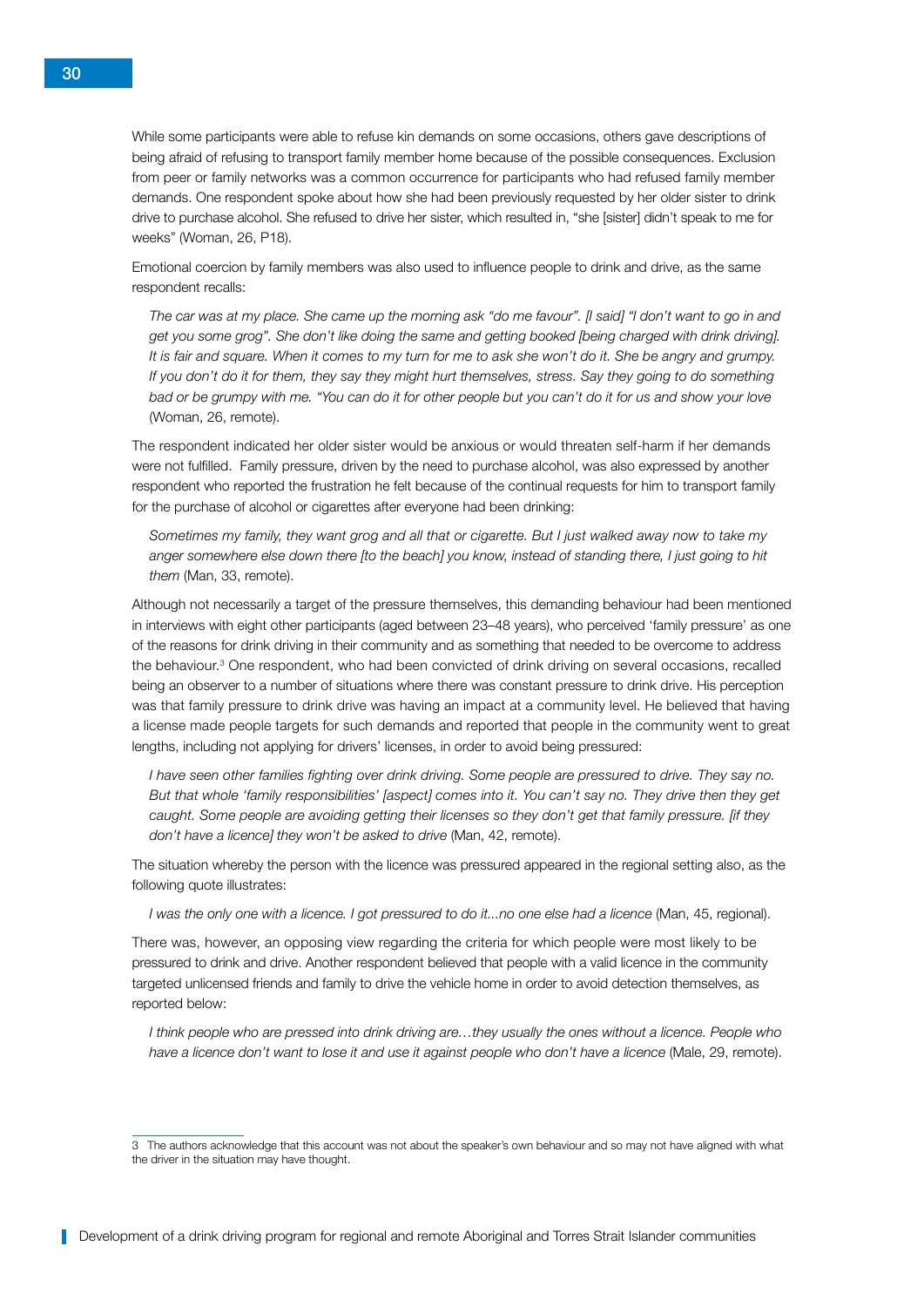## *4.2.2 The attitude factors that influence drink driving among Indigenous drink drivers*

#### 4.2.2.1 We can do it – management of the risks

Generally drink driving was considered to be a dangerous road practice by participants with many suggesting drink driving contributes towards *'accidents'* and that the behaviour was '*dangerous'.* However, most participants expressed the view that driving while intoxicated was the only option to reach the intended location at the time. At the same time, the risks directly related to drink driving were perceived by some participants as able to be managed. For example, one respondent described collective decision making whereby the 'safest' person in the group was nominated to drive. According to this respondent, the group makes this assessment by identifying the person who has had the least amount to drink. It appears that such decision processes may also be based on beliefs that there are degrees of drunkenness and that these correspond to one's ability to drive the vehicle. Alternatively, a group member may self-identify as feeling the most sober to drive, as described by the respondent below:

*Well whoever's going to be pretty much sober, like say three of them, two of them are rotten drunk. The other fella is drunk but not really, really drunk. He'll end up saying, "I'm more straighter than you two, I think it's best if I drive". But they're still in the risk anyway 'cause they're over the [legal] limit. But there is no rule like that. But that is what the thinking is like, from a sense of safety, but it doesn't matter because they over the limit. That's what happens [though], whoever is pretty much sober or hasn't had much to drink usually drives* (Man, 28, remote).

*You might be sittin' around havin' a drink and a vehicle parked at the front…there could be a number of people. And I've been there. One of 'em will put their hand up and they're…Most of them- they're all over the limit. They don't really- really um...worry about it you know. So it's just- I guess, the last person that's who's least drunk, drives? Or the person- just whoever puts their hand up…it's everybody. Everybody… mouths off, "Oh come on. You've only had a couple* (Man, regional).

The respondent from the remote region above acknowledged that it didn't matter who from the group drove, as it was likely that all group members would be over the legal blood alcohol limit. However as this quote illustrates, the group were still interested in the notion of travelling safely.

Another apparent strategy adopted in an attempt to have some control over the situation was cautious driving such as travelling at a reduced speed, as highlighted in the following quote:

*When I was driving back from [community name] was when I got caught. I was driving below 80km/h when I was intoxicated but I was driving safely* (Man, 30, remote).

#### *4.2.3 The environmental factors that influence drink driving among Indigenous drink drivers*

#### 4.2.3.1 Youth learning from older role models

Within the narratives, some participants reported observing older family members' drink driving practices. There were reports of intervening in this behaviour at times in the name of safety of others. For instance, the following respondent recalled an occasion where he was in a motor vehicle with other children and his uncle, who was driving under the influence of alcohol. The respondent reportedly took over the responsibility of driving for his uncle as the following quote outlines:

*I was 13 when I learn to drive…I told him [uncle] "you pull over, we got kids on board"…He was drunk coming from [community name] to here. I told him "Look, can I drive?"…So he didn't listen to me. I put*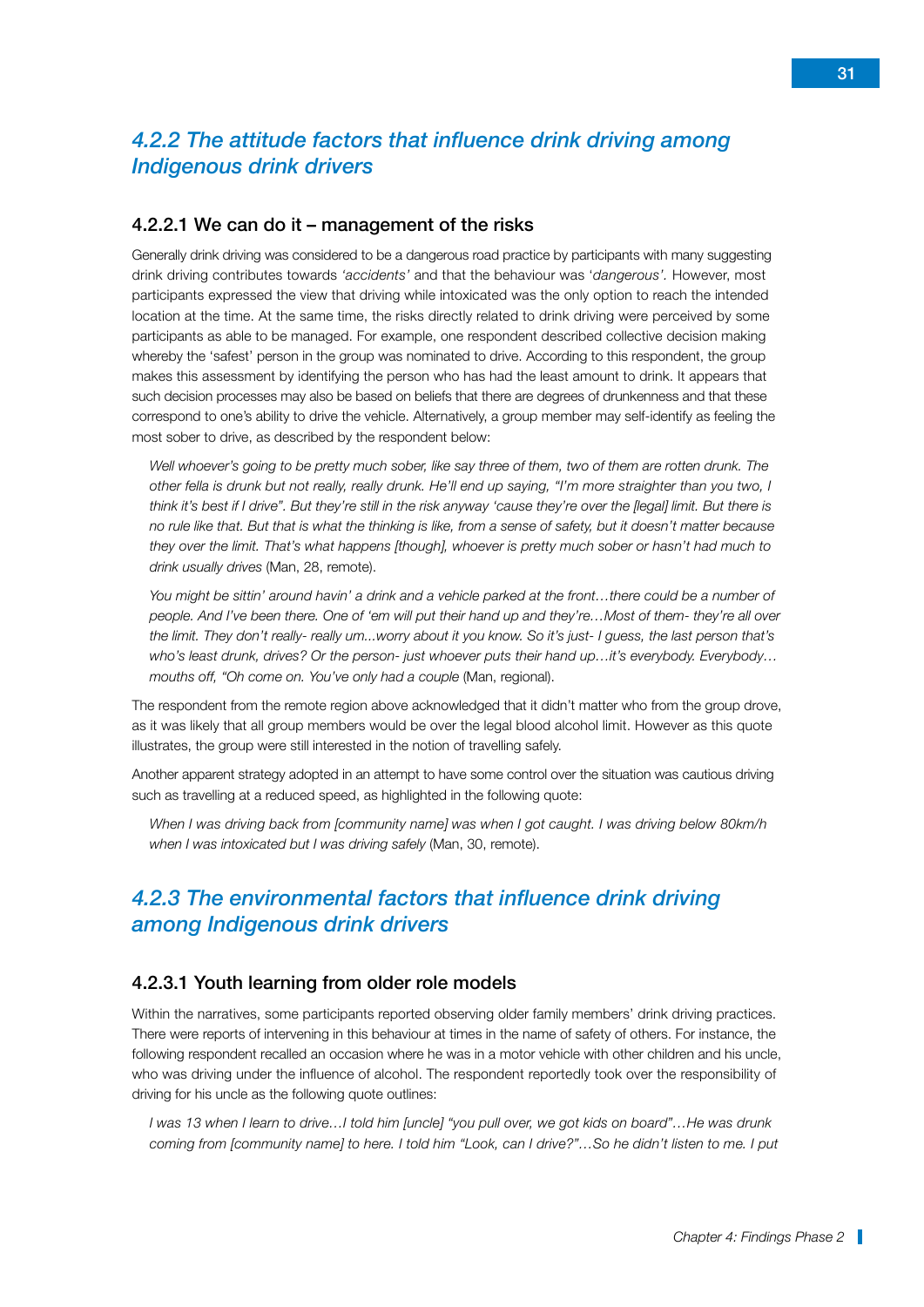*my hand, and turned the ignition off and took the key. I told him "you better get at the back there or in the passenger seat and I'll drive* (Man, 38, remote).

It appeared from this, nominating oneself to drive in the name of safety although unlicensed and not of legal driving age was learned at a young age.

*[I learnt to drive at]…like thirteen [and] always been around drinkers...around drink driving a bit yeah* (Man, 30, regional).

While not directly commenting on their own behaviour, other drink driving participants were of the opinion that drink driving behaviour and alcohol misuse was precipitated by the exposure to such behaviour by parents or adult figures during formative years:

*But it come[s] down to role models too. The parents drink and drive and the young ones see that…It normalises drink driving* (Man, 42, remote).

*…children witness their parents being alcoholics all their life, so they grow up the same way. They witness their parents drink driving, they do the same thing* (Man, 35, remote).

#### 4.2.3.2 Changes in community circumstances: Alcohol restrictions

Although specific questions about alcohol management plans were not asked in the interview schedule, it was evident in the narratives that participants were angry about the perceived impact the alcohol management plans had on their behaviour. Some participants alleged their drink driving behaviour only commenced after the introduction of the alcohol restrictions and as a direct result of it. One participant was of the opinion that people who previously used to walk to the tavern to drink and were therefore not engaging in drink driving were now having to drive to obtain alcohol and thus being apprehended for drink driving, as illustrated by the following quotes:

*I didn't start getting caught for drink driving until 2008 when this community become dry [alcohol free]*  (Man 29, remote).

For some participants, the alcohol restrictions had changed the location where they had consumed alcohol, including the outskirts of town. However a large proportion (68%) of participants reported drinking at home remained one of the places they regularly consumed alcohol.

#### *4.2.3 Strong binge drinking culture*

From the narratives regarding alcohol use, it was evident that there was "*a real binge drinking culture"* (Facilitator 2). When discussing their drink driving behaviour, participants reported consuming large qualities of alcohol as the following quotes illustrate:

*We started drinkin', me and a mate of mine like we had thirty, we bought a thirty pack of cans. And we*  had fifteen each over the whole day. And then I went mid-range cos' I was still over the limit from the *night before* (Man, regional).

Facilitators expressed a view that the culture of binge drinking in the remote setting was more prevalent compared with regional areas and that this may help to explain the higher range blood alcohol concentrations recorded for drivers apprehended:

*Rather than perhaps say more in the Cairns area, where someone will go to the pub, have a few more than what they should have and then get picked up by the police. These guys [in remote areas], if they are driving, are going to be max high rather than just high* (Facilitator).

There was evidence from the respondent narratives that drinking alcohol was a regular activity, consuming large periods of time and was often part of normal activities, as illustrated by following participants: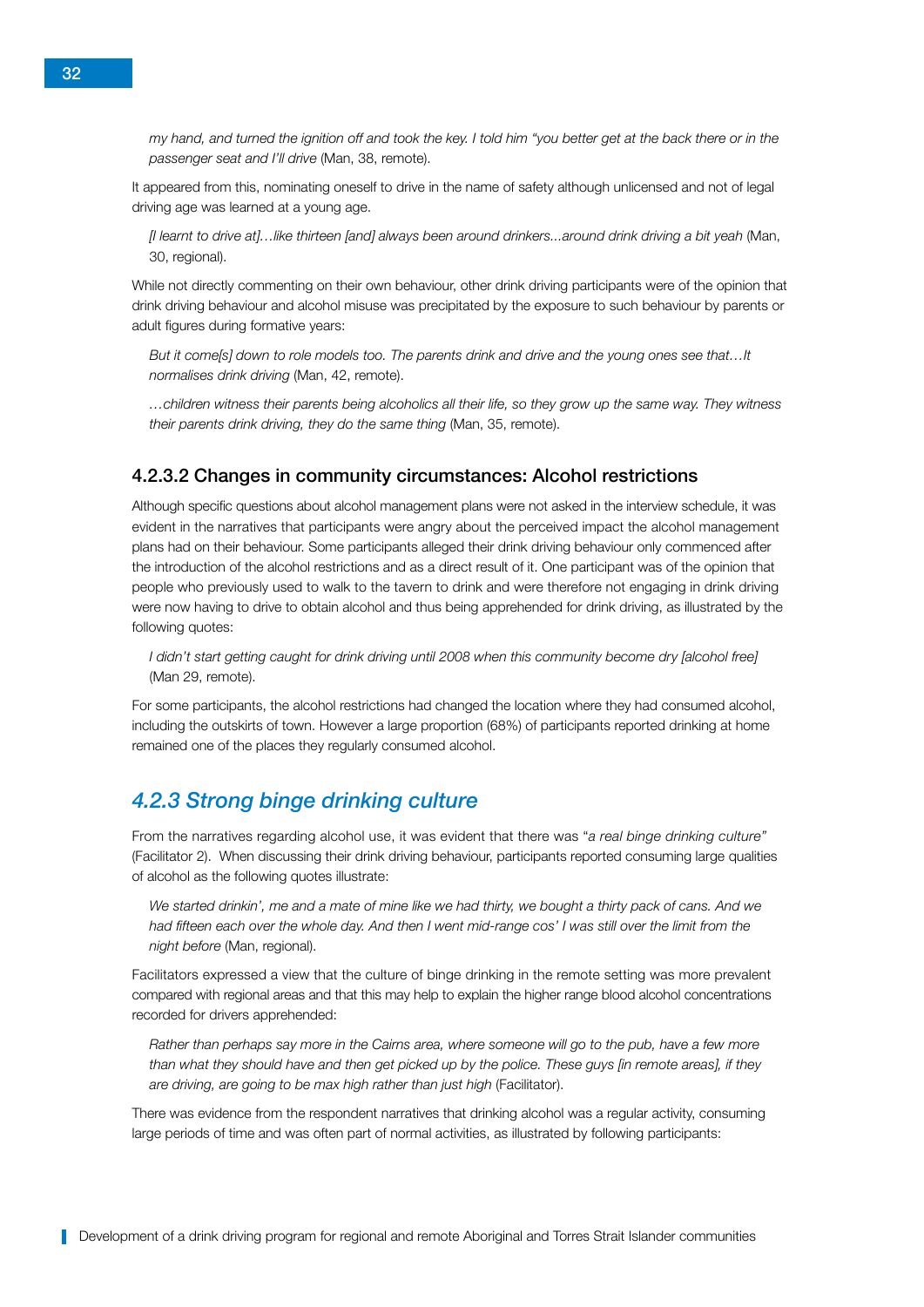*just another drink. We just keep going and going and going* (Woman, 26, remote). *4.2.4 Protective factors*

#### 4.2.4.1 Connecting with new support systems

#### *Kinship support*

The provision of family support was pivotal to avoiding further offending and was identified by almost all participants who self-reported no longer engaging in drink driving. The support from family was offered through various strategies. On some occasions, this included an agreed upon strategic plan between the respondent and one or more family members or friends. The strategies often involved surrendering the motor vehicle or the keys to the respondent's support person, in order to avoid temptation while drinking. Selling the vehicle was another measure for habitual offenders.

*We go to one house and drink all day and someone there is looking for transport…Then maybe they find a way in [to regional centre with licensed venue] and come back with the grog and then we still there. Then the grog finish we move from house to house. Then we just go ask family for loan and all that, for* 

#### *Agency support*

Some participants were of the opinion that external agencies such as Alcohol Tobacco and Other Drug Services (ATODS) had been beneficial in assisting them to abstain from drink driving. From the narratives, community-based drug and alcohol counselling services offered participants an environment to learn alcohol education and to explore potential underlying reasons for excessive alcohol use. The agencies also provided long-term emotional and motivational support as the following quotes highlight:

*ATODS really got stuff outta me. I shared my story. I go to ATODS anytime I can. I been talking about why I was drinking so much. But they taught me about how drinking harms you and damages your health…I went to ATODS after I was done for drink driving. I sometimes still go. Just now and then for like top ups*  (Man, 49, remote).

*…the change of attitude I got [was] from seeing a psychologist…she makes you work out how it's affecting other people in your family…* (Man, P21, regional).

Agency support was sometimes vital after participants were convicted. Being caught was sometimes a catalyst for contemplating changing offending behaviour and access to services assisted with this.

Participants also found the supervision they received under Probation and Parole valuable. Being kept accountable for their behaviour appeared to be one of the reasons why this support was valuable after being apprehended and convicted for drink driving as the following quotes highlight:

*I'm on probation at the moment. They are alright. Checking up on me (Man, 29, remote).* 

*Probation is good. I was on probation. It kept me out of trouble when I was going straying* (Woman, 23, remote).

#### 4.2.4.2 Alcohol no longer has control

Participants who self-reported that they had been able to avoid drink driving reported that abstaining or reducing the level of their drinking had enabled this change. The following quotes demonstrate this:

*I certainly pulled down, I have slowed down very much, slow down big time. I slow down big time…Never feel like I want to touch it again* (Man, 51, remote).

*I change the way I drink now* (Man, 42, remote).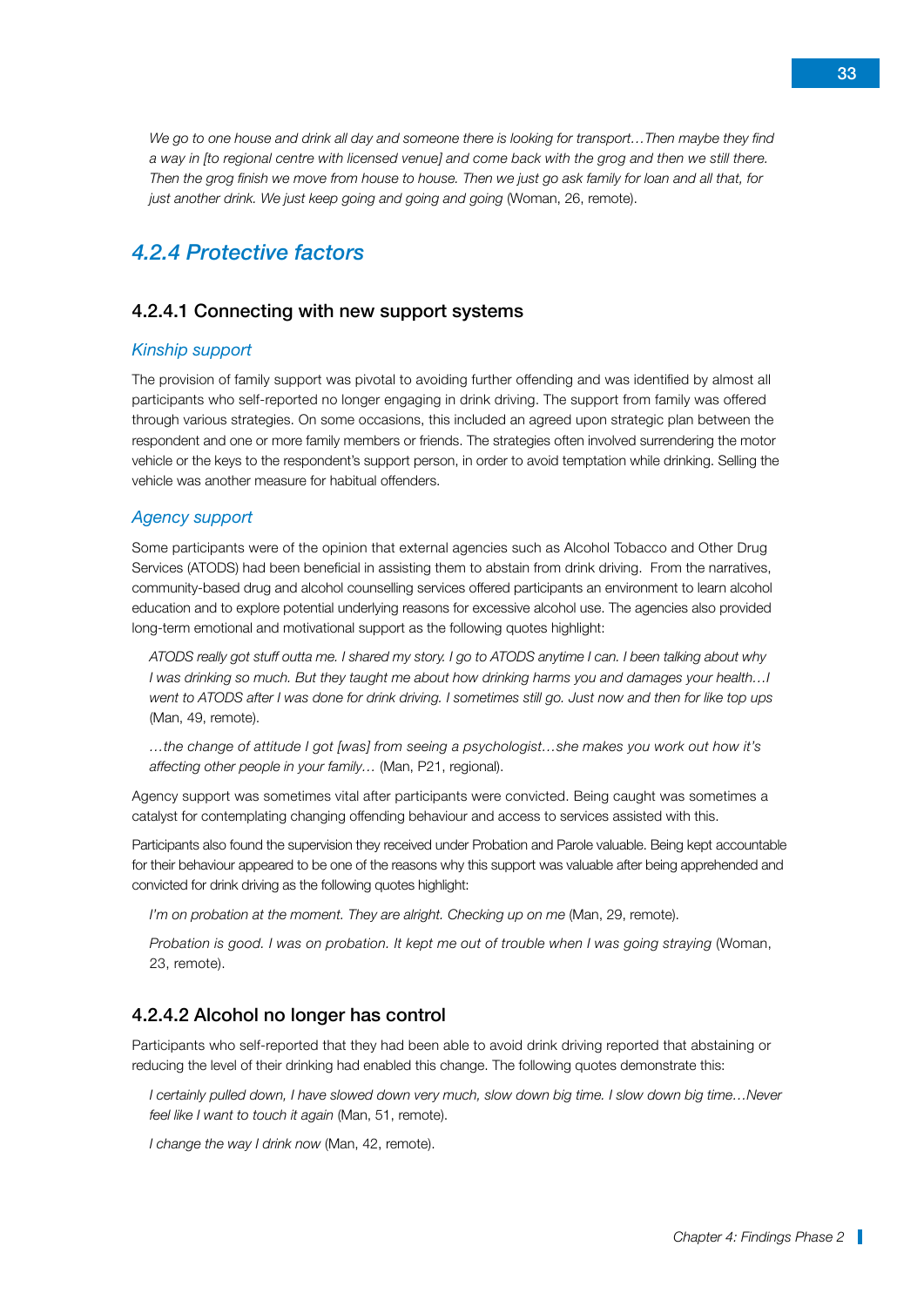## *4.2.5 Content recommendations*

#### 4.2.5.1 Give us the skills to avoid it

Participants who had reformed were of the opinion that knowledge they didn't have while drink driving was imperative to understanding the effect of drinking on their driving and regaining control over their drinking behaviour in order to make an informed decision on when it was safe and legal to drive.

After being apprehended, some of the participants were court ordered to complete treatment with community-based drug and alcohol counselling services, while others nominated to attend rehabilitation centres in regional centres for a period of months. It was in these environments that participants' alcohol knowledge improved, including learning the concept of a standard drink and the process of alcohol breakdown in the body. Some participants believed this had assisted them in reforming as they now appeared to have greater control of their drinking and were able to make an informed decision about what effect drinking had on their body and also their driving safety and recommended that these concepts should be included in the content of the program for their community, as the following quotes demonstrate:

*After I found out about ATODS…I talk to them…I found out something new that our teachers never taught us. Maybe how alcohol affected you…Not many understand about these little pictures…what's all this…talking about standard drinks. I tried drinking in standard drinks. I started eight standard drinks for a bit. I didn't wake up with a hangover. That's how I count drinks now…They should talk me about this. Sharing…just talking about it* (Man, 51, remote).

*Teach people about what alcohol does to your reaction time and that when it's in your system. And how you can make more mistakes on the dirt and hit animals if you are drink driving* (Man, 36, remote).

*Standard drinks was a real insight for me. I tried drinking standard drinks for a while there. Teach you about your health and what this substance does. I think to myself 'wow I been over pouring, not like standard drinks'* (Man, 51, remote).

For some participants, access to drug and alcohol services or rehabilitation was the first opportunity they had had to learn about the effect of alcohol on driving. Some participants had the perception that this limited understanding existed because of people never holding a licence or having any formal road safety education:

*People haven't held licenses. They drive with never holding a licence. They have never sat a test so they never learn all this stuff about alcohol and driving. Teach them about how alcohol affects driving*  (Man, 26, remote).

Facilitators were also of the opinion the older attitudes supportive of drink driving still exist in the community as the following quotes illustrate:

*We have a generation out there that was from the old school where back in the days, it was okay to drink drive. You know, um, it was okay to drink and then drive, uh, and then all of a sudden what's happened is that the law has enforced these rules but they're still used to that old rules, so- so in saying that, like, you'll still have those people from that generation where they grew up knowing that it was okay to drink drive* (Facilitator).

As mentioned in the quote below, teaching planning ahead strategies would be worth considering. Some participants had not or did not have the ability to put these plans into action. However, they did attribute this as to why they may have been caught in the first place:

*Teach people how to find someone to drive people around and plan early. Plan ahead and get a sober driver* (Man, 28, remote).

*We had like a sober bob thing here which was pretty good. The guy that ran it though, his name was bob so he changed it to sober pete. It taught people how to organise a sober driver prior to going out drinking*  and how to stick to the plan. It is all about sticking to the plan. That worked well (Man, 51, remote).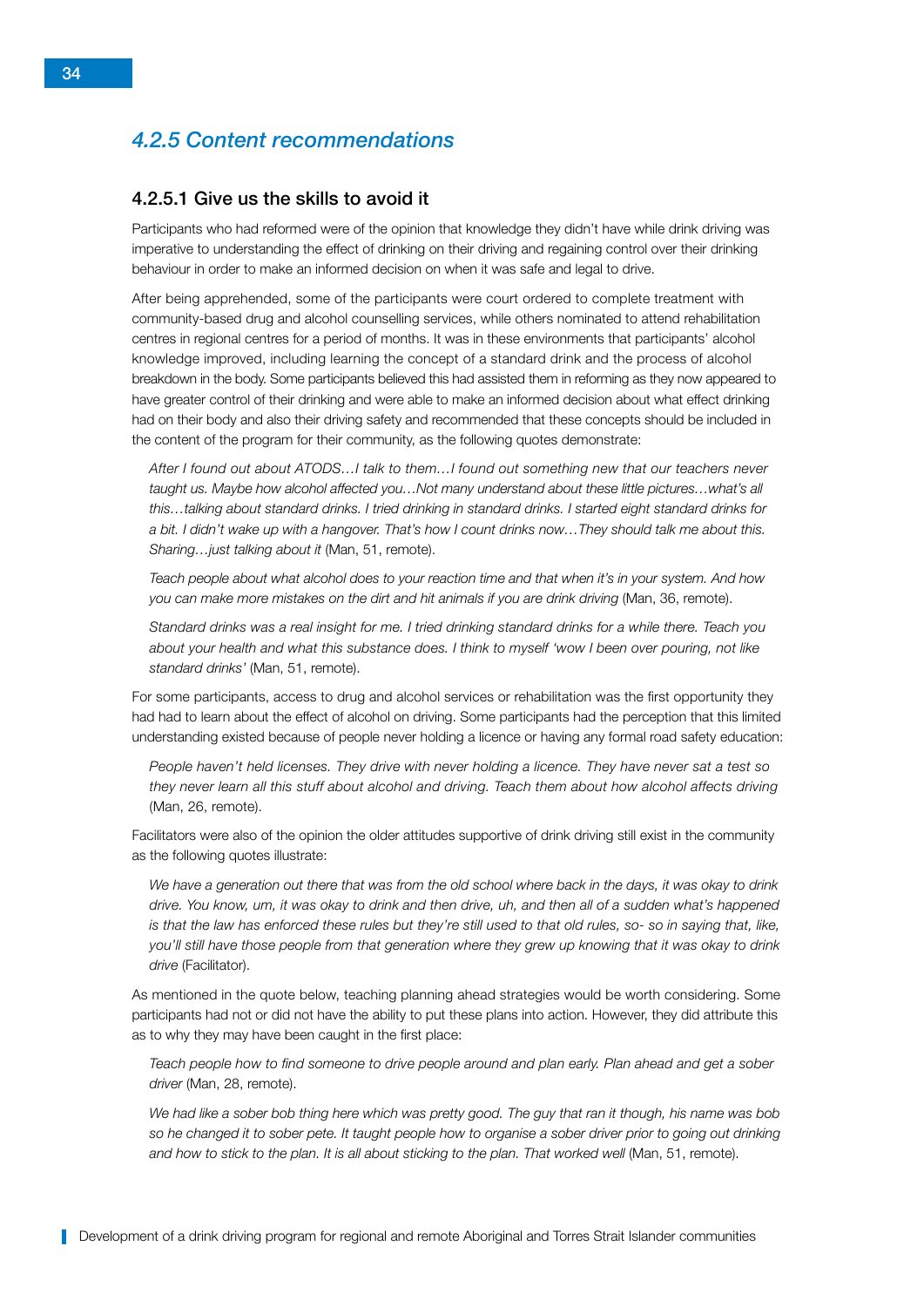*Make sure people have plans, make sure they have sober people around, that they have a designated driver. Make sure they have left their keys with someone else* (Man, 20, remote).

*If they do drink, teach to give someone the keys, don't put that temptation on you. If they go to the pub, teach 'em to leave their car there and catch a tax*i (Man, 29, remote).

The majority of participants reported that existing deterrence-based countermeasures offered offenders little insight into the context of offending. Drink driving participants were of the opinion that these penalties did not teach offenders why they were drink driving or how to reduce future opportunities to offend as the quotes below demonstrate:

*Jail works for some people. But others come back and drive again. They don't learn anything...how to stop* (Man, 42, remote).

Same with fines and jail. Most the time guys don't learn why they are doing it (Man, 34, remote).

*Community service and jail doesn't help. People come back to the community after jail and get back in the cycle* (Man, 37, remote).

*Them other things, community service, don't teach people anything (Man, 36, remote).* 

Jail isn't going to stop people. You in there a few months then come back out but people don't learn *why they drink drive* (Man, 32, remote).

Completing some form of rehabilitation or drug and alcohol treatment in prison was also not sufficient to encourage some participants to abstain from alcohol use. Some of the participants' narratives indicated that rehabilitation was futile if the respondent was returning to an environment with family or friends who were abusing that particular substance:

*Except I found it hard cos' I was goin' back out to a family and uhh, goin' back out to friends that use drugs. I didn't have support. So you know, that's how I reckons a big thing too in rehabs and boys coming in – get clean and sober, their family and friends are still drinking. So they're goin', they're coming in and getting clean and sober and getting fit and healthy, but going back to the same situation*  (Man, 30, regional).

*You got to address alcohol and give strong support. There's no follow up when you come out of prison. No contact to see how you're doing. There are some programs in Lotus but they aren't useful. Then*  when you get out, you get into the same cycle again. I had to look at my family and get them to help me (Man, 42, regional).

#### 4.2.5.2 Information on cannabis use and driving

Information on how alcohol and driving reaction time was not the only information participants suggested. Some participants also reported that education on cannabis and driving as also important as the following quotes illustrate:

*Gunja is also a problem. They should be taught about gunja and driving* (Man, 37, remote).

*Information about the message that it's like you drink drive when you are under the influence on drugs*  (Man, 29, remote).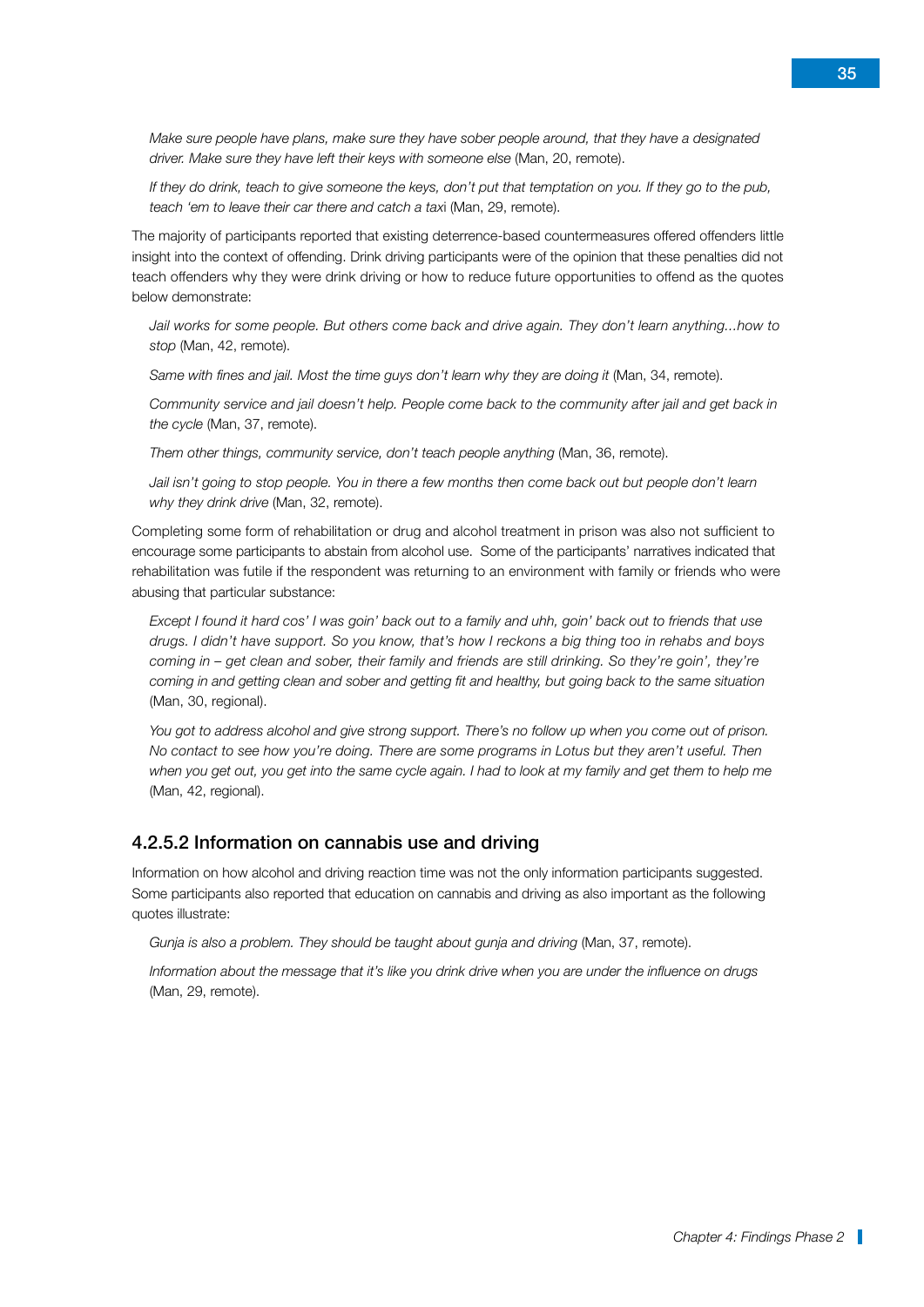# <span id="page-43-0"></span>Chapter 5: Findings Phase 3

The following chapter discusses the process evaluation related to piloting the Indigenous drink driving rehabilitation program. A summary of the content of the developed program manual is provided, as well as the delivery process.

This chapter also discusses the feedback and recommendations resulting from focus groups and individual interviews with drink drivers. The focus groups used program facilitators who assisted in delivering the pilot program community members and participants in the pilot program. The program was piloted in the Clarence Valley, Northern New South Wales, as well as Cairns Region and Cape York, Far North Queensland.

# 5.1 Program outline

The findings of the current research, coupled with evidence-based best practice supported the development of an Indigenous drink driving rehabilitation program that should be undertaken in a cultural setting and comprised of a number of components. The components include a 4–6 hour session that could be conducted over a day or across 4 weekly 60–90 minutes sessions. Upon completion of the program (developed by Ms M. Fitts), participants are encouraged to attend weekly meetings of a men's or women's group in which issues related to drink driving are discussed on a regular basis and support provided to adopt safer driving habits. The program's key focus is on the impact of drink driving and issues relating to family pressures, risk taking, pre-colonial Indigenous values, general alcohol problems, and alcohol and cannabis education. Components of the program were piloted in a one day session in a number of Indigenous communities situated in Clarence Valley, New South Wales as well as Cairns Region and Cape York, Queensland.

The delivery of the content was undertaken in a cultural setting and made use of visual media, storytelling, yarning and interactive discussions among group participants without the need for participants to engage in writing. A DVD was developed from stories of people in the study communities who volunteered to be videoed while discussing their drink driving behaviour and the impact of drink driving on themselves and family members. The main purpose of the DVD and other materials used in the program was to create a safe environment that encouraged program participants to share their story within the group. The program material was delivered by a range of people, including the government workers with experience in delivering Indigenous specific programs, local drug and alcohol workers, and community Elders. Importantly, the program was delivered by people known by community members and/or identified as an Aboriginal and/or Torres Strait person. An invitation to attend the pilot was extended to community members, service providers and people with a history of drink driving. For more specific details of each site, see below.

As the organisation of the program was conducted locally by the justice group coordinator or the community elders, the program was piloted in different locations and varied in the number of facilitators. A brief summary of the location of each is described below:

#### *5.1.1 Site 1*

This program was delivered in an outdoor area that could be utilised by the local Indigenous community and was within walking distance to the local Indigenous community. The outdoor area was among the rainforest. Some of the community members who attended hung up artwork among the trees and pathways that had been completed by community members and Elders about drink driving. The group sat in a circle and the group members were able to move freely when needed. Catering was delivered early in the program and afforded the opportunity for discussion to continue while having lunch. The delivery of the program was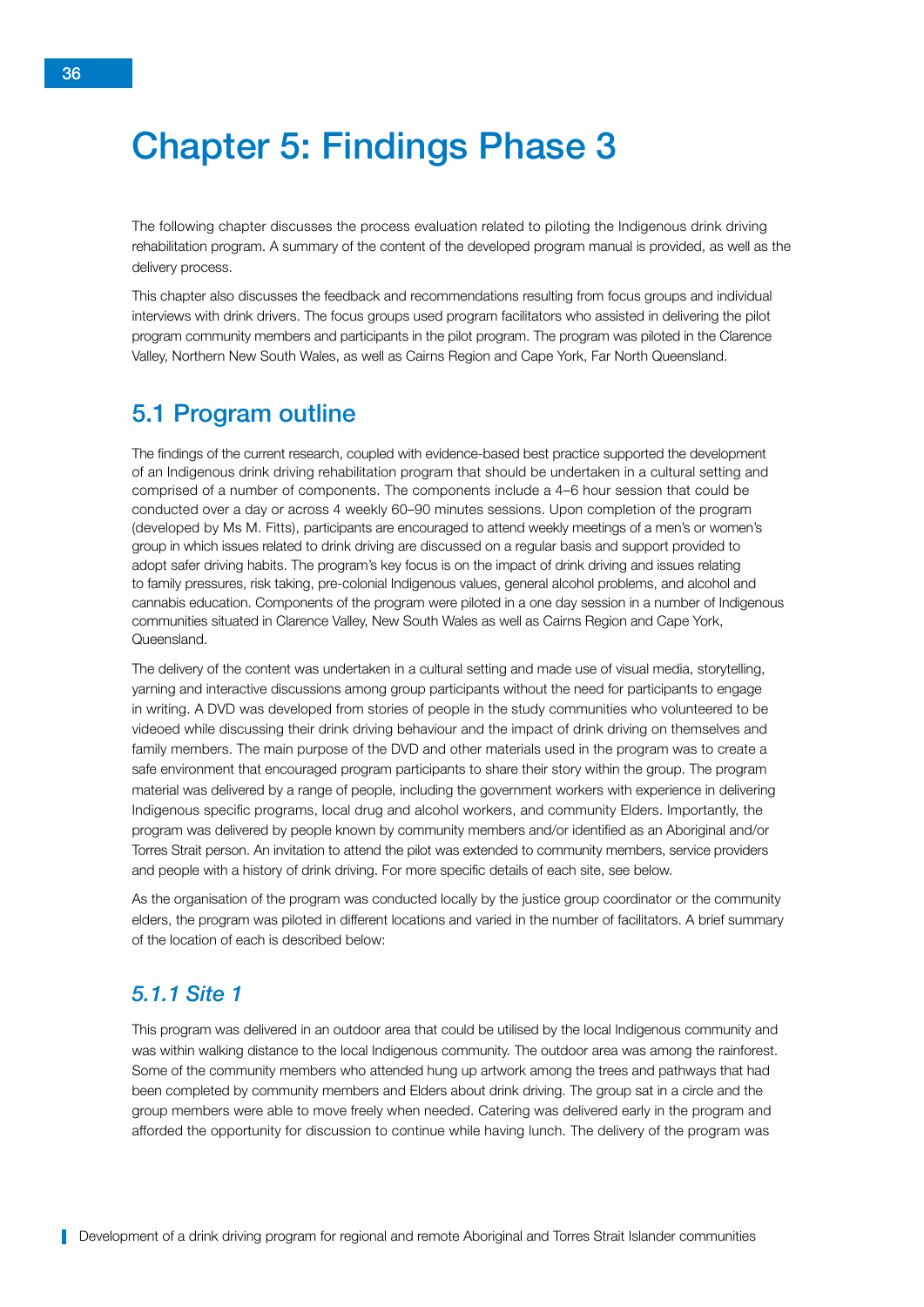<span id="page-44-0"></span>conducted by the Elders and the research team. At the end of the program, the Elders and community members had organised for some art time, whereby each member of the group painted their hand and left a print on the canvas to remember the occasion.

#### *5.1.2 Site 2*

The program was delivered in the local regional town. It was intended to be delivered in the local Indigenous community to minimise the transport needs of program participants. However, all facilities within walking distance of the Indigenous community were not available on the dates local community organisations were available to deliver the program. The program was, therefore, delivered in the regional centre. The program was facilitated by the justice group coordinators in the region, in conjugation with a NSW Roads and Maritime Services worker and Indigenous drug and alcohol clinician, both experienced in delivering Indigenous programs. There was a core group of participants who stayed for the full day. However, there were some people who stayed for a few hours and left for other commitments. Morning tea and lunch were provided, and there were regular breaks throughout the program. Again, program participants and other attendees were able to come and go outside throughout the program sessions when needed.

#### *5.1.3 Site 3*

Components of the program were delivered in a remote setting. The location was a local building used for programs in the community. This location was within walking distance of the program participants' residences. Materials were delivered informally, with participants and facilitators in a yarning style circle.

# 5.2 Characteristics of drink drivers who completed the program

Feedback about the content and best delivery approach of the pilot program was obtained from program participants and facilitators, as well as other community members who attended. A list of the attendees is presented in Table 7.

| Table 7: Characteristics of individuals who provided feedback on the pilot program |                    |  |  |  |
|------------------------------------------------------------------------------------|--------------------|--|--|--|
| <b>Cairns Region</b>                                                               | No of participants |  |  |  |
| Program participants                                                               | 8                  |  |  |  |
| Elders                                                                             | 5                  |  |  |  |
| <b>Community Members</b>                                                           | 3                  |  |  |  |
| <b>Cape York</b>                                                                   |                    |  |  |  |
| Program participant                                                                | 9                  |  |  |  |
| Facilitator                                                                        |                    |  |  |  |
| <b>Clarence Valley</b>                                                             |                    |  |  |  |
| Program participants                                                               | $\overline{2}$     |  |  |  |
| Service providers                                                                  | $\overline{7}$     |  |  |  |
| Elders                                                                             | $\mathcal{P}$      |  |  |  |

Table 8 provides information about the characteristics of the programs participants who provided feedback. The majority of the program participants were male and were not currently the holder of a valid driver licence. The majority of program participants were 40 years of age or older.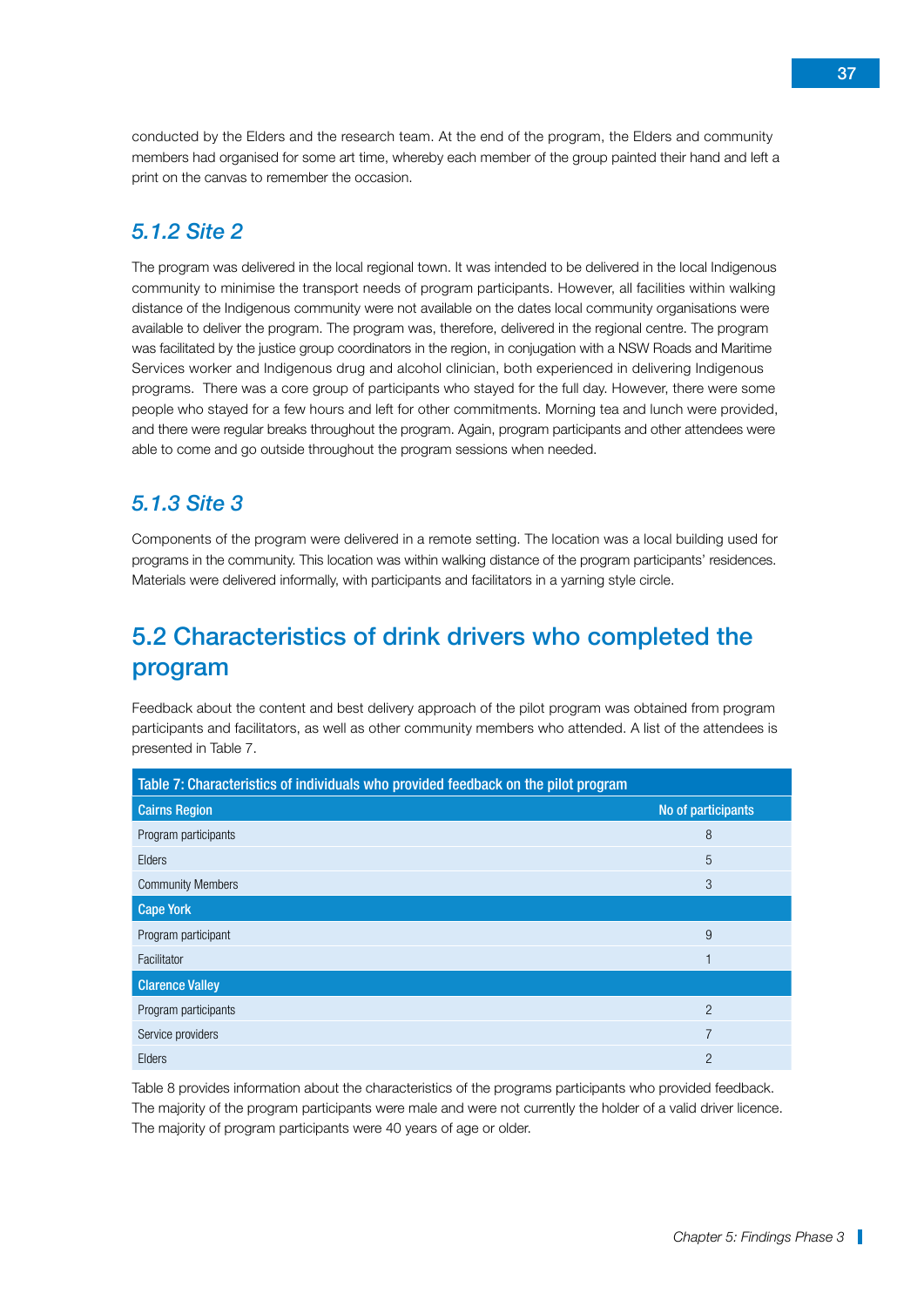<span id="page-45-0"></span>

| Table 8: Age, gender and driver licence status of program participants |                  |                      |                        |  |  |
|------------------------------------------------------------------------|------------------|----------------------|------------------------|--|--|
| <b>Participants</b>                                                    | <b>Cape York</b> | <b>Cairns Region</b> | <b>Clarence Valley</b> |  |  |
| Age                                                                    |                  |                      |                        |  |  |
| $>25$                                                                  | 2(22%)           | 1(12%)               | $\theta$               |  |  |
| $26 - 39$                                                              | $\overline{0}$   | 5(62%)               | $\theta$               |  |  |
| $40+$                                                                  | 7(78%)           | 2(26%)               | $2(100\%)$             |  |  |
| Gender                                                                 |                  |                      |                        |  |  |
| Male                                                                   | $9(100\%)$       | 8 (100%)             | $1(50\%)$              |  |  |
| Female                                                                 | $0(100\%)$       | $0(100\%)$           | $1(50\%)$              |  |  |
| <b>Driver licence status</b>                                           |                  |                      |                        |  |  |
| Yes                                                                    | 3(33%)           | 1(12%)               | $2(100\%)$             |  |  |
| <b>No</b>                                                              | 6(67%)           | 7(88%)               | $0(100\%)$             |  |  |

# 5.3 Feedback from participants and facilitators

At the completion of the pilot, feedback from program participants, facilitators and other attendees was sought through the completion of focus groups, individual interviews and written responses.

In the excerpts that appear below, gender, age and location (remote or regional) of the respondent are given at the end of each quote, so that the reader can have a sense of the 'voice' of the respondent.

#### *5.3.1 Identifying with the information*

Program participants reported they were able to identify with the information including the circumstances the drink drivers on the DVD spoke about, as well as the terminology used. The ability to identify with the reasons why the drink drivers depicted in the DVD drove while intoxicated was perceived as one of the most important strengths of the program as the following quotes illustrate:

*Better listening to our own mob then listening to the Northern Territory all the time. [We were able to] talk about our own problems here in Cape York* (Man, 51, remote).

Some program participants reported that listening to how others were able to learn from their drink driving experience encouraged them to consider the same strategies in their life and community, as the following quote illustrates:

*It was good…You could have a conversation after hearing [about other drink drivers] experiences… putting solutions in about what you had listened to for your own life…if it's working for those guys, their solutions could work here* (Man, regional).

The research team also noted that program participants remarked about knowing the landscape of where the interviews with DVD drink drivers was taken; that is, on the river of a particular community.

The content of the stories between regional and remote communities, covering being the 'hero', family pressure and risk taking to access more alcohol resonated with program participants in all settings. However, some program participants found the DVD with the remote drink driving stories difficult to understand and recommended that there should be subtitles.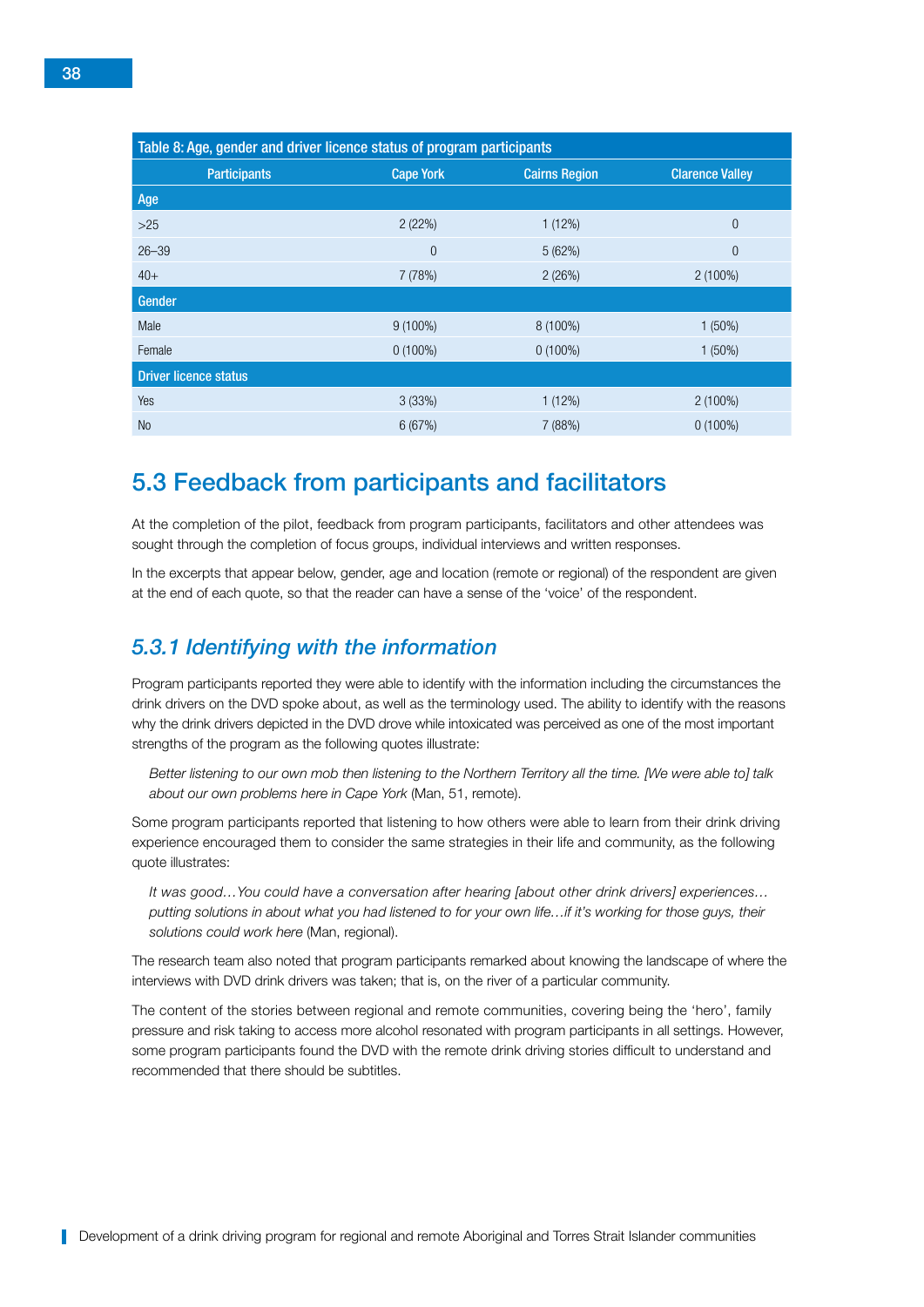#### *5.3.2 Community ownership*

#### 5.3.2.1 Safe environment: My country

The location to deliver the program was chosen by organisations or community people; that is, the Elders or the justice group of each community. For one community, it was decided that because of the sensitive nature of the program, delivery should be undertaken outside 'on country' as this would be considered a safe environment. The majority of participants reported that they were comfortable in this environment and felt culturally safe, as the following quotes illustrate:

*It was my land, my place, my backyard. At least I know I can do anything in my backyard. It is where my ancestors are* (Man, 38, regional).

*It was a peaceful place, no interruptions. Everyone had turns in speaking* (Man, 37, regional).

At the same pilot site, community members and Elders included the opportunity for participants to create an artwork at the end of the program. Elders asked each person who attended to paint their palm and leave a hand print on one of two canvases. It appeared that completing the artwork symbolised the ownership Elders and community members had in the project. Additionally, for the group, the pilot of this program was the start of the development of other road safety strategies as the following quote demonstrates:

*I think incorporating the artwork as well, all the participants having their hand prints there. That is something that's connecting us all. So that's something that will, something that we can all look at in the future as well. So we are reminded how important today* (Community Member, regional).

#### 5.3.2.2 Learning from my Elders

The Elders had a prominent role in facilitating the program in all three communities, particularly the second session. The Elders were also able to be referred to, to answer questions and provide guidance where necessary in relation to the cultural values of the kinship system.

Knowledge acquired from the Elders through storytelling appeared to be a beneficial way for participants to connect to information about drink driving and the risks involved engaging in the behaviour, as the following quotes demonstrate:

*Yeah I was listening to the elders, the way [the elder] was talking, he was talking the truth...and it touched me. It's not worth it getting behind the* **way** *when you're pissed* (Man, 48, regional).

*I felt comfortable having the elders. Making them tell their stories, how I could use that information to help me and my brothers when they are going to get in the car driving drunk (Man, regional).* 

The creation of the community ownership and the empowerment of the Elders to facilitate the program led to the notion of creating longer term support by the Elders during the program and continuing with the momentum present at the program:

*The last thing that was talked about was that support group and I'm all for it…You know it sort of brings us back all together as a family thing you know. That we know that there is some help amongst us* (Elder, regional).

In respect to the delivery of one of the pilot programs, due to time constraints and the manner in which issues were discussed by group members, it was not possible to cover the whole content of the program. However, it is important to note that not being rigid about adhering exactly to the program schedule and allowing the natural progression and discussion of the information appeared to resonate with the majority of participants:

*And everybody had their say which is a good thing* (Elder, regional).

*I think everybody had respect for each other because there were a lot of personal stories shared today and it would have been very difficult to share those* (Community person, regional).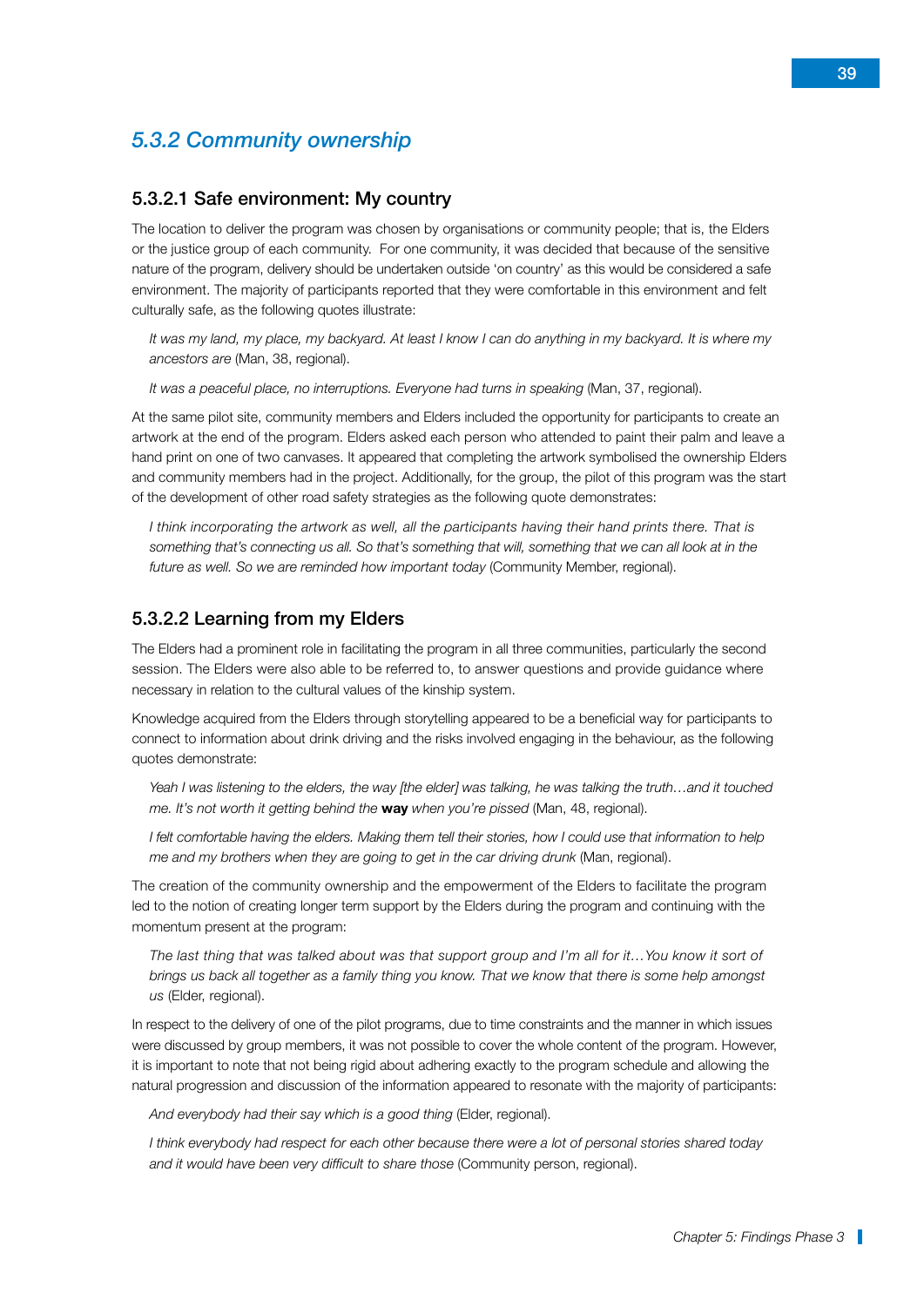<span id="page-47-0"></span>This was also evident in other areas where the program was piloted and material was not covered thoroughly due to time restraints:

*I think the discussion, 'cause there were a few things that were skipped over a bit too fast and I don't know if that's because it got a bit too long and then have to cut segments out. I found that at the end, we sort of had to rush a little bit* (Man, 51, regional).

# 5.4 Recommendations from participants and facilitators

#### *5.4.1 Delivery considerations*

#### 5.4.1.1 Sensitivity issues

Some program participants reported they were not prepared for the local stories related to drink driving fatalities that appeared on the DVD. The following program participant recalled as the quote below illustrates, he believed the program would be mainly educational and found it difficult to listen to the stories from his community:

*Tell you the truth, it was supposed to be about drunk driving, but everything got emotional that's why I walked off…my expectation was that we just talk about drunk driving* (Man, 48, regional).

This participant left during the midpoint of the program. He didn't return and was debriefed by a drug and alcohol clinician from the community. At a follow-up after the program, he recommended that during recruitment to the program, program participants should be strongly advised the program is not only educational, but also includes some information and material that can be emotionally distressing.

#### 5.4.1.2 Involvement of local services

Program participants from both regional and remote pilot sites recommended representatives from other agencies who have direct contact with drink drivers in the justice, health and employment services should be present during segments of the program. It appeared the underlying motivation for this recommendation was different for each agency. Program participants recommended the health and justice systems to be included so that they could support the program participants through education and counselling. Organisations with employment opportunities were also recommended to be involved to provide new training opportunities and employment positions at the end of the program with the intention of encouraging program participants to maintain their driver licence:

*I would have liked the justice group to be there* (Man, regional).

*Should be a police officer here, to encourage us not to drink drive, to be safer on the road. They are only*  doing their job. And from the health services to learn about alcohol and drugs and all that (Man, regional).

*Say royal flying doctors, and the mining company to encourage the men to keep their licences…I was thinking of…once they finish with that they could get some kind of award for appreciation, that will make*  them feel, like being a new beginning for them. Build up their confidence (Man, 54, remote).

In the remote setting, several program participants recommended a representative from the police would be important to include as a guest speaker. It appeared this was to improve the relations with police and the community. Some of the program participants expressed that they felt the relationship had been comprised because of the enforcement of alcohol restrictions:

*It would be important to have the police come, to close the gap between us and the police* (Man, 21, remote).

*The police are pushed into a corner to by the government. But they've got to [do] their job (Man, 51, remote).*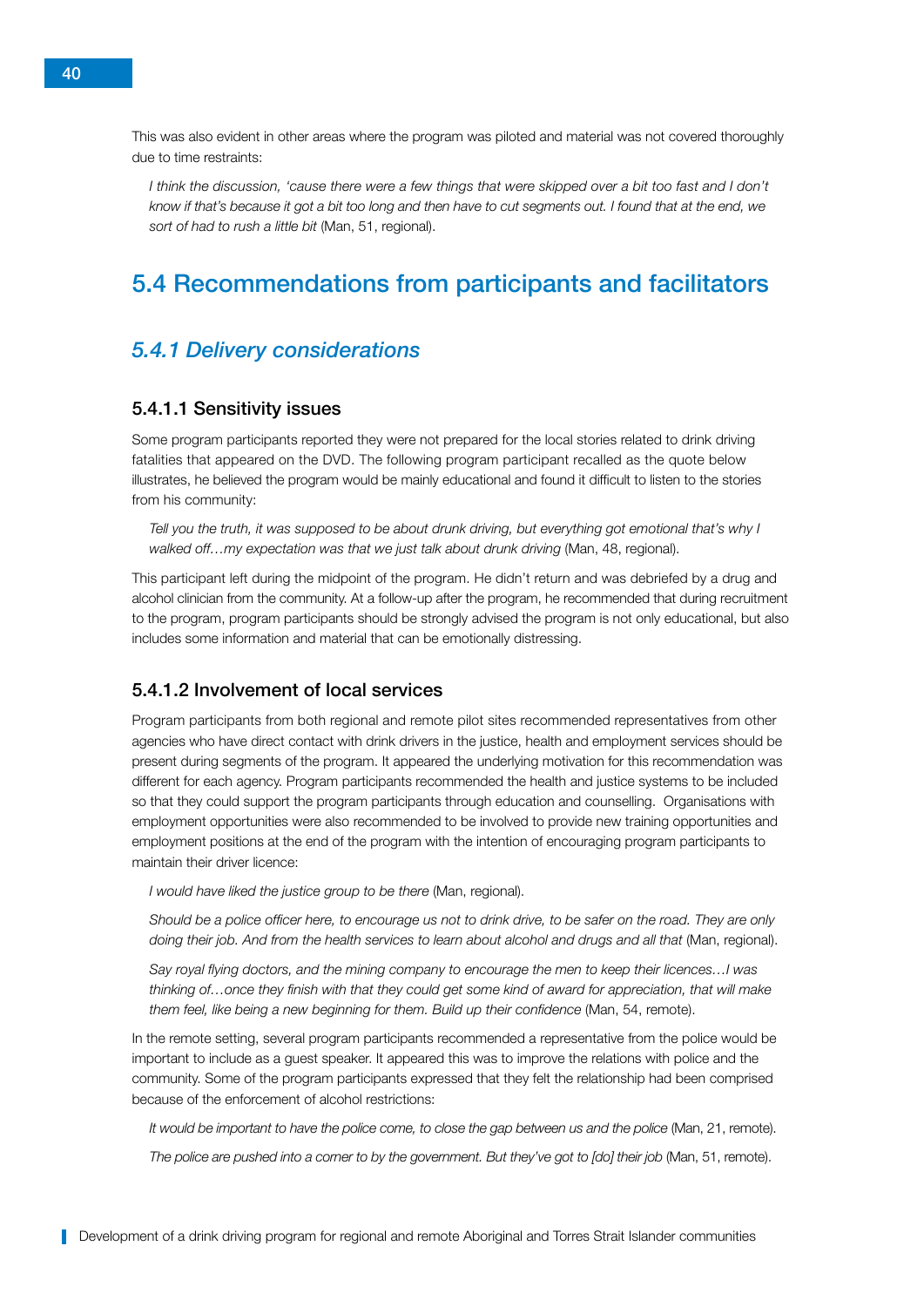#### <span id="page-48-0"></span>5.4.1.3 Broader community approach

In the circumstances leading up to their last drink driving offence, a number of program participants, as mentioned earlier (see section 4.2.1.2) were pressured to drive by older family members. Some of these program participants considered that a program addressing drink driving only would not be a successful option to reducing drink driving behaviour as the original motivator, the kinship pressure, would continue. Rather, program participants' recommended a small leadership group would support the drink driver in highrisk situations to enable the drink driver to build confidence in saying no:

*It was an elder that put pressure on me. They put pressure on you. You can't say no. If you're being a leader or if you're protected by a community leader, a leadership group, then you can say no* (Man, 37, regional).

Other program participants recommended the inclusion of program components that provide the opportunity for the program participant to confront the family member who was applying pressure in safe environment:

*Tell them, the ones that are pressuring what it's been like, and have a yarn with them and let them know how you feel* (Man, 50, remote).

#### *5.4.2 Content considerations*

#### 5.4.2.1 Just part of a broader program

The content of the program included information about alcohol and cannabis. Program participants recommended more discussion on health and psychological aspects in the program. Additionally, it appeared that participants required information about the factors that facilitated alcohol misuse and impeded a healthy lifestyle.

*Health needs to be promoted more, people are stressed out. They have financial, hardship, family pressure, community pressure. Need to get more into nutrition…I think that will make it a good process, more with the health [focus]* (Man, 54, remote).

*There are other things that 'cause that drink driving like jealously and because of relationships…[and] alcohol is not the main problem it's their mind and they need help. I think that is why sometimes they, the young ones go off. It's anger, it's about anger management. That's what they need* (Man, 51, remote).

Some program participants indicated that they wanted a greater understanding about what constituted the offence of drug driving and the effects of drug driving:

*More information about drug driving…and what's the criteria of being charged with drug driving and what constitutes the charge* (Man, regional).

*I worry about other stuff, I think it could already be here, and mixed with alcohol and marijuana (Man,* 51, remote).

# 5.5 Similarities and differences between Queensland and New South Wales

It is also worth noting that there were some similarities and differences regarding the delivery style and content of the discussion during the pilot of the program in Queensland and New South Wales. In relation to delivery, the programs were all delivered in a relaxed and causal environment, with a yarning-style discussion whereby group members were able to get up and move around freely. In respect to the observations made during programs, as well as the positive feedback at the completion of the program, it was confirmed this was the preferred method to deliver the content in at all sites.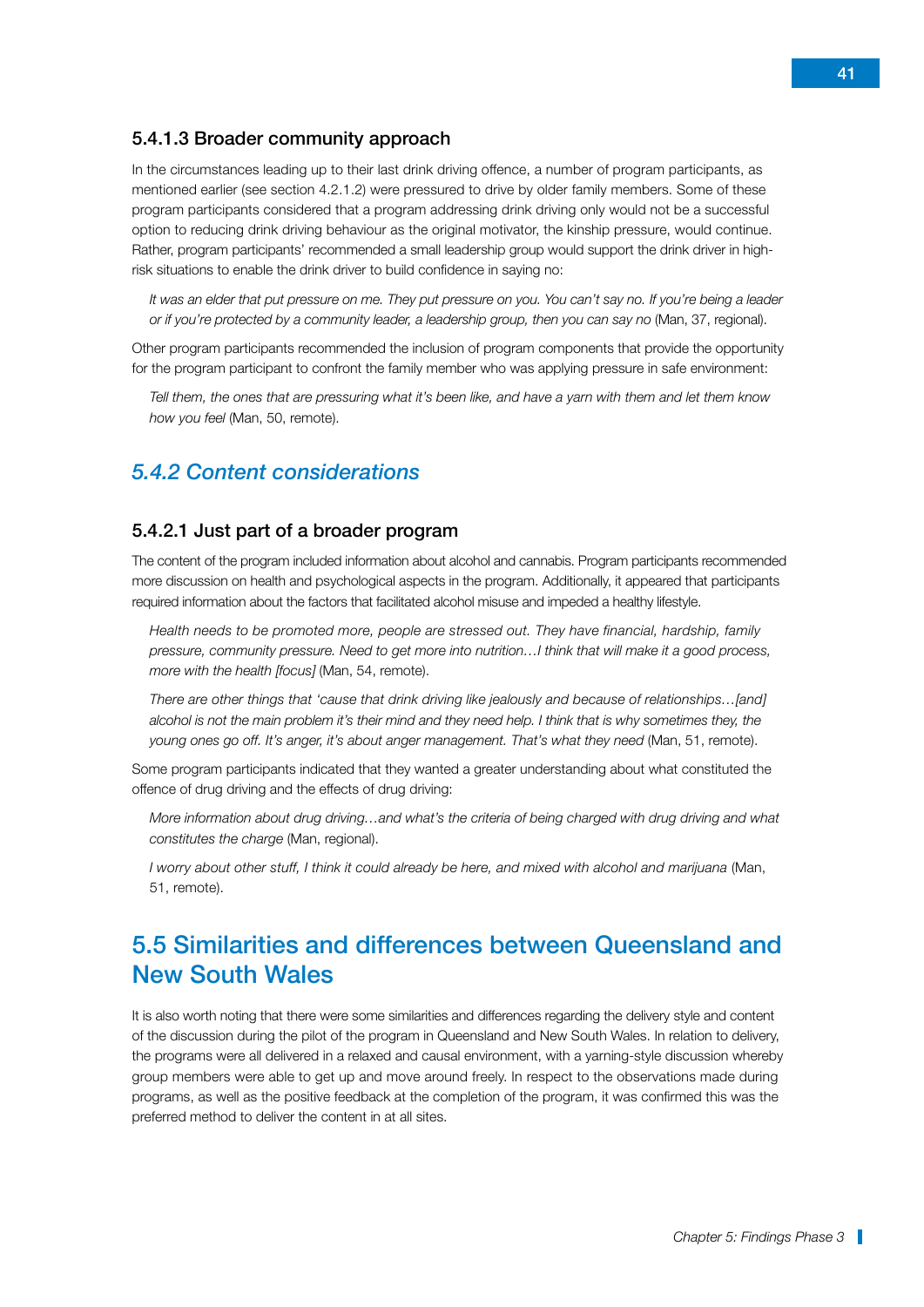There were some differences noted in the discussion of factors related to drink driving between the two locations. In Queensland, discussion was primarily focused on the effect of kinship pressure, as well as the perceived effect alcohol restrictions and subsequent police enforcement of these restrictions have on drink driving in regional and remote communities. For both of these issues, there was a lot of anger, as well as resentment towards family members. In New South Wales, kinship pressure was discussed. However, a greater range of issues were covered in this program including 'bravado' mentality of among youth, as well as the perceptions and attitudes of drink drivers, and the effect of alcohol on the body. The relationship between drink driving and alcohol access was discussed, but not in the same context. For example, transport is required to drive from isolated communities to the regional centre to access alcohol from a licensed venue and this has reportedly contributed to drink driving in the region.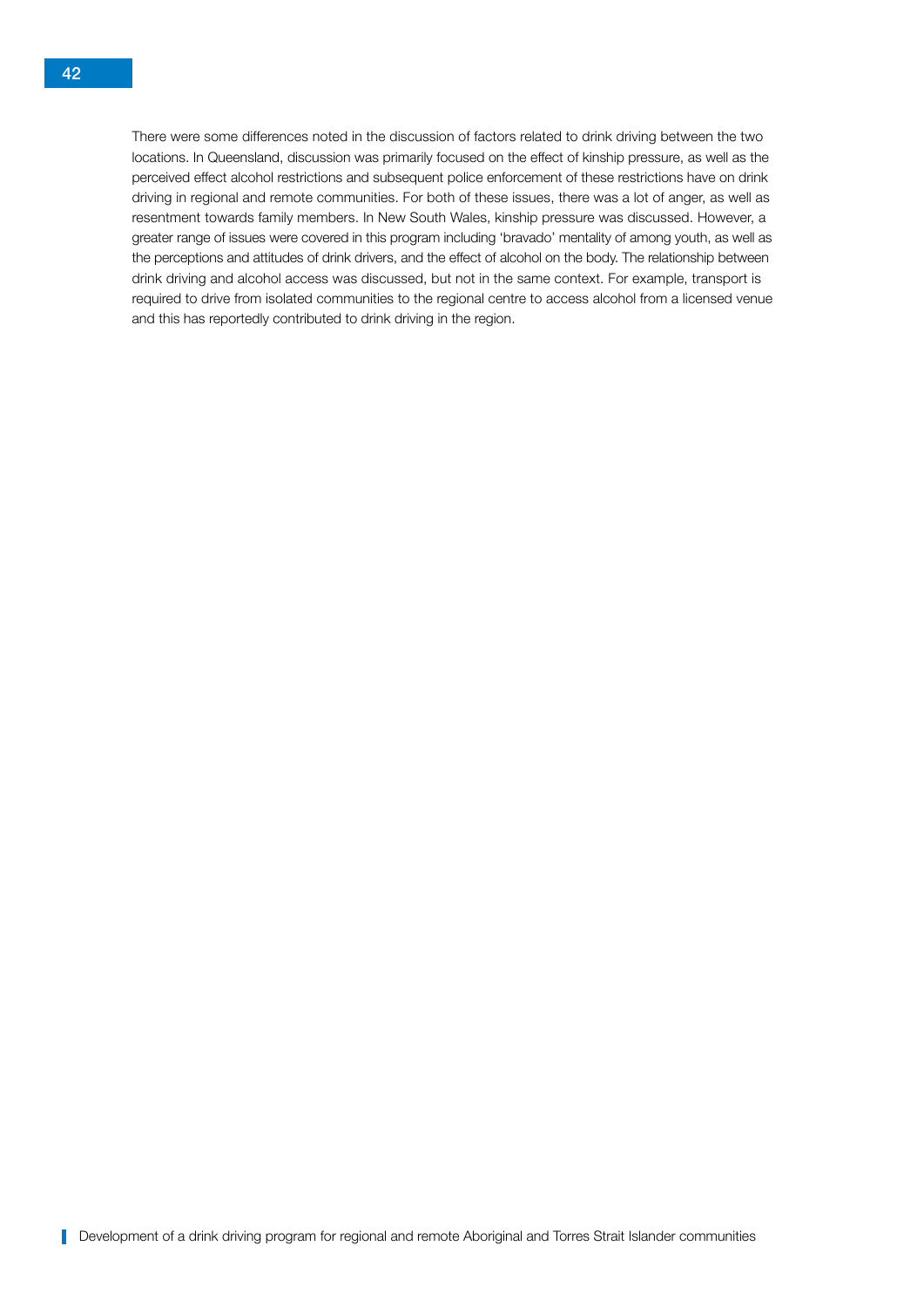# <span id="page-50-0"></span>Chapter 6: Discussion

This chapter summarises the main results from each phase of the project and the implications of the findings for the development of an Indigenous drink driving rehabilitation (healing) program. The chapter concludes with recommendations for the development of a mandated drink driving program for Indigenous offenders, with directions for future research.

# 6.1 Prevalence and characteristics of Indigenous drink driving convictions

The findings from this project whereby five years of Indigenous specific drink driving conviction data was examined indicated that the drink driving conviction rate for Indigenous people in Queensland is 6 times that of the general Queensland drink driving conviction rate (DTMR 2011). There were 9,323 convictions, of which the majority were for male persons (77.5%). Half (52.6%) of the convictions were of persons <25 years of age. The age of the drink driver was significantly different across the five regions for males only, with a larger number of convictions in the 'very remote' region of persons over 40+ years of age. In regards to the data analysed, increased remoteness was found to be linked with high-range BAC (≥ 0.15g/100ml) convictions for both males and females. The large proportion of high-range BAC offences was not only a concern in more remote areas, with over 40% of convictions from all regions (except metropolitan) falling into the high-range BAC category.

Monetary penalties were the primary sentence received in all regions. It is difficult to estimate with certainty whether monetary penalties were a deterrent, as the drink driving histories of individuals were not analysed to identify if monetary penalties had an impact on future drink driving behaviour. However, with a high rate of drink driving convictions for Indigenous peoples across Queensland, it is reasonable to conclude that the existing penalties do not significantly deter drink driving for a large percentage of Indigenous drink drivers. Community-based orders were only used in 5–10% of cases, as a sentencing outcome for Indigenous drink drivers. In regards to the qualitative findings in Study 2 (see section 4.2.4), long-term support from probation supervision was a key aspect of assisting drink drivers to desist from the behaviour. More could be done to harness this, through the use of community-based orders, combined with drink driving programs to address drink driving behaviour.

In relation to imprisonment, the average proportion of female and male drink drivers who received a prison sentence at sentencing was 2% and 8% respectively. It is expected that this is an underestimation of the number of Indigenous peoples spending time in a correctional centre for drink driving-related matters. Other evidence suggests original penalties such as unpaid fines led to imprisonment for a high number of Indigenous drink drivers (ATSB, 2006). Additionally, there is also evidence that suspension or disqualification of a driver licence because of drink driving can often lead to further driving-related offences including unlicensed driving (ATSB, 2006; RTA, 2008).

# 6.2 Psycho-social, cultural and contextual factors for drink driving in Indigenous regional and remote communities

The findings from interviews with drink drivers and program facilitators suggest there is a complex interplay of social and cultural factors that influence the drink driving behaviour of Indigenous peoples in regional and remote communities in Australia.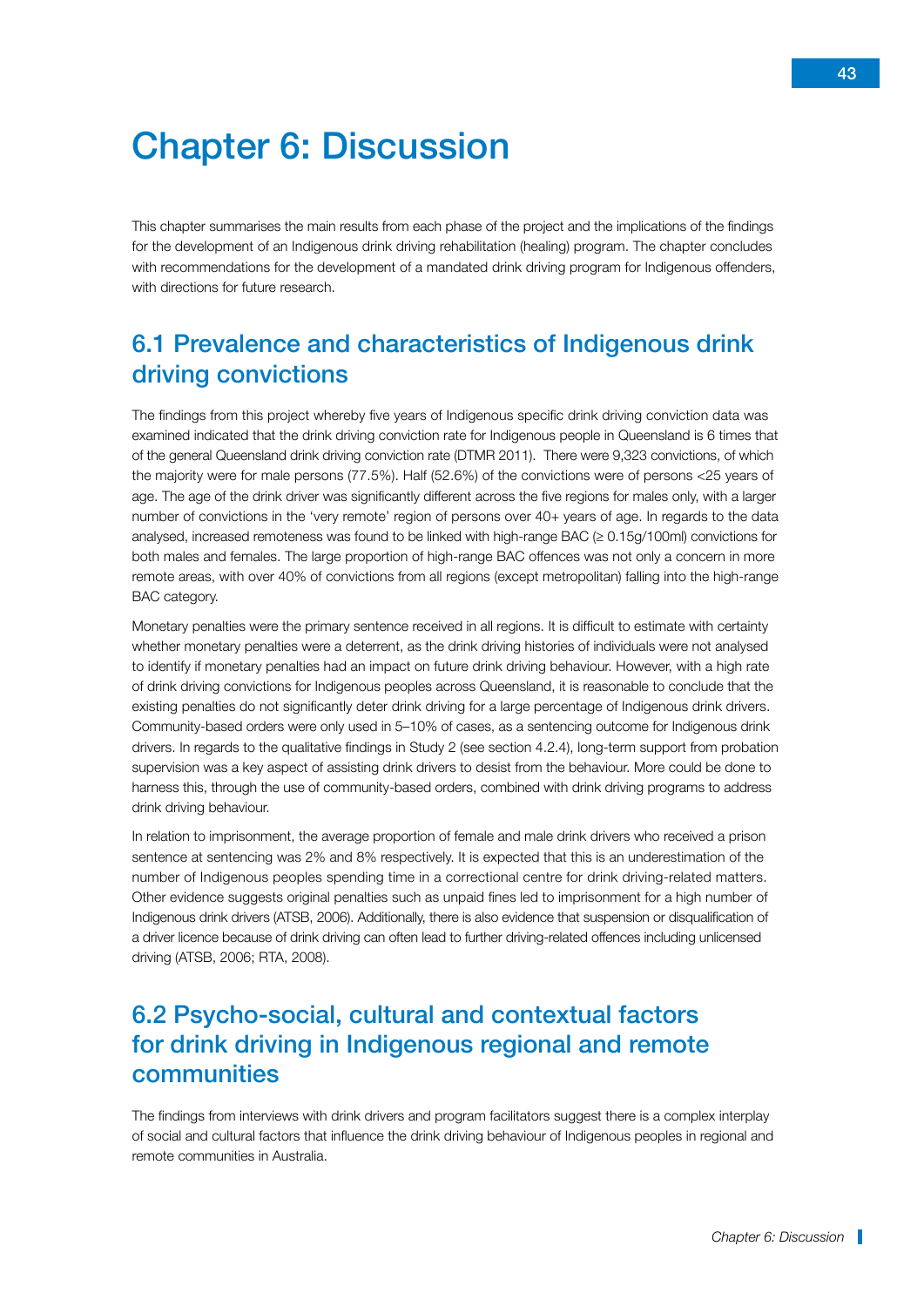Drink driving was associated with family or communal activities and socialising, with participants describing situations where they were at licensed venues with family members or drinking with a group and driving to purchase more alcohol prior to being apprehended. There appear to be social consequences for community members who resist the kinship values. These consequences noted in the current study described by some participants include family friction, isolation and feelings of marginalisation. The unique cultural context; that is, the entrenchment of drink driving behaviour through a reciprocal values system is similar to kinship values assigned to other Indigenous road behaviours including unlicensed driving in Australia (Siegel, 2002) and drink driving in First Nation communities in Canada (Rothe et al., 2005).

The interviews from the current research revealed that there appears to be a culture of 'bravado' connected to drink driving, particularly among the younger cohort. In this regard, Indigenous persons have similar motivations to those of drink drivers in the general population (Leung & Starmer, 2005). Most of the Indigenous drink drivers described drink driving as dangerous and acknowledged the influence it has on the risk of being in a road crash. For some drink driver participants, the ability to drive was assessed based on their physical attributes and their self-assessment of their level of drunkenness and ability to drive (i.e., ability to walk). Furthermore, many drivers held the belief their driving actions; that is, driving carefully and slowly, could mitigate any additional risks their intoxication could cause to the probability of a road crash. The literature indicates that a false belief about one's ability to drive while intoxicated is often due to a limited understanding about the impact of BAC levels on driving, a misunderstanding about what BAC level constitutes a standard drink and how to decide if they are within the legal BAC driving limit.

Some drink driver participants self-reported that they continue to drink drive. The primary difference between these participants and those who self-reported that they no longer engaged in the behaviour was their alcohol consumption. Participants who no longer drove after drinking were abstaining or reducing their alcohol consumption, engaging in healthy lifestyle choices and had new behavioural and cognitive skills including assertiveness and decision making. Conversely, alcohol use played a large part in the lives of participants who were continuing to drink drive. Alcohol use in the narratives of self-reported drink drivers was often described in an environment where there was boredom and other drug use including cannabis. In this study, a high number of participants in remote communities admitted to being cannabis smokers. A proportion (20%) of the remote participants recalled driving under the effect of both alcohol and cannabis. However, none of the participants recalled being randomly drug tested by authorities. The content of the program must have a broader approach rather than focusing on drink driving alone. Participants require new behavioural and cognitive skills, as well as setting short and longer term goals to produce behavioural change.

The aim of the current study did not directly examine the impact of alcohol restrictions on the prevalence of drink driving. Nevertheless, it became evident in the narratives of Indigenous people in remote communities with a history of drink driving that alcohol restrictions may compound the drink driving problem. The challenges drinkers face in identifying legal transport to access alcohol and the related pressure this places on them and their extended family to drink drive are evident in the transcript recordings (See section 4.3.3). Some drink driver participants perceived their personal involvement in drink driving as being enhanced or as direct result of the introduction of total alcohol prohibition at the end of 2008.

Overall, the findings from Phase 2 identified key components of the program: it must address kinship pressure, as well as the 'bravado' mentality among younger drink drivers through an informal 'yarning circle' environment where participants are afforded the opportunity to learn how other people from their own community were able to overcome the pressure from others to drink drive. Education on alcohol and cannabis was also considered important in order for participants to understand alcohol and cannabis, and their effects on the body and driving.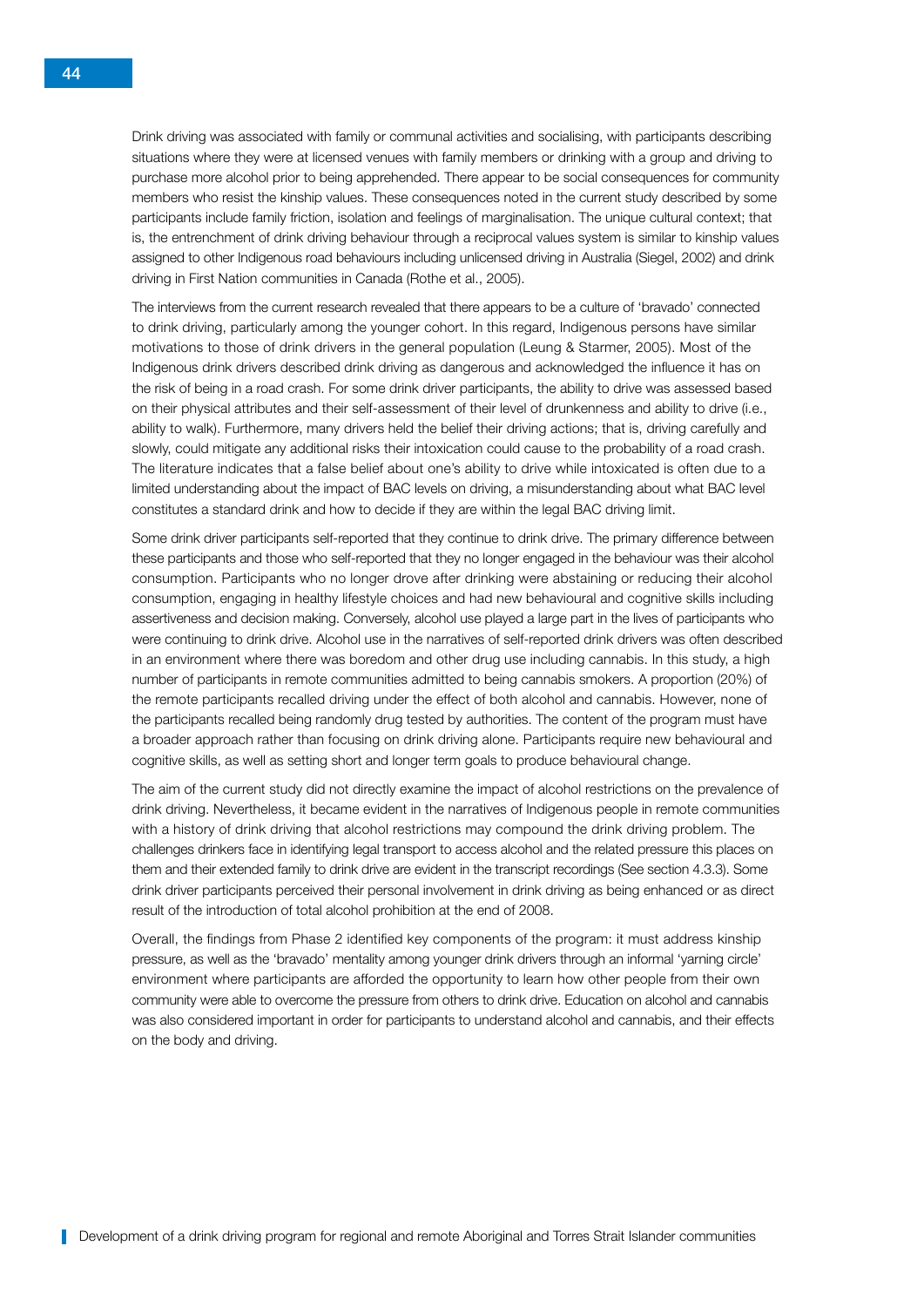# <span id="page-52-0"></span>6.3 Pilot testing of the program in regional and remote **communities**

In the research process, an important feature was the acknowledgment of the political and cultural differences of each community site where the pilot program was conducted. This led to the organisation of delivery location and coordination of facilitation to be decided by community Elders, justice groups or other locally coordinated groups. By organising the program in this manner, there was greater community ownership of the program and empowerment over the issue of drink driving being the responsibility of the community as opposed to outsiders ('the research team'). Moreover, including local personnel in the organisation of the program afforded the opportunity to ensure local language was used for the terminology of key words such as for substances (alcohol and cannabis) in the delivery material.

In all program pilot sites, program participants were able to identify with the information, concepts related to the motivations to drink drive and the attitudes towards drink driving risk. Program participants were able to identify with the key terms, namely 'being the hero', 'standing straighter' and kinship pressure. Therefore, program participants also indicated they were able to identify with the stories of the drink drivers in the DVD and found the suggested drink driving prevention strategies to be of value. The footage on the DVD of vision of community people and landscapes ('country') that program participants could identify with appeared to make program participants comfortable and maintain interest in the material during each session. The positive feedback received has been attributed to the community control over the program's conceptualisation and development (see section 5.3.2).

Yarning Circles were conducted in a friendly and appropriate manner, with sharing of stories during the program, encouraging free and open dialogue, being flexible; that is, the inclusion of artwork in one of the regional programs and respecting the experience and expertise of Indigenous program participants. However, there were differences in the timing of the program. For example, in some instances, this was the first opportunity for program participants to share their story and the effect drink driving had had on them, that is, imprisonment or death of a family member. This resulted in some content not being covered in the pilot, including the information on standard drinks. In another pilot, all the material was covered; however, some program participants remarked that they would have liked more time to discuss some of the more important things like strategies for people to avoid drink driving. In the design of the program, consideration must be given to appreciating that there is a substantial amount of community grief and loss is associated with the implications of drink driving and appropriate time must be afforded to this in each session.

In summary, during the program sessions, there was an opportunity to discuss the physical, emotional, social and cultural dimensions of drink driving. Participants seemed to find it helpful to talk about how drink driving and problems with alcohol impacted on their life, as well as learning the new behavioural, cognitive and lifestyle changes other drink drivers had made to refrain from drink driving. This positive feedback, as well as the program recommendations from program participants, gives credence to the benefit of underpinning the program using the community reinforcement approach (Meyer et al., 1995). This model is primarily focused on discouraging drinking and alcohol-related behaviour through familial, social and recreational reinforcers and exercising new communication skills drink driving and driving refusal and problem solving. Most importantly, the model is adaptable and can be made culturally appropriate to meet the needs of the target audience (Miller et al., 1999).

# 6.4 Recommendations for a drink driving program in Indigenous regional and remote communities

The pressure to drink drive in a culture that emphasises group identity and belonging and additionally, where alcohol is a shared commodity and consumption is communal in nature, requires a shift in focus to viewing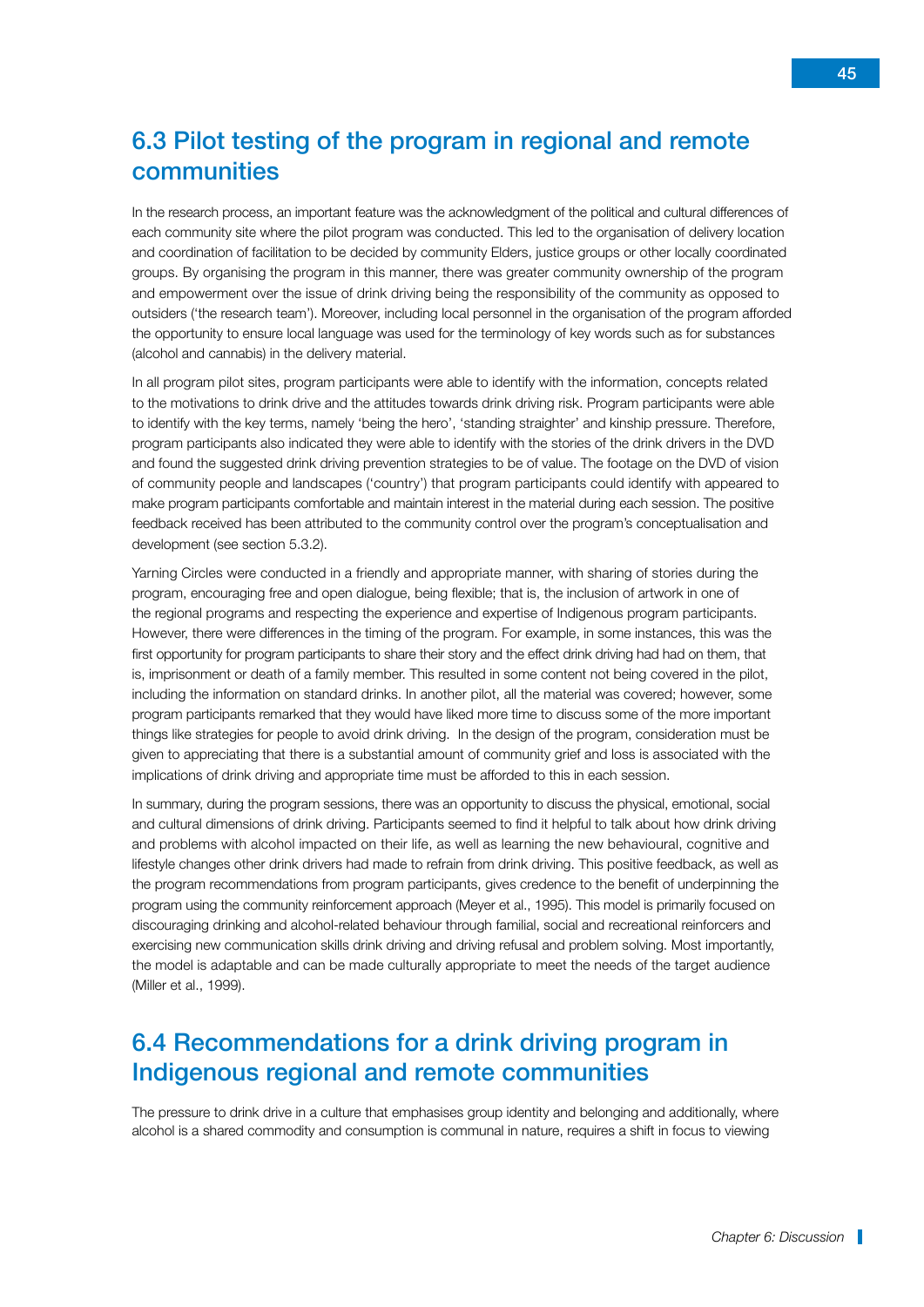the environment of drink driving among Indigenous peoples as a collective, as opposed to an individual phenomenon. While existing mainstream drink driving programs primarily focus on the individual (Dwyer & Bolton, 1998; Mills, et al., 2008), a worthwhile approach for a drink driving program targeting Indigenous populations may be to focus on the extended family or community and its role for the individual convicted of the offence. A program with a family-centred component could attempt to explore the kinship value system and its effect on maintaining unhelpful behaviours. Indeed, the importance placed on the wellbeing of family among Indigenous Australians (Penman, 2006) provides a valuable chance to engage all parties in prevention.

The findings of the current research indicates that a multipronged approach is necessary, combining public education, media campaigns and court-mandated therapeutic drink driving programs in order to reduce drink driving behaviour in the future.

In relation to the mandated drink driving program, the following recommendations are made:

- Community-wide approach, with the inclusion of family, other community members in the program to change community perception and attitude towards drink driving and the use of kinship pressure to encourage others to drink drive.
- Presence of community leaders and Elders in the facilitation of the program.
- Multi-agency involvement in the delivery of the program. Primary facilitation by a local person(s) in conjunction with personnel from the justice (police, probation and parole and justice group) and health services at various parts of the program.
- Delivery of program material to be conducive to 'group yarning' with media and visual activities in an environment participants feel comfortable in.
- It is highly recommended there is little to no writing required by program participants having regard to the fact that English is often their second language and their education standard may have been limited.
- Concepts that foster confidence and self-esteem in learning.
- Outstation-style setting with the introductory session occurring over one day (4–6 hours). This should be followed by a number of weekly sessions (60–90 minutes duration) for a period or 4–6 weeks. These sessions will expand on the issues covered in the day introductory session.
- It is recommended that strategies be developed for issues related to drink driving to become an ongoing discussion in both women's and men's regular community group meetings. It is believed this process will assist in a gradual community cultural change towards safer driving habits.
- A discussion of pre-colonial kinship obligations and how these have changed to a culture that encourages drink driving and being a hero who takes risks for the group. It is envisaged that adopting pre-colonial kinship obligations will encourage a healing process in which community members support one another to encourage safer driving and strengthen protective factors to desist from drink driving.
- Education on driving under the influence of alcohol, cannabis and other drugs, and prescription medication.
- Developing a relapse prevention plan and long-term strategy for the drink driver, which includes a support person and Elder to encourage safer driving and the strengthening of protective factors. The drink driver should also be encouraged to connect with other existing support services such as the local men's/ women's group and community-based drug and alcohol services.
- Successful completion of the program affords the drink driver the opportunity to reapply for a learner's permit.
- A mandatory component in which convicted drink drivers are ordered by the court to participate in the program and attend the introductory day session and/or the 4–6 weekly 2 hourly sessions.
- The fee for court-mandated participation in the program should be similar to and in lieu of the fine they would receive for the drink driving condition.
- Fees for voluntary non-convicted drinkers participation in the program to be waivered.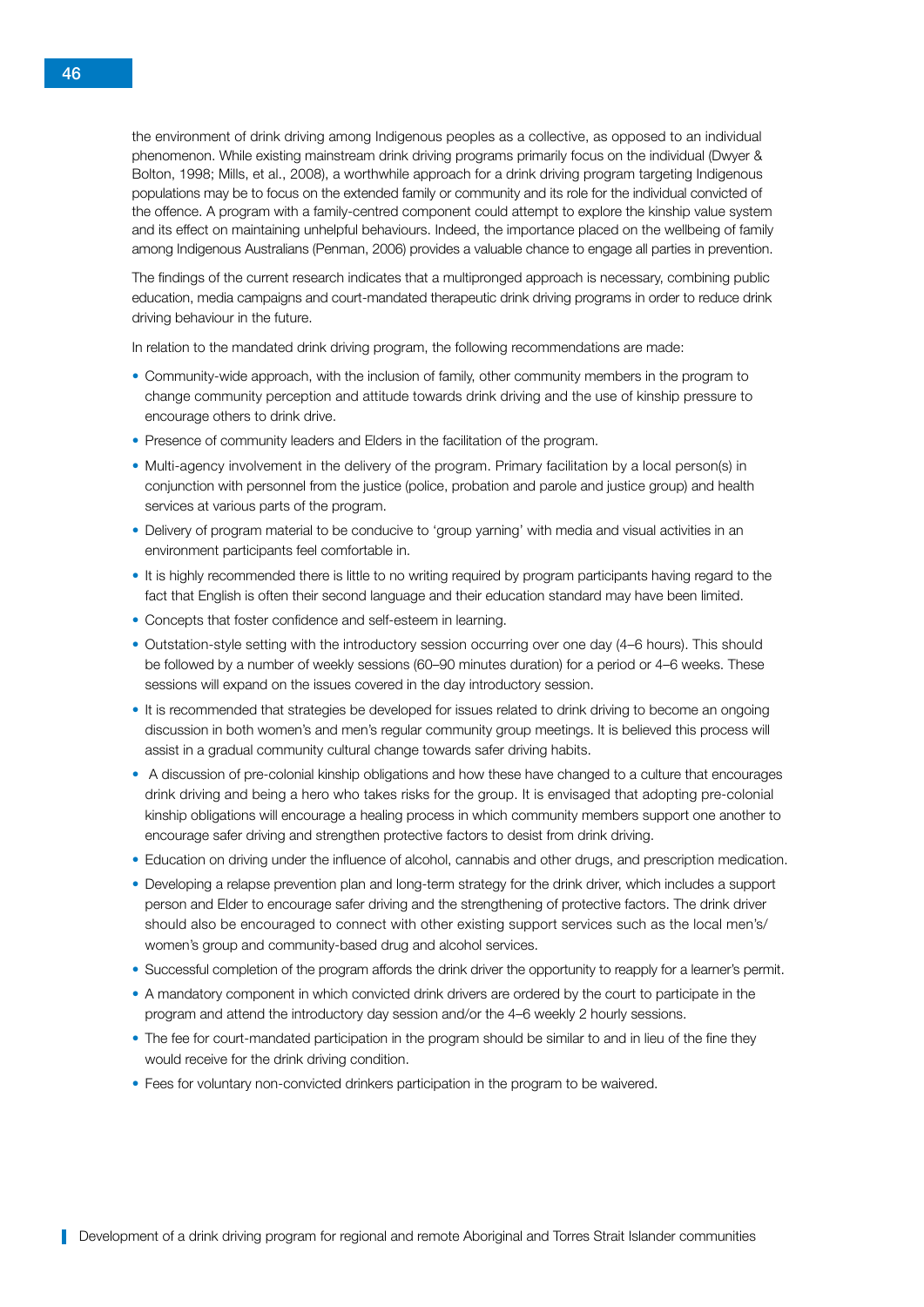# <span id="page-54-0"></span>6.5 Recommendations for future research

This is one of the first studies of its kind to explore in-depth the psycho-social, cultural, social and contextual factors of Indigenous drink driving in outer regional and remote Australia. The findings reported here have several implications for further research. First, it is recommended that similar research be conducted to replicate findings. Indigenous communities comprise unique and diverse groups. There may be other variables that contribute to drink driving behaviour or different delivery methods recommended.

Second, over the course of the project, some of findings in study 2 were outside the scope of this project and require further exploration. For example, other drug use including cannabis was also mentioned in the narratives and the context of driving. There is limited understanding of the attitudes held among Indigenous people towards drug driving. It is recommended more research be undertaken to explore what type of attitudes and knowledge Indigenous drivers have in regard to drink driving-related issues. Lastly, it was noted that some drink driver participants in the remote communities believed that the prohibition of alcohol restrictions in their community influenced them to drink and drive. Hence, the issue of alcohol management plans and their possible impact on drink driving requires further research.

# 6.6 Limitations

A number of limitations in regards to this research are worth noting. For example, the current program of research was based on self-reports from a small sample of Indigenous residents convicted of drink driving from regional centres in Clarence Valley, Northern New South Wales and regional and remote communities in Cairns Region and Cape York, Far North Queensland, as well as program facilitators and community members. Studies incorporating in-depth qualitative interviews of this kind usually employ small samples because the focus is to understand the rich detail of people's experience rather than obtaining population estimates. In each region, thematic saturation (the notion no new themes arise and therefore data collection is completed) was reached. Thus, there it was considered additional interviews would not have revealed other risk or protective factors.

Another limitation that impeded the collection of information related to language and cultural differences between the researcher and participants. In respect to the interviews conducted in Far North Queensland, English was sometimes not the language used at home. Furthermore, English can often be a third or fourth language with participants fluent in several dialectics of the local tribal language. If the interviews had been conducted in a local dialect, this may have produced more in-depth responses. Although participants were asked if they would prefer to complete the interview in their local language with the assistance of an Elder to translate, all participants decided to complete the interview in English. To a large extent, the limitations related to language and culture were overcome through utilising the support of people well known by the community.

Of the interviews conducted in remote Cape York, Far North Queensland, only four interviews were audiorecorded. Recording the interview content by hand may have impacted on the accuracy of the material transcribed. However, it was the authors' intention to ensure that collection of information, which might be quite sensitive, was carried out in an appropriate manner. There was an initial reluctance among some drink drivers in the remote communities to complete an audio-recorded interview. Some potential participants were concerned about what the information would be used for. As mentioned (section 2.2.2), community spokespeople had advised that the first round of interviews should be completed by hand. At the end of the interview, the responses were reiterated to the participants to ensure accuracy of terminology and that the transcript was accurate. It was not until the first author believed she had built sufficient trust with community members that some participants were asked if the conversations could be audio-recorded.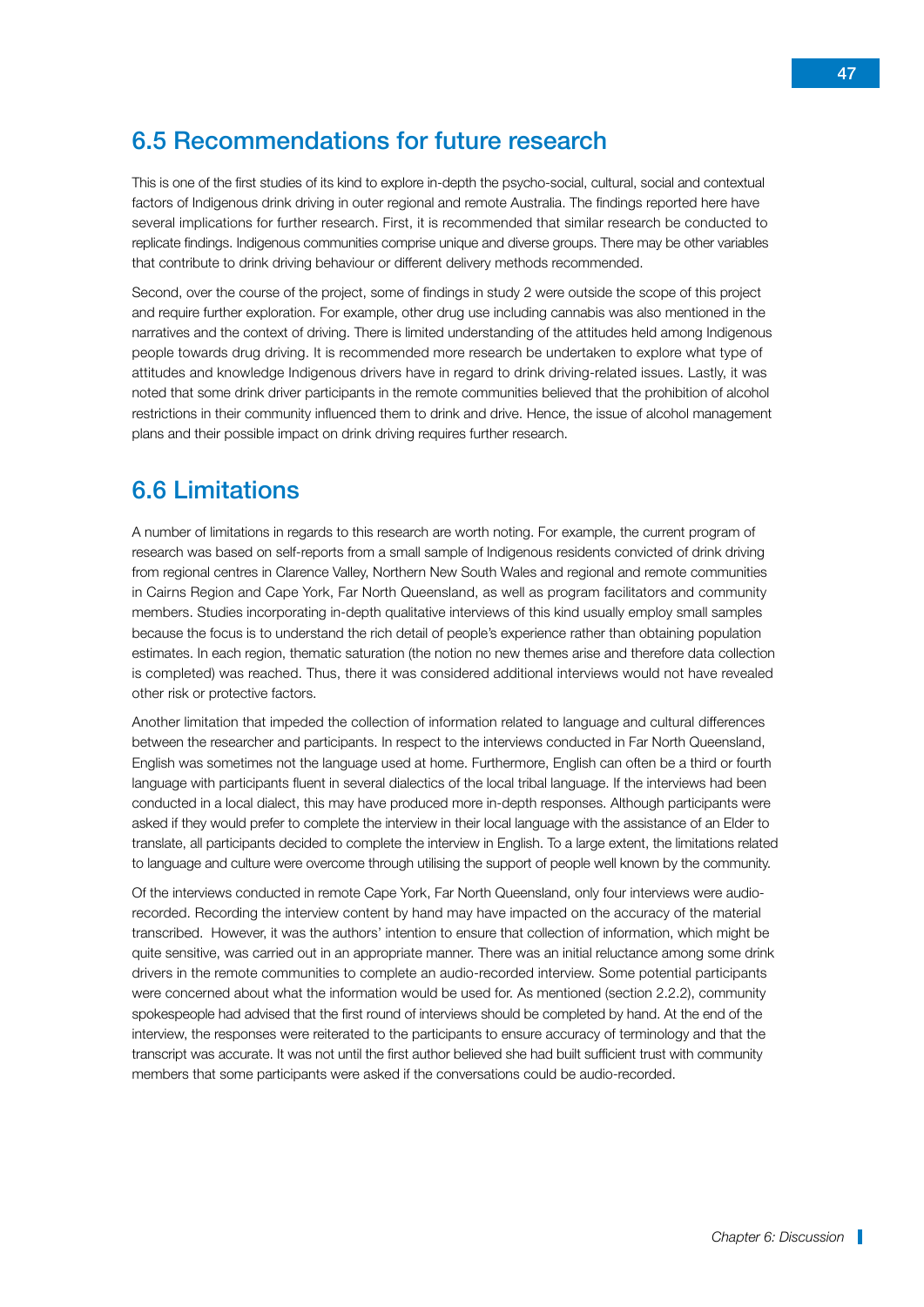# <span id="page-55-0"></span>6.7 Conclusion

The current program of research is one of the first of its kind in Australia and offers preliminary findings that shed light on the social, cultural and contextual factors, as well as the motives that influence drink driving behaviour in regional and remote Indigenous communities in Australia. The findings have been beneficial in guiding the development of a culturally appropriate drink driving (healing) program to reduce drink driving and hence reduce the high fatality and injury rate associated with this behaviour. The current research is an early step and an essential one to understanding the factors related to drink driving in Indigenous communities and how best to address them.

The current research indicates that there is a need for the development of multi-layered and multi-agency preventive and treatment measures in order to address injury issues in remote Indigenous communities. With respect to the issue of road-related deaths and injuries, there is a specific need to address this issue in culturally sensitive ways that will encourage community members to progress from the culture of accepting that one is a hero if he/she takes the risk to drive after drinking to a culture of being healed from unsafe driving practices. The findings of this study indicate that alcohol and unsafe driving issues should be a matter for ongoing discussion in community groups to assist the community to adopt safer driving practices. Unless safer driving practices can be achieved, injuries and deaths in regional and remote communities will remain high and largely associated with drink driving.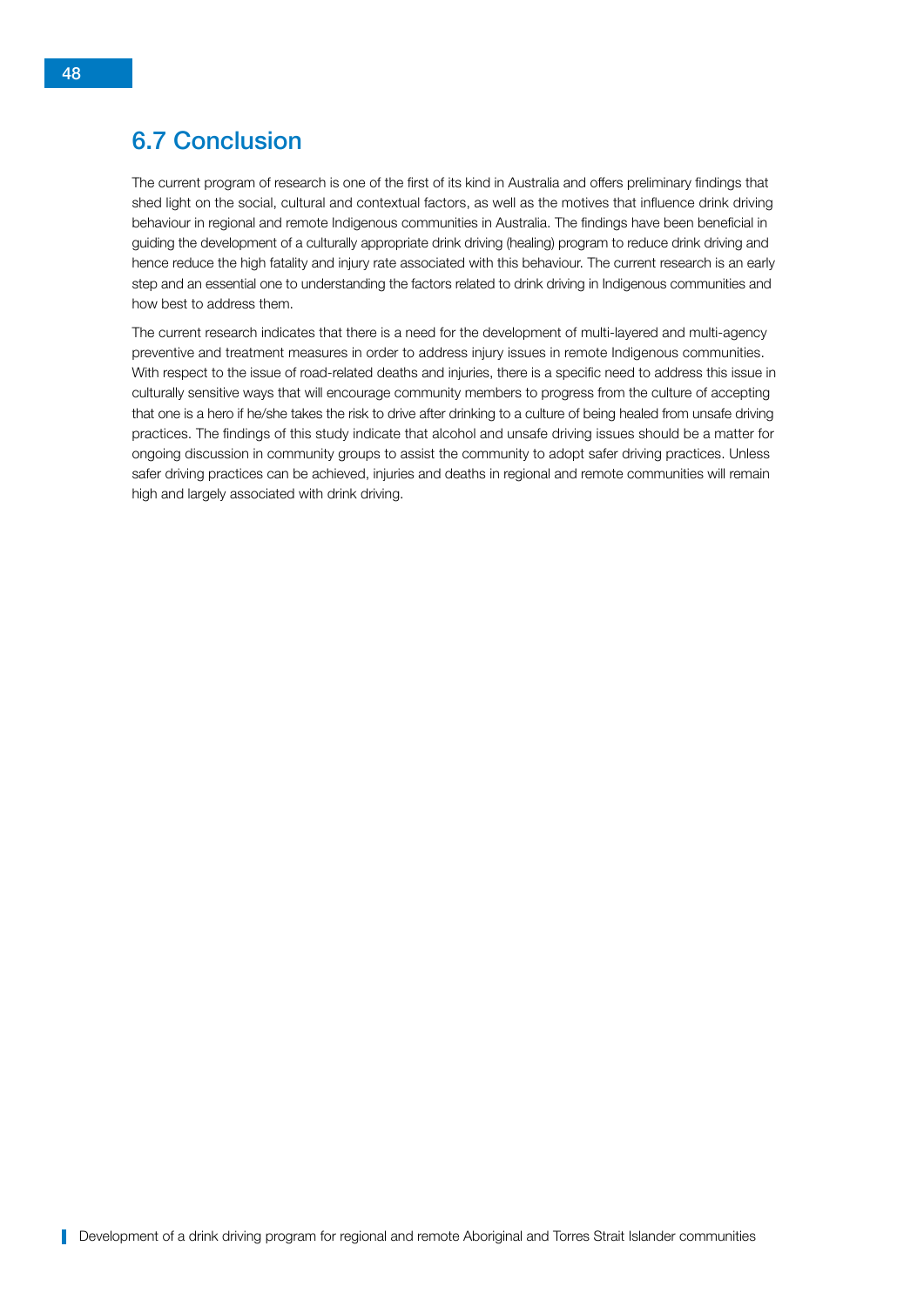# <span id="page-56-0"></span>**References**

Australian Bureau of Statistics. 2011. *Australian Demographic Statistics.* Cat No. 3101.0. Canberra: ABS.

Australian Bureau of Statistics 2006. *Population Distribution, Aboriginal and Torres Strait Islander Australians.* ABS cat no. 3238.0 Canberra: ABS.

Australian Institute of Health and Welfare. 2004. *Australia's Young People 2003: Their health and wellbeing.* Cat No. PHE 50. Canberra: AIHW.

Australian Institute of Health and Welfare 2004. *Rural, Regional and Remote Health: A Guide to Remoteness Classifications.* Rural health series no.4. Cat. no. PHE 53. Canberra: AIHW.

Australian Institute of Health and Welfare 2012. *Juvenile Justice in Australia, 2010-2011,* Cat no.. JUV 10. Canberra: AIHW.

Australian Transport Council (2011). *National Road Safety Strategy 2011-2020.* Canberra: ATC.

Barnes, H.M. (2000). Collaboration in community action: a successful partnership between indigenous communities and researchers. *Health Promotion International.* 15(1), 17-25.

Bessarab, D., & Ng'andu, B. (2010). Yarning about yarning as a legitimate method in Indigenous research. *International Journal of Critical Indigenous Studies.* 3(1), 37-50.

Breen, H. (2012). Risk and Protective Factors Associated with Gambling Products and Services: Indigenous Gamblers in North Queensland. *International Journal of Mental Health and Addiction* 10 (1), 24-38.

Centre for Accident Research and Road Safety – Queensland and Queensland Transport. (2003). *Indigenous Licensing Project: Research Report.* Brisbane: CARRS-Q.

Clapham K, Senserrick T, Ivers R, Lyford M, Stevenson M 2008. Understanding the extent and impact of Indigenous road trauma. *Injury* 39 Suppl 5, 19 23.

Dawson D, Grant B, Stinson F, Zhou Y 2005. Effectiveness of the Derived Alcohol Use Disorders Identification Test (AUDIT-C) in Screening for Alcohol Use Disorders and Risk Drinking in the US General Population. *Alcoholism, clinical and experimental research* 29 (5), 844-854.

Department of Families, Housing, Community services and Indigenous Affairs. (2011). *Northern Territory Emergency Response: Evaluation Report 2011.* Canberra: FAHCSIA.

Department of Families, Housing, Community services and Indigenous Affairs. (2009). Report on the Northern Territory Emergency Response Redesign Consultations. Canberra: FAHCSIA.

Department of Health and Ageing (2007). Alcohol treatment guidelines for Indigenous Australians. Canberra: DOHA.

Department of the Premier and Cabinet 2002. *Meeting challenges, making choices: the Queensland Government's response to the Cape York Justice Study,* Brisbane: Queensland Government.

Department of Transport and Main Roads 2012. *Department of Transport and Main Roads Annual Report 2010-11.*  Brisbane: DTMR.

Department of Transport and Main Roads (2011). *Drink driving in Queensland: A Discussion paper.* Brisbane, DTMR.

Dwyer, B., & Bolton, A. (1998). Dying for a Drink: Drink-Driver Education as Part of the Northern Territory's Response to Road Crashes involving Alcohol. Paper presented at the Paper presented at Road Safety Conference 1998 - Research, Policing and Education, Wellington, New Zealand, 16-17 November 1998.

Edmonston, C., Steinhardt, D & Siskind, V. (2008) The role of 'context' in understanding and preventing Indigenous road trauma in rural and remote areas: "It's not all black and white...". Presentation to Fourth Indigenous Road Safety Forum, Cairns, Queensland, 29-31 October 2008.

Ferguson, M, Schonfeld, C, Sheehan, M & Siskind, V. (2001). *The impact of the "Under the Limit" drink driving rehabilitation program on the lifestyle and behaviour of offenders.* ATSB Monograph, CR187. Commonwealth of Australia, Canberra.

Finney, J.W. & Monahan, S.C. (1996). The cost-effectiveness of treatment for alcoholism: A second approximation. *Journal of Studies on Alcohol* 57 (3), 229–243.

Fitzgerald, T. (2001) *Cape York Justice Study.* Brisbane, Queensland Government.

Gibbs, J. Crime punishment and deterrence. New York: Elsevier, 1975.

Gould, L. & Gould, K. (1992). First-time and multiple-DWI offenders: a comparison of criminal history records and BAC levels. *Journal of Criminal Justice 20* (6), 527-539.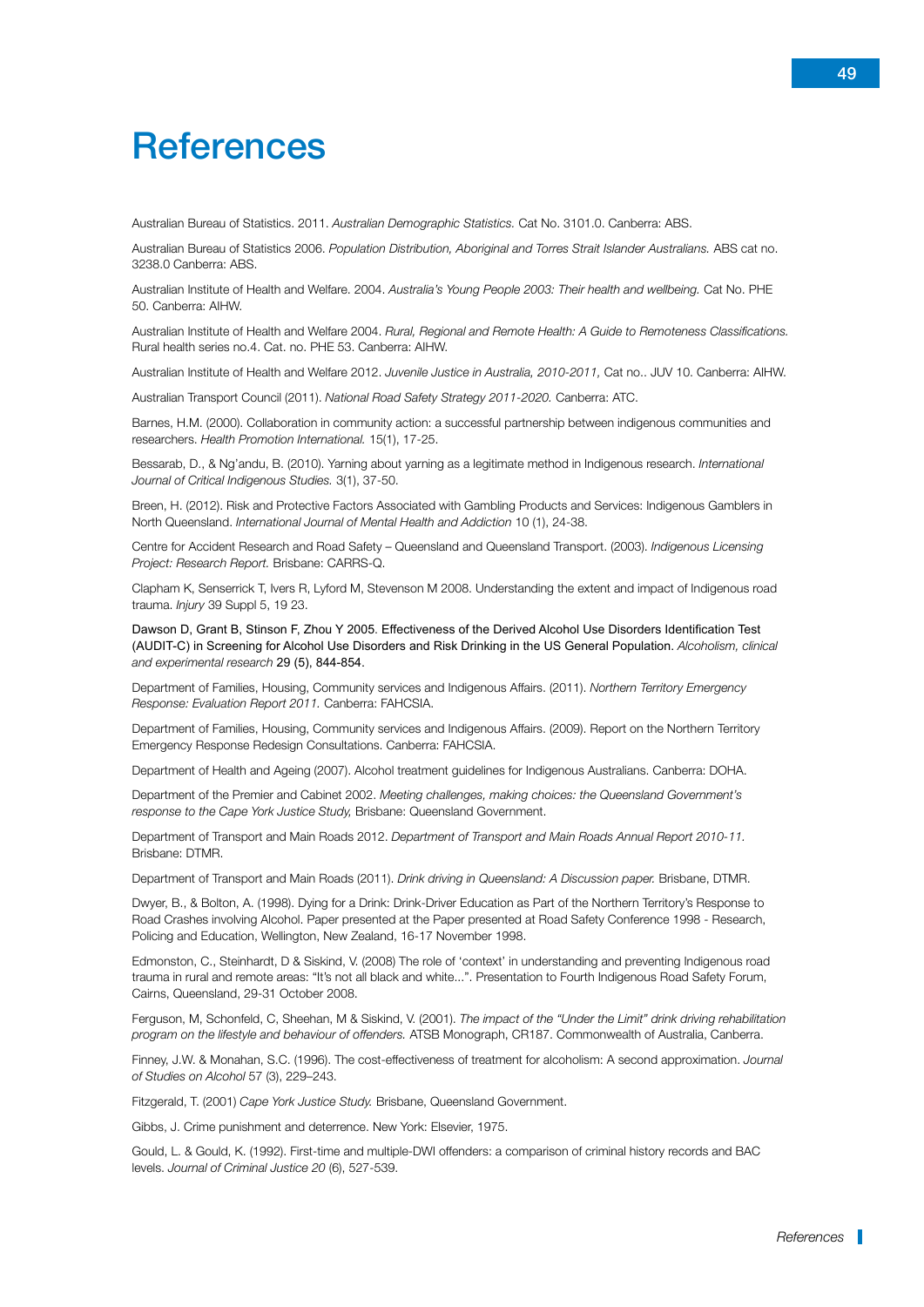Henley, G. & Harrison, J.E. (2013). *Injury of Aboriginal and Torres Strait Islander people due to transport: 2005-06 to 2009- 10.* Injury research and statistics series 85. Cat. no. INJCAT 161. Canberra: AIHW.

Helps, Y. & Moller, J. (2007). *[Aboriginal People Travelling Well Literature Review: Driver Licensing Issues, Seat Restraint](http://www.lowitja.org.au/sites/default/files/docs/Travelling-Well_lit-review_2007.pdf)  [Non-compliance, Aboriginal Health, Aboriginal Disability](http://www.lowitja.org.au/sites/default/files/docs/Travelling-Well_lit-review_2007.pdf)*. Australian Transport Safety Bureau, Canberra.

Hudson, S. (2011). *Alcohol Restrictions in Indigenous Communities and Frontier Towns.* New South Wales, The Centre for Independent Studies.

Kunitz SJ, Woodall WG, Zhao H, Wheeler DR, Lillis B, Rogers EM 2002. Re-arrest rates after incarceration for DWI: A comparative study in a South-western. *American Journal of Public Health* 92(11): 1826-1831.

Lee, K.S.K., Conigrave, K.M., Clough, A.R., Dobbins, T.A., Jaragba, M. J. Patton, G.C. (2009). Five-year longitudinal study of cannabis users in three remote Aboriginal communities in Arnhem Land, Northern Territory, Australia. *Drug Alcohol*  Review 28 (6), 623-630.

Leung, S., & Starmer, G. (2005). Gap acceptance and risk-taking by young and mature drivers, both sober and alcoholintoxicated in a simulated driving task. *Accident Analysis Prevention*, 37 (6), 1056-1065.

Margolis, S.A., Ypinazar, V.A., Muller, R., & Clough, A. (2011). Increasing alcohol restrictions and rates of serious injury in four remote Australian Indigenous communities. *Medical Journal of Australia* 194 (10), 503-506.

Meyer, R.J. & Smith, J.E. (1995). Clinical Guide to Alcohol Treatment: The community reinforcement Approach. New York: Guilford Press.

Miller, W.R. & Willbourne, P.L. (2002). Mesa Grande: A methodological analysis of clinical trials of treatments for alcohol use disorders. *Addiction* 97 (3), 265– 277.

Miller, W.R., Brown, J.M., Simpson, T.L., Handmaker, N.S., Bien, T.H., et al. (1995). What works? A methodological analysis of the alcohol treatment outcome literature. In Hester, R.K. & Miller, W.R. (Eds.), *Handbook of Alcoholism Treatment Approaches: Effective Alternatives. 2nd Ed.* (pp. 12-24). Boston, MA: Allyn & Bacon.

Miller, W.R., Meyers, R.J., & Hiller-Sturmhöfel, S. (1999). The community-reinforcement approach. *Alcohol Research &*  Health: The Journal of the National Institute on Alcohol Abuse and Alcoholism, 23(2), 116-121.

[Mills, K.L](http://www.ncbi.nlm.nih.gov/pubmed?term=%22Mills%20KL%22%5BAuthor%5D)., [Hodge, W](http://www.ncbi.nlm.nih.gov/pubmed?term=%22Hodge%20W%22%5BAuthor%5D)., [Johansson, K](http://www.ncbi.nlm.nih.gov/pubmed?term=%22Johansson%20K%22%5BAuthor%5D)., [Conigrave, K.M](http://www.ncbi.nlm.nih.gov/pubmed?term=%22Conigrave%20KM%22%5BAuthor%5D). (2008). An outcome evaluation of the New South Wales Sober Driver Programme: a remedial programme for recidivist drink drivers*. Drug Alcohol Review* 27 (1), 65-74.

Meyers, R.J., Roozen, H.G., Smith, J.E. (2011). The Community Reinforcement Approach: An Update of the Evidence. *Alcohol Research and Health* 33(4), 380-8.

National Health and Medical Research Council (2003). *Values and Ethics: Guidelines for Ethical Conduct in Aboriginal and Torres Strait Islander Health Research.* Canberra: NHMRC.

Office of Road Safety. Indigenous Drink Driving and Licensing Strategy: Final Strategy Report. Perth: Office of Road Safety. 2007. (unpublished)

Olney K 2007. Indigenous drink driving and licensing: Understanding the big picture and strategies for change in Western Australia, in proceedings of the 8th International Council on Alcohol, Drugs and Traffic Safety Conference: 26-30 August 2007 http://icadts2007.org/print/47indigenous.pdf

Palk, G. R., Sheehan, M. C., & Schonfeld, C. C. (2006). Review of the under the limit drink driving rehabilitation program. Centre for Accident Research and Road Safety – Queensland. Brisbane, Queensland.

Penman, R. T. (2006). The 'growing up' of Aboriginal and Torres Strait Islander children: A literature review, Occasional Paper No.15. Canberra: Department of Families, Community Services and Indigenous Affairs.

Queensland Trade and Treasury. (2012). Queensland Regional Profile for Cape York Region. Brisbane: Queensland Government.

Queensland Government (2005). Meeting challenges, making choices, Evaluation. Brisbane: Queensland Government.

Reason, P.(1994). Three approaches to participative inquiry., in N.K. Denzin & Y. S. Lincoln (Eds.), *Handbook of qualitative research*. Thousand Oaks, CA: Sage: 1st ed., pp. 324-339

Road and Traffic Authority (2008). *An Investigation of Aboriginal Driver Licensing Issues,* Sydney, New South Wales Government, RTA.

Rothe, P., Makokis, P., Makokis, L., Steinhauer, S., Aguiar, W & Brertton, G (2005), *Drinking and driving in horizon: A holistic description through the lens of a community talking circle*. Alberta, Centre for Injury Control and Research.

Saunders, J.B., Aasland, O.G., Babor, T.F., de la Fuente, J.R. and Grant, M. (1993). Development of the Alcohol Use Disorders Identification Test (AUDIT): WHO collaborative project on early detection of persons with harmful alcohol consumption. *Addiction* 88 (6), 791-804